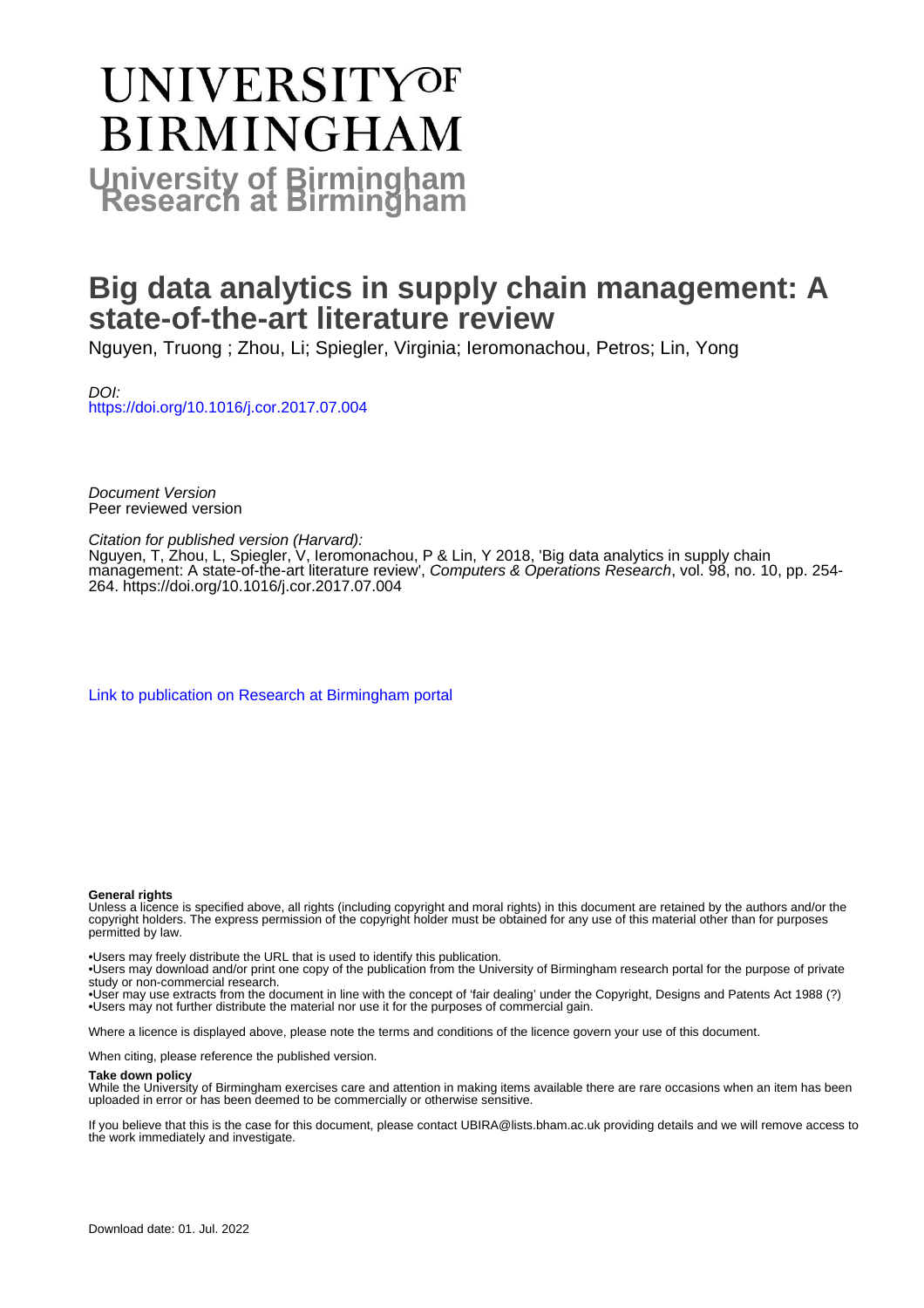#### **Big data analytics in supply chain management:**

#### **A state-of-the-art literature review**

#### **Abstract:**

The rapid growing interest from both academics and practitioners towards the application of Big Data Analytics (BDA) in Supply Chain Management (SCM) has urged the need of review up-to-date research development in order to develop new agenda. This review respond to this call by proposing a novel classification framework that provides a full picture of current literature on where and how BDA has been applied within the SCM context. The classification framework is structured based on the content analysis method of Mayring (2008), addressing four research questions on (1) what areas in SCM that BDA is being applied, (2) what level of analytics is BDA used in these application areas, (3) what types of BDA models are used, and finally (4) what BDA techniques are employed to develop these models. The discussion tackling these four questions reveals a number of research gaps, which leads to future research directions.

*Keywords:* Literature review; Big data; Big data analytics; Supply chain management; Research directions.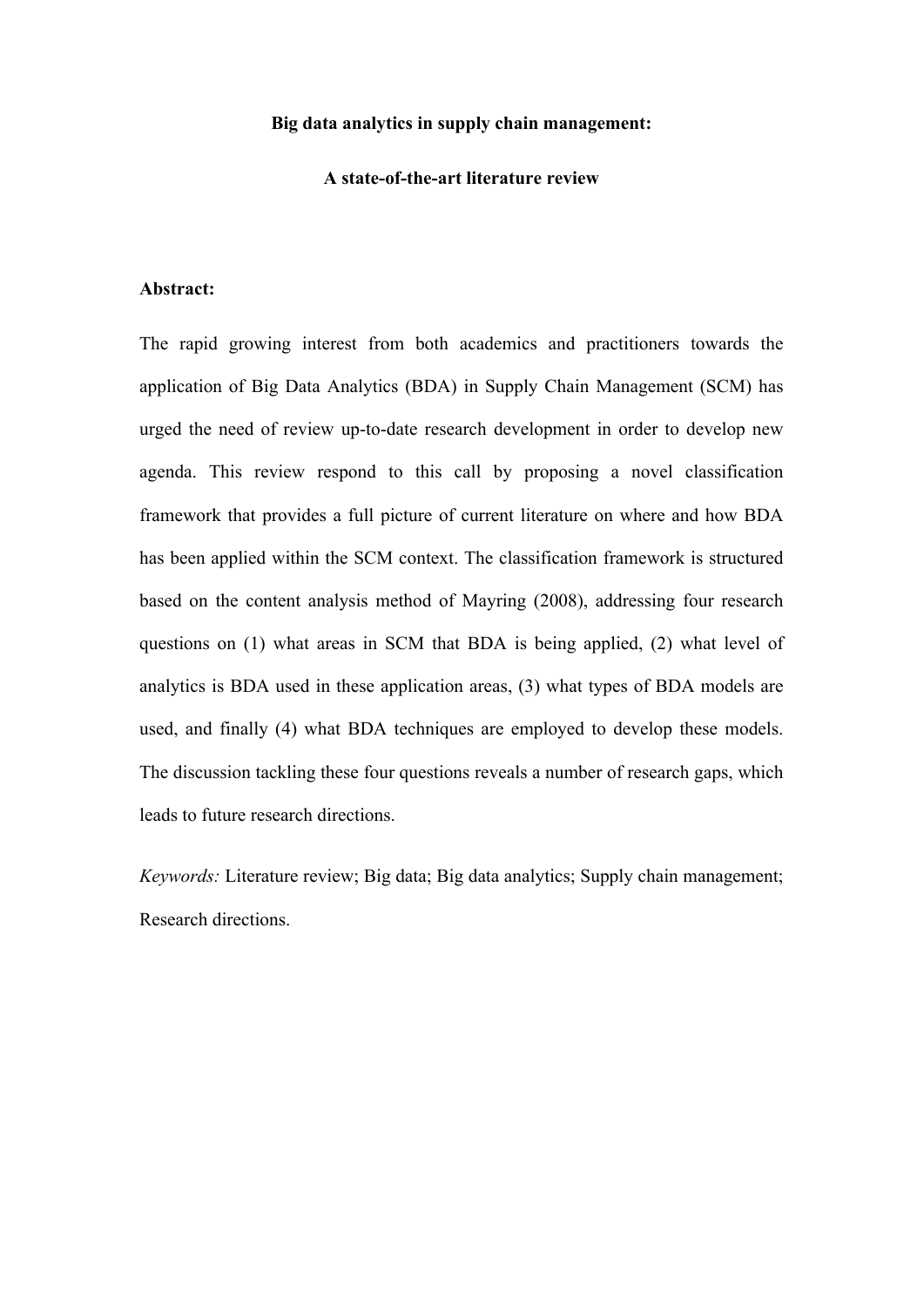#### **1. Introduction**

With the tremendous development of information and communication technologies (ICTs), Big Data (BD) has become an asset for organizations. BD has been characterized by 5Vs: volume, variety, velocity, veracity, and value (Wamba et al., 2015; Assunção et al., 2015; Emani et al., 2015). Volume refers to the magnitude of data, which has exponentially increased, posing a challenge to the capacity of existing storage devices (Chen and Zhang, 2014). Variety refers to the fact that data can be generated from heterogeneous sources, e.g. sensors, Internet of things (IoT), mobile devices, online social networks, etc., in structured, semi-structured, and unstructured formats (Tan et al., 2015). Velocity refers to the speed of data generation and delivery, which can be processed in batch, real-time, nearly real-time, or streamlines (Assunção et al., 2015). Veracity stresses the importance of data quality and level of trust due to the concern that many data sources, e.g. social network sites, inherently contain a certain degree of uncertainty and unreliability (Gandomi and Haider, 2015; IBM, 2012; White, 2012). Finally, Value refers to the process of revealing underexploited values from BD to support deciding making (IDC, 2012; Oracle, 2012).

Among those 5Vs, veracity and value, which represent the rigorousness of Big Data Analytics (BDA), are particularly important because without data analysis, other BD processing aspects such as collection, storage and management would not create much value (Huang et al., 2015; Chen and Zhang, 2014; Babiceanu and Seker, 2016).

BDA involves the use of advanced analytics techniques to extract valuable knowledge from vast amounts of data, facilitating data-driven decision making (Tsai et al., 2015). Supply chain management (SCM) has been extensively applying a large variety of technologies, such as sensors, barcodes, RFID, IoT, etc. to integrate and coordinate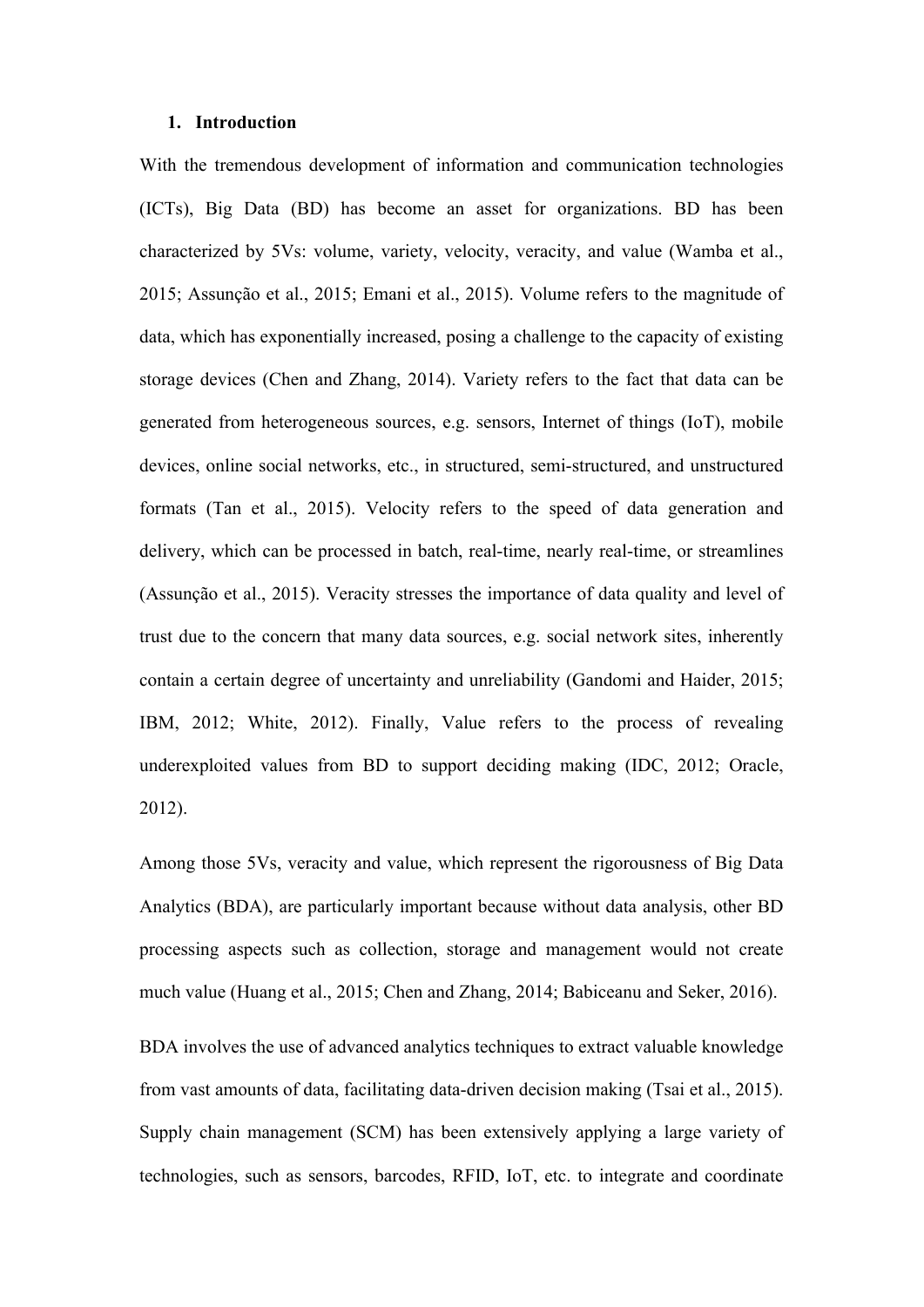every linkage of the chain. Therefore, not surprisingly, supply chains have been revolutionized by BDA and its application in SCM has been reported in a number of special issues (Wamba et al., 2015; Gunasekaran et al., 2016; Wamba et al., 2017). Indeed, BDA is reported to be an emerging supply chain game changer (Fawcett and Waller, 2014; Dubey et al., 2016), enabling companies to excel in the current fastpaced and ever-changing market environment. Empirical evidence demonstrates multiple advantages of BDA in SCM including reduced operational costs, improved SC agility, and increased customer satisfaction (Sheffi, 2015; Ramanathan et al., 2017) and, consequently, there is an increasing interest in identifying specific skills set for SCM data scientists (Waller and Fawcett, 2013; Schoenherr and Speier-Pero, 2015). Although the expectation of BDA adoption to enhance SC performance is rather high, a recent report found that only 17% of enterprises have implemented BDA in one or more supply chain (SC) functions (Wang et al., 2016). The main reasons for low uptake are the lack of understanding of how it can be implemented, inability to identify suitable data (Schoenherr and Speier-Pero, 2015), low acceptance, routinization and assimilation of BDA by organizations and supply chain partners (Gunasekaran et al., 2017) and data security issues (Fawcett and Waller, 2014; Dubey et al., 2016). This *motivates* our exploration of the existing research and the applications of BDA in SCM.

There are a number of literature reviews of BDA applications in the SCM context, but most of them tend to focus on a specific operational function of the SC. For instance, O'Donovan et al. (2015), Dutta and Bose (2015) and Babiceanu and Seker (2016) conducted literature reviews on material flow in manufacturing operations while Wamba et al. (2015) focused on logistics applications. A literature review that takes a broad perspective of SC as a whole and cross-maps with BDA techniques in SCM is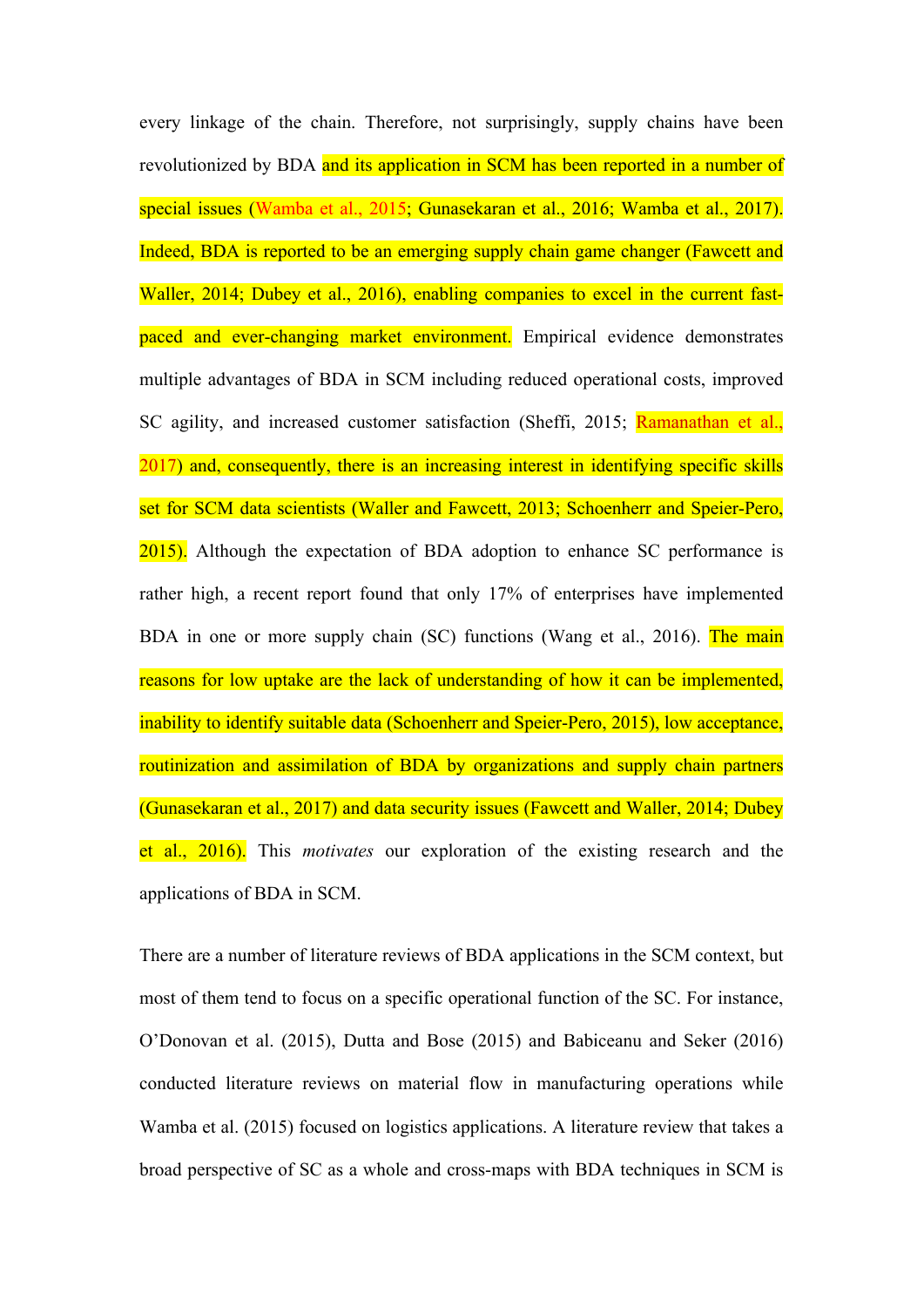yet scarce (Olson, 2015; Addo-Tenkorang and Helo, 2016; Hazen et al., 2016; Wang et al., 2016; Mishra et al., 2016). Our literature review develops a classification framework, which identifies and connects SC functions with levels of analytics, BDA models and techniques. Our review scope aims to provide a full picture of where and how BDA has been applied in SCM, by mapping BDA models and techniques to SC functions.

To obtain the objective, the literature review attempts to address the following four research questions:

(1) What areas in SCM that BDA is being applied?

- (2) Which level of analytics is BDA implemented in these SCM areas?
- (3) What types of BDA models are used?

(4) What BDA techniques are employed to develop these models?

The paper is structured as follows Section 2 describes the review methodology used for the literature search and delimitation. It develops the classification framework for this review. Section 3 undertakes a review in line with the developed framework. Section 4 discusses the findings. Section 5 provides the avenues for future research. Section 6 concludes the review and research limitations.

#### **2. Review methodology**

To address the research questions, the review methodology is based on the content analysis approach proposed by Mayring (2008). This approach has been adopted by a number of highly cited review papers in SCM literature, such as Seuring and Muller (2008), Seuring (2013) and Govindan et al. (2015). In particular, the review is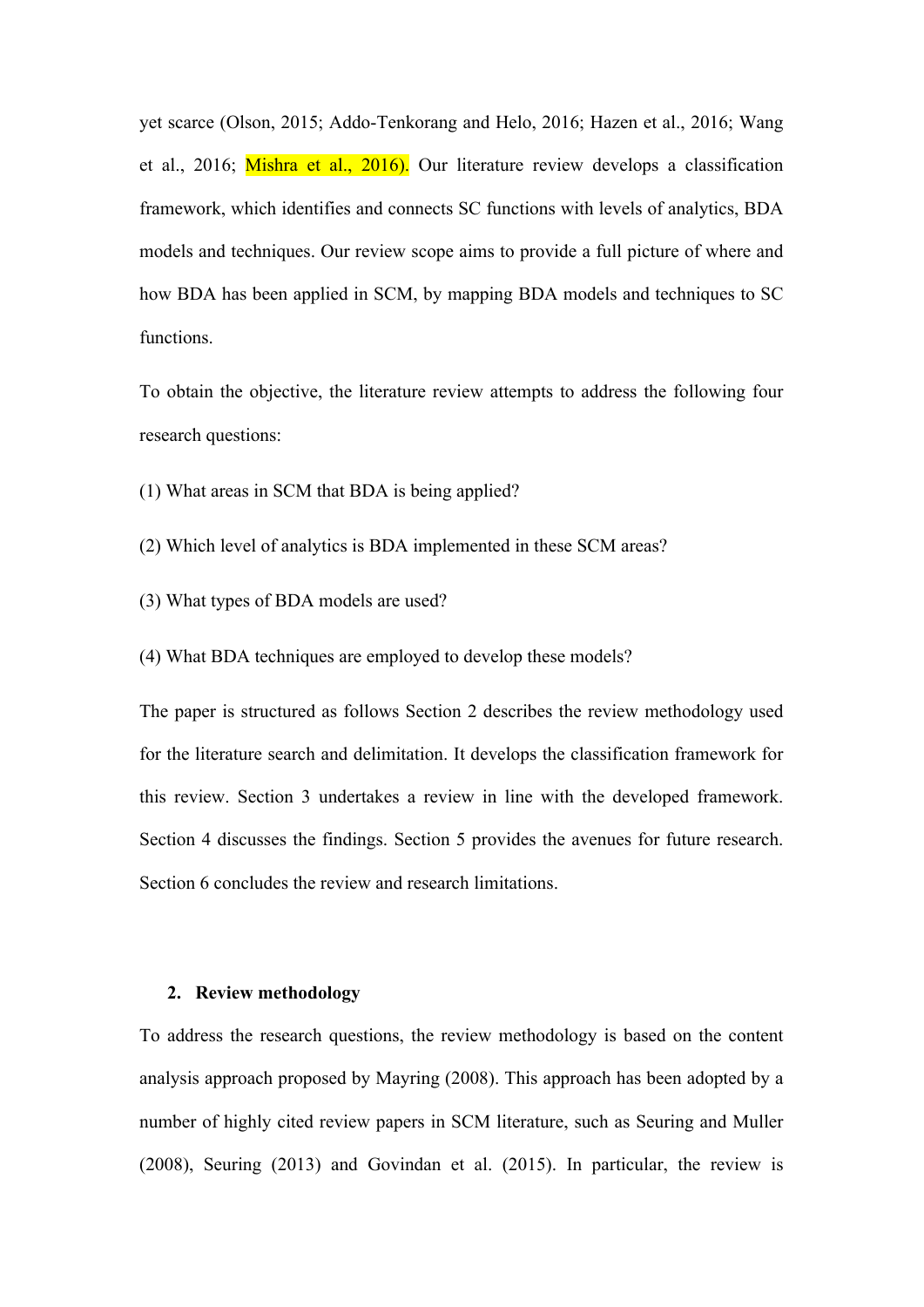systemically conducted in accordance with the four-step iterative process:

- Step 1: Material collection, which entails a structured process of articles search and delimitation.
- Step 2: Descriptive analysis, which provides general characteristics of the studied literature.
- Step 3: Category selection, which aims to construct a classification framework based on a set of structural dimensions and analytic categories.
- Step 4: Material evaluation, which analyses articles based on the proposed classification framework and interpret the results.

### 2.1 Material collection

Before searching for articles, it is essential to identify an effective set of keywords that can capture the synthesis of existing literature related to our research topic. We classified keywords into two groups:

- Group 1: words related to BDA: "Big Data"; "Data analytics"; "Data mining"; "Machine learning"; "Descriptive analytics", "Predictive analytics", "Prescriptive analytics".
- Group 2: words related to SCM: "Supply Chain"; "Purchasing"; "Procurement"; "Manufacturing"; "Inventory"; "Storage assignment"; "Order picking"; "Logistics"; "Transport".

Note that "inventory", "storage assignment" and "order picking" indicate three major functions of warehousing operations in SCM. The reason we used these specific terms rather than "warehouse" is to avoid the confusion with "data warehousing", a wellestablished, technical research topic of BDA.

The search was conducted based on all possible pairs between those two types of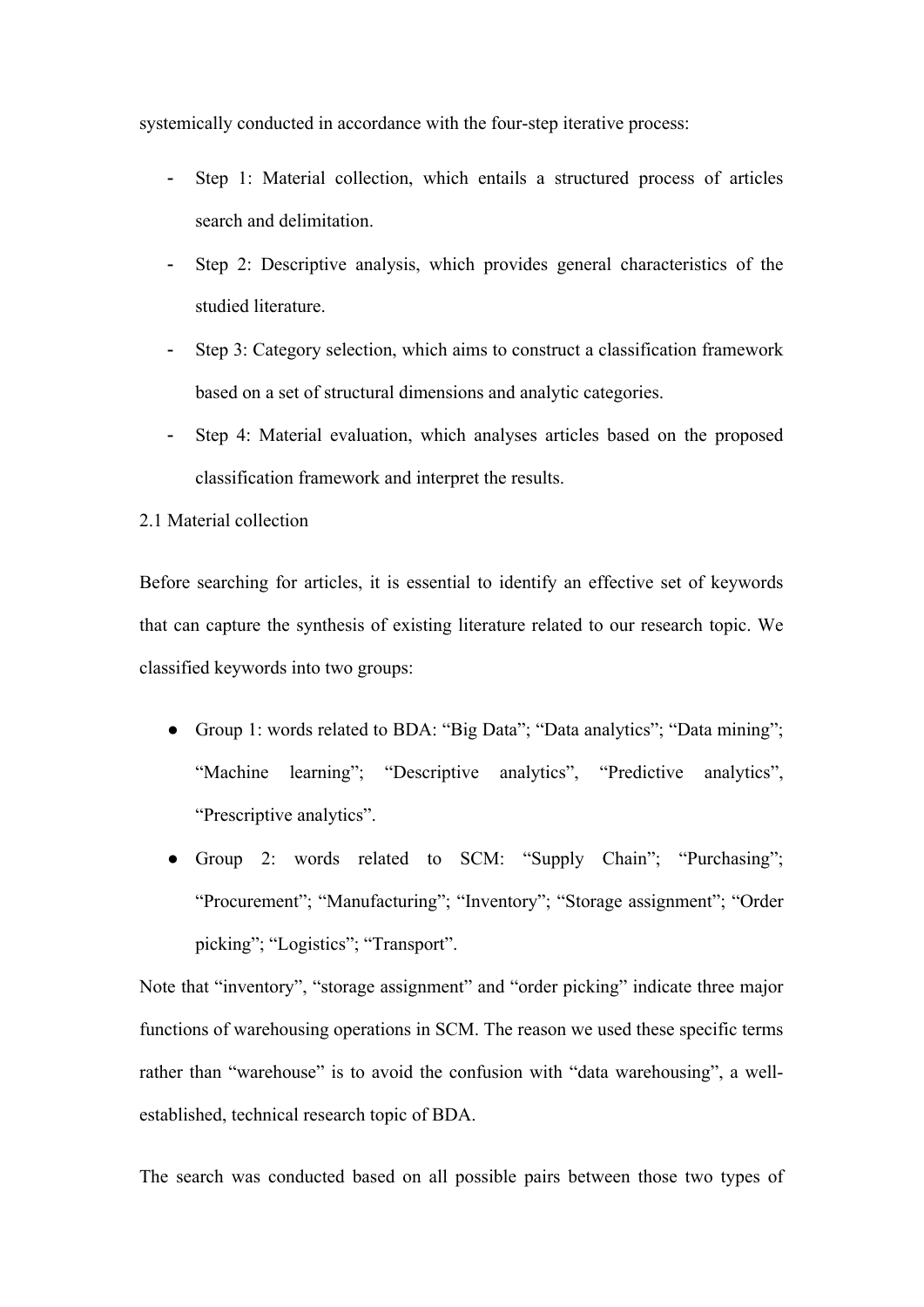keywords within the timeline from 2011 to the first half of 2017 on well-known academic databases, i.e. Science Direct, Emeralds, Scopus, EBSCO, and IEEE Xplore. This particular timeline is chosen based on the facts: (1) BDA has become a global phenomenon from 2011 even though the term of 'Big Data' emerged back to 2007. The research before 2011 was rather insignificant in terms of volume and lacked of considerable contributions to theory and practices (Manyika et al., 2011) (2) this review intends to provide the latest development in BDA-SCM research.

The initial search generated a total of  $1,565$  papers. After eliminating duplicated results, the total number of papers dropped to 875 papers. Then, we checked overall relevance of the remaining papers by removing the papers that do not contain both keywords related to BDA and SCM functions in title or abstract. This screening process reduced the number of papers to 598. The remaining papers were then filtered based on inclusion and exclusion criteria. These criteria were developed and justified by the authors in order to minimize the impact of the subjective bias, as suggested by (Tranfield et al., 2003). 413 papers met the inclusion criteria and went into the final filtering with exclusion criteria.

After critically reading the introduction and discussion section of the remaining 413 papers, the following exclusion rule was applied: removing the papers that only mention the application of BDA on SCM as a fleeting point of reference or as collateral research topics. In fact, many BDA-related papers only point out the potential benefits and applications of BDA to SCM without investigating *how* they are actually implemented, i.e extracting, loading and transferring massive datasets, and use advanced analytic techniques to support SCM decision-making. In the end, 88 papers were kept for full review. Figure 1 summarizes our systematic articles search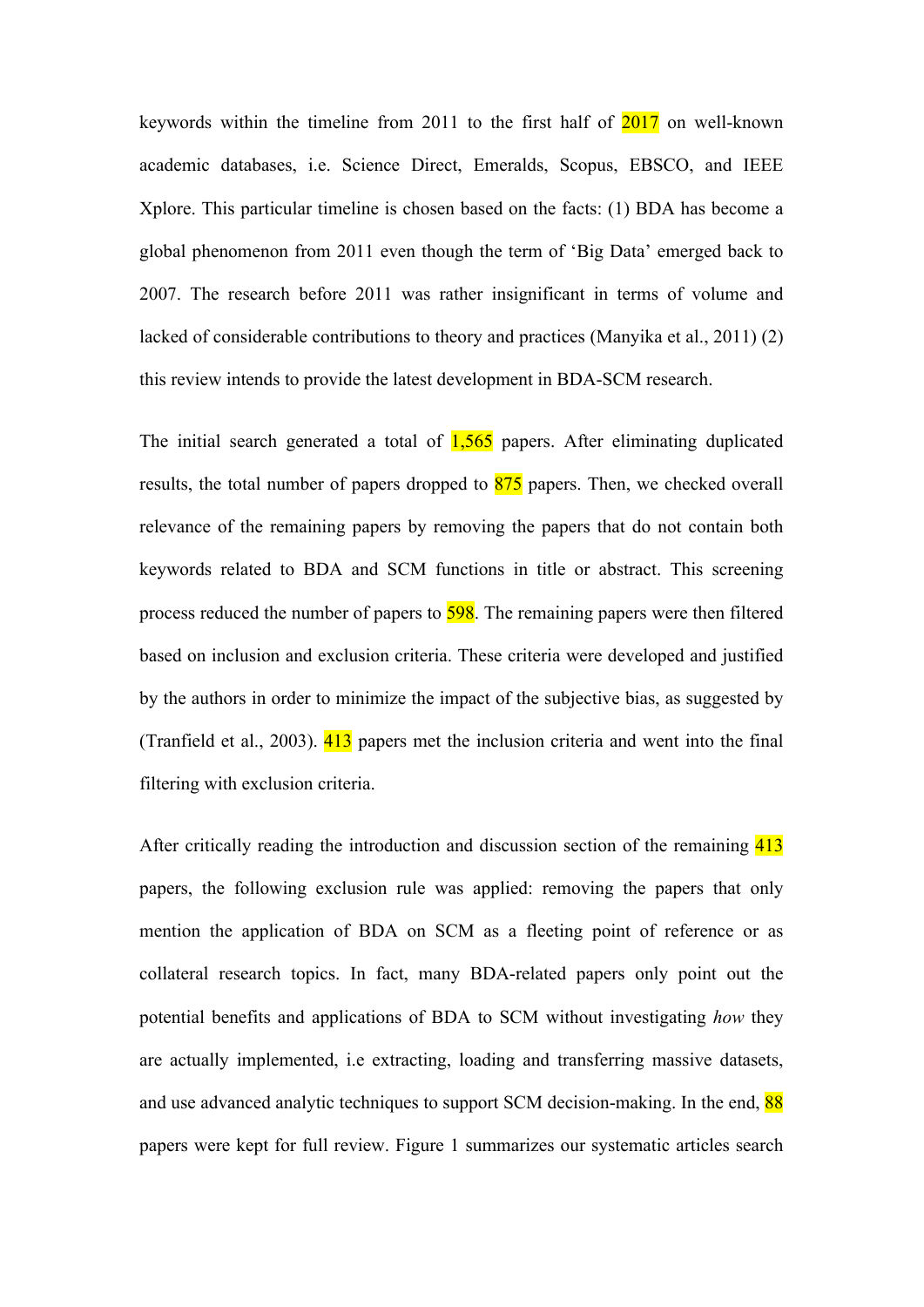#### and selection process.



#### 2.2 Descriptive analysis

Figure 2 indicates that a number of papers published in this field have grown up over the last five years, and especially rocketed since 2014. This spreading of publications is consistent with the frequency distribution found in Gandomi and Haider (2015). It suggests that the application of BDA on SCM arena is a fast-growing and fruitful research field, being promoted by several special issue calls.



#### Figure 2: Distribution of reference papers by year

The selected  $\frac{88}{9}$  papers are from  $\frac{46}{9}$  different journals in which only 14 published more than one paper. Figure 3 illustrates the distribution of the reference papers in these 14 journals. It suggests that the publication spreads out in a great variety of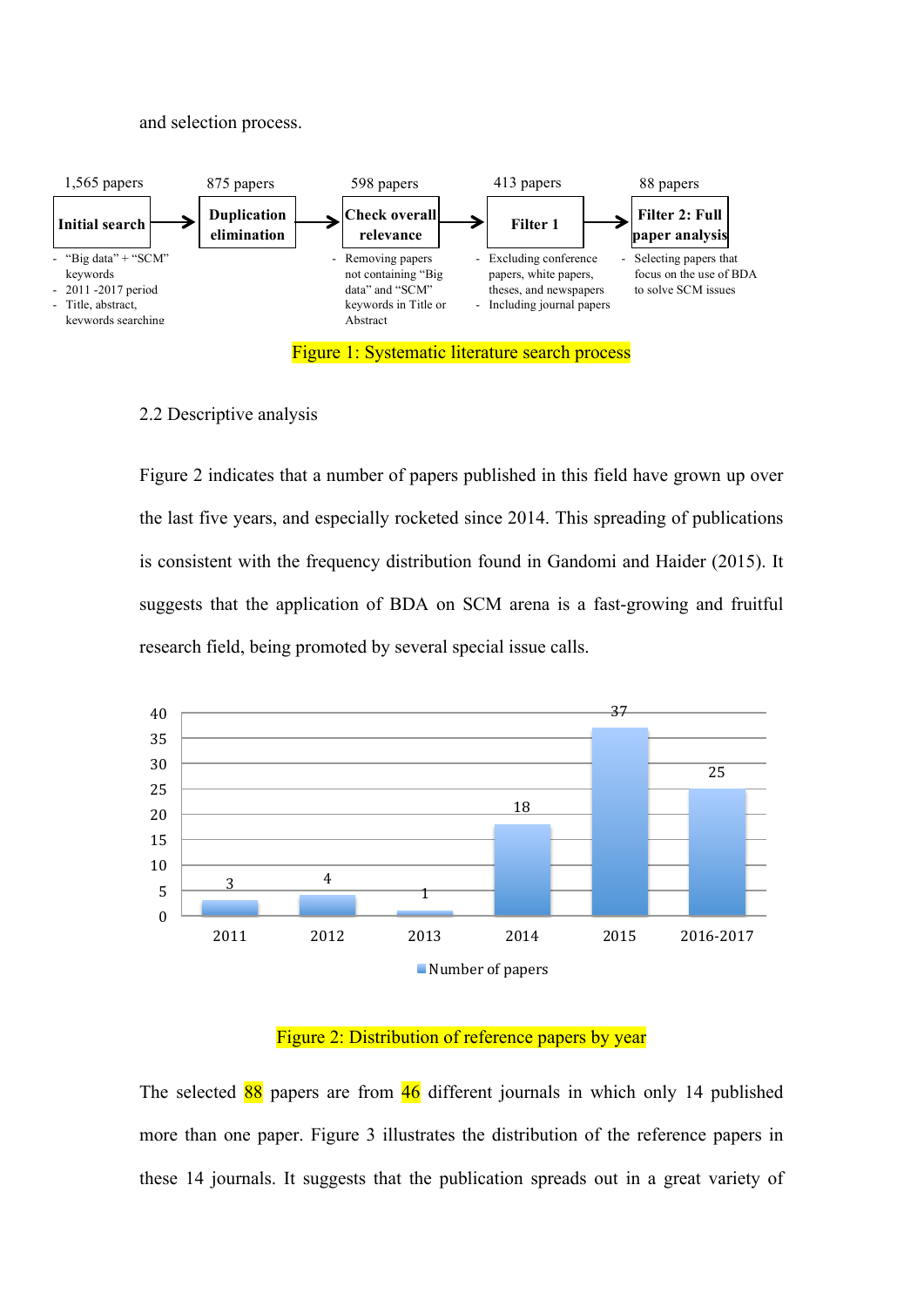journals. Furthermore, the research topic has attracted real interests from highly regarded academics as most of these papers are published by journals with high impact factors.



Figure 3: Distribution of reference papers by publication

#### 2.3 Category selection

The category selection step is to conceptualize our classification framework, which is constituted by structural dimensions and analytic categories.

In order to address the proposed research questions, we select four structure dimensions to layer the classification framework – SCM functions, levels of analytics, BDA models, and BDA techniques. Analytic categories, i.e. key topics in each dimension, were derived deductively based on various classification frameworks from prior literature. Table 1 presents those analytic categories.

Table 1. Literature review classification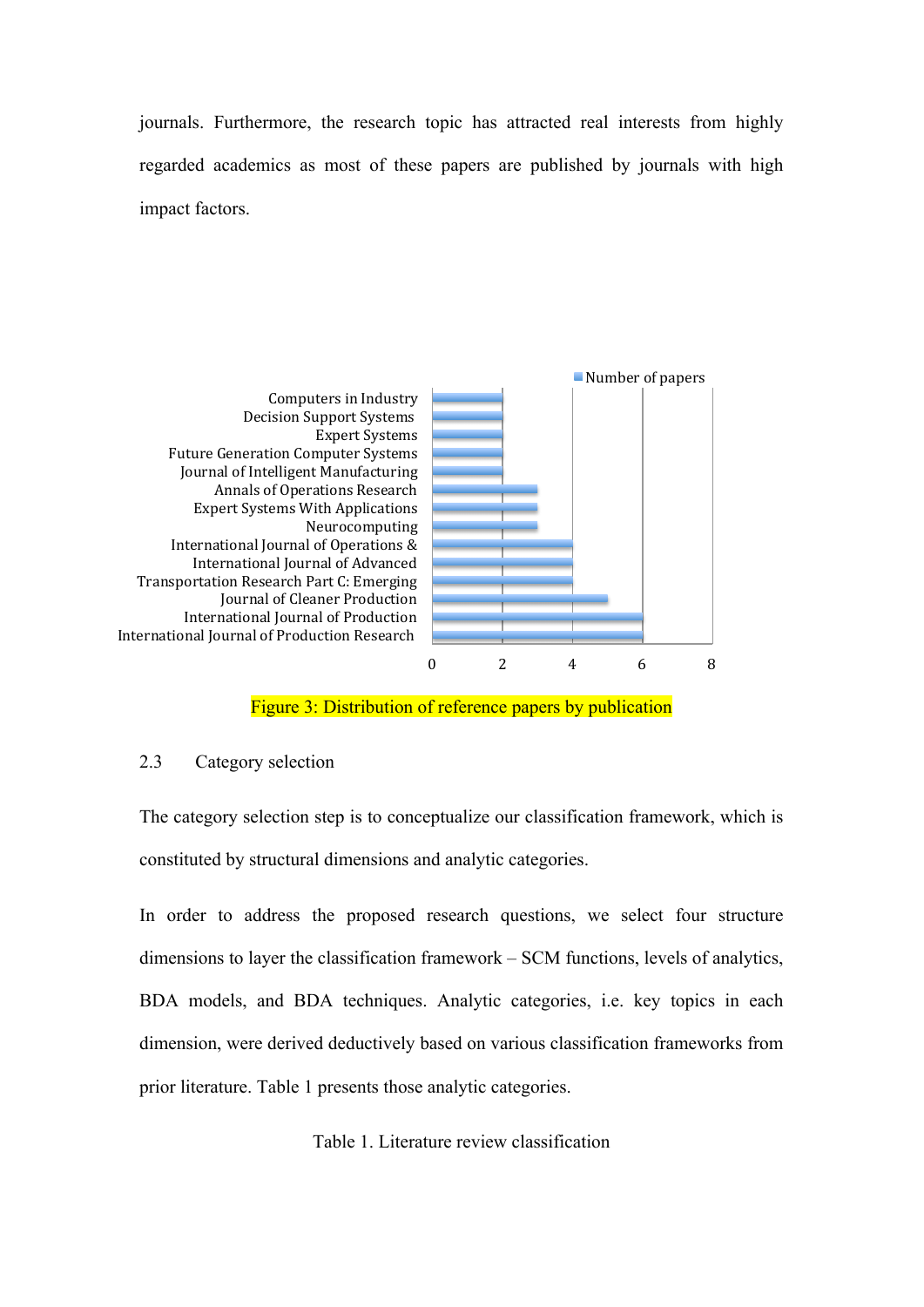| <b>Structure</b>       |                      | <b>Analytic categories</b>                                                                                                                                                                                                                |  |  |  |  |  |
|------------------------|----------------------|-------------------------------------------------------------------------------------------------------------------------------------------------------------------------------------------------------------------------------------------|--|--|--|--|--|
| <b>Dimension</b>       |                      |                                                                                                                                                                                                                                           |  |  |  |  |  |
|                        | Procurement          | Supplier selection, sourcing cost improvement, sourcing risk management (Olson, 2015; Rozados and<br>Tjahjono, 2014; Sanders, 2014, p.132)                                                                                                |  |  |  |  |  |
| <b>SC</b><br>functions | Manufacturing        | Product Research and Development (R&D), production planning and control, quality management,<br>maintenance and diagnosis (Meziane and Proudlove, 2000)                                                                                   |  |  |  |  |  |
|                        | Logistics/           | Intelligent transportation system, logistics planning and in-transit inventory management (Wegner and                                                                                                                                     |  |  |  |  |  |
|                        | Transportation       | Küchelhaus, 2013)                                                                                                                                                                                                                         |  |  |  |  |  |
|                        | Warehousing          | Storage assignment, order picking, inventory control (Rozados and Tjahjono, 2014)                                                                                                                                                         |  |  |  |  |  |
|                        | Demand<br>management | Demand forecasting, demand sensing, demand shaping (Chase, 2016)                                                                                                                                                                          |  |  |  |  |  |
| Level of analytics     |                      | Descriptive, Predictive, Prescriptive (Saumyadipta et al., 2016, p.15)                                                                                                                                                                    |  |  |  |  |  |
| <b>BDA</b> models      |                      | Visualisation, association, clustering, classification, regression, forecasting, semantic analysis,<br>optimisation, simulation (Erl et al., 2016, p181)                                                                                  |  |  |  |  |  |
| <b>BDA</b> techniques  |                      | Association rule mining, clustering algorithms, support vector machine, linear/logistics regression,<br>neural network, fuzzy logic, Naïve Bayes, text mining, sentiment analysis, feature selection, OLAP,<br>statistics, to name a few. |  |  |  |  |  |

In order to ensure the exhaustive categorization of each articles being reviewed, there are some supplement categories, for example, 'General SCM', 'Mixed' and 'N/A. To avoid confusion, those categories are not presented in the graphical classification framework in Figure 4.

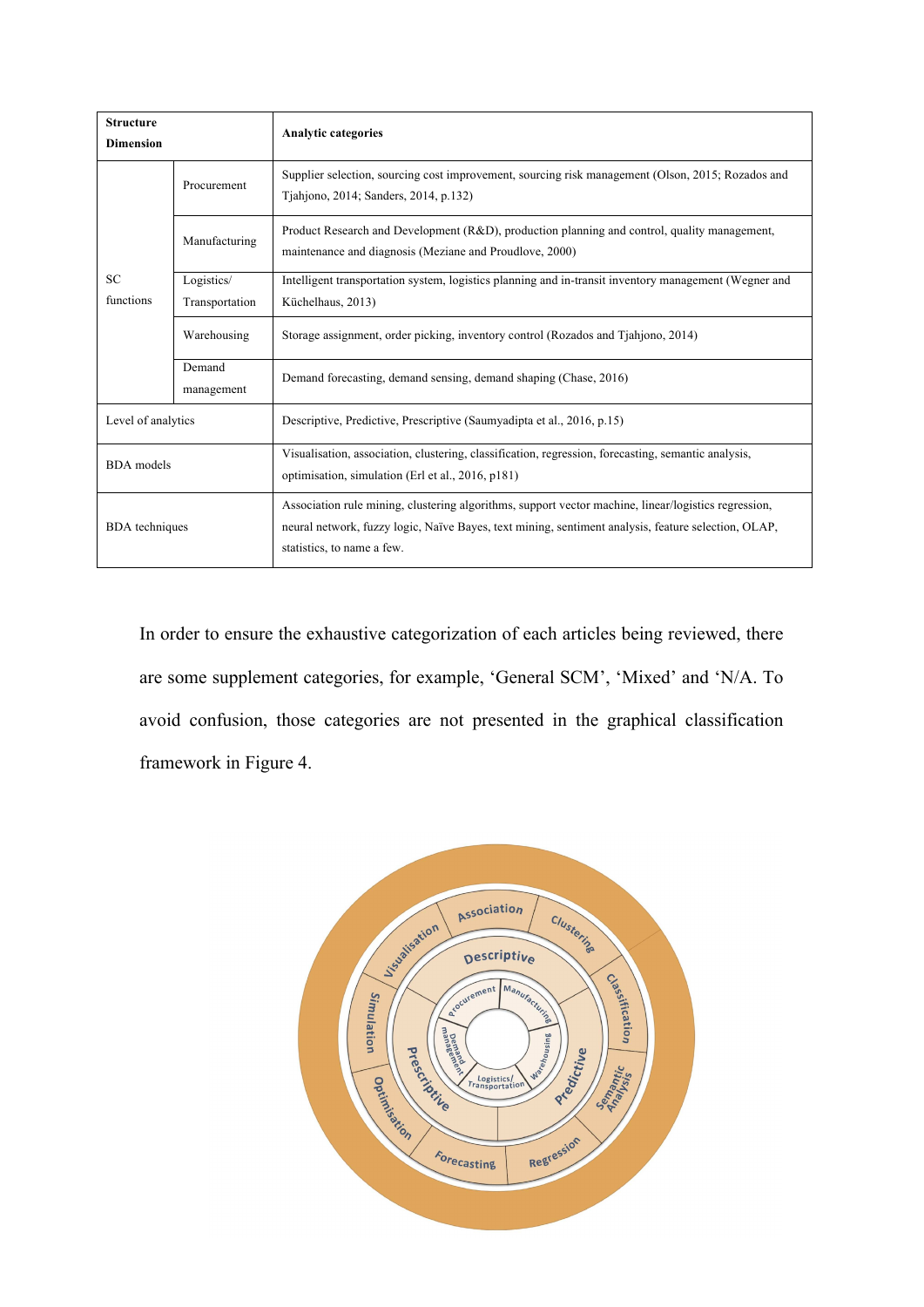#### Figure 4: Classification framework

The first layer lies on the key functions of SCM. In the second layer, we classify the BDA-SCM literature based on three levels of data analytics, namely descriptive, predictive and prescriptive. This taxonomy has been widely adopted in BDA studies as it reflects complexity of both BDA-applied problems and data analytics techniques (Delen and Demirkan, 2013; Duan and Xiong, 2015). Descriptive analytics are the simplest form of BDA, which describe what happened in the past; while predictive analytics are to predict future events, and prescriptive analytics refer to decision making mechanism and tools (Rehman et al., 2016). The third layer is nine most common types of BDA model in general (Erl et al., 2016, p181). The final is the layer of BDA techniques, which can be adopted from multiple data analytics disciplines such as data miming, machine learning, etc.

#### **3. Material evaluation**

#### 3.1. Reviewing by SC functions

Figure 5 depicts the distribution of each function in the examined literature.

Overall, logistics/transportation and manufacturing have extremely dominated over the current literature on this topic, together taking up more than half of the publications. Research on the other three fundamental SC functions, namely warehousing, demand management and procurement are limited, but relatively well distributed.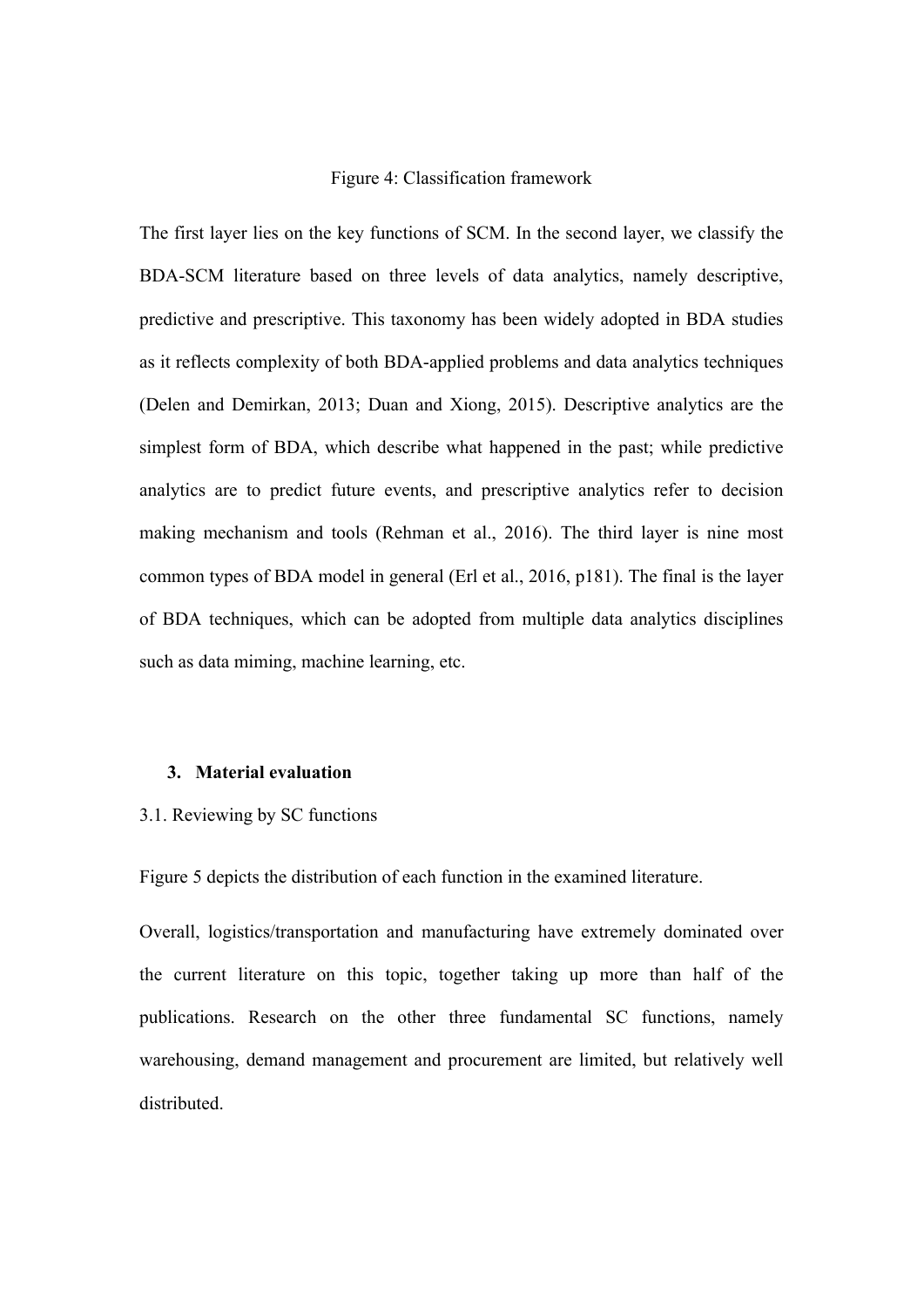

Figure 5. Distribution of each SC function in BDA

Among five areas of SCM, logistics/transportation (25 out of 88 papers, 28%) is the most prevalent area where BDA is used to support decision-making. The majority of research papers in this area (15 papers,  $60\%$ ) focus on using BDA to develop Intelligent Transportation System (ITS), while BDA supporting logistics planning has increasingly gained attentions from recent research  $(8 \text{ papers or } 32\%)$ . Only two papers  $(8\%)$  are concerned about the use of BDA for inventory management during in-transit logistics process.

Another area in which BDA applications have been studied extensively is manufacturing. It takes up  $26\%$  of total publications. Out of the  $23$  manufacturingrelated articles, more than half  $(13 \text{ papers}, 57%)$  are related to production planning and control, while production R&D and maintenance & diagnosis equally represent  $26\%$  of publications (6 papers each). Noteworthy, the use of BDA for quality control during manufacturing process is little discussed, appearing only in 4 papers.

In demand management literature, sensing current demand (7 papers) and shaping future demand ( $\overline{6}$  papers) are among the most prominent initiatives of BDA, while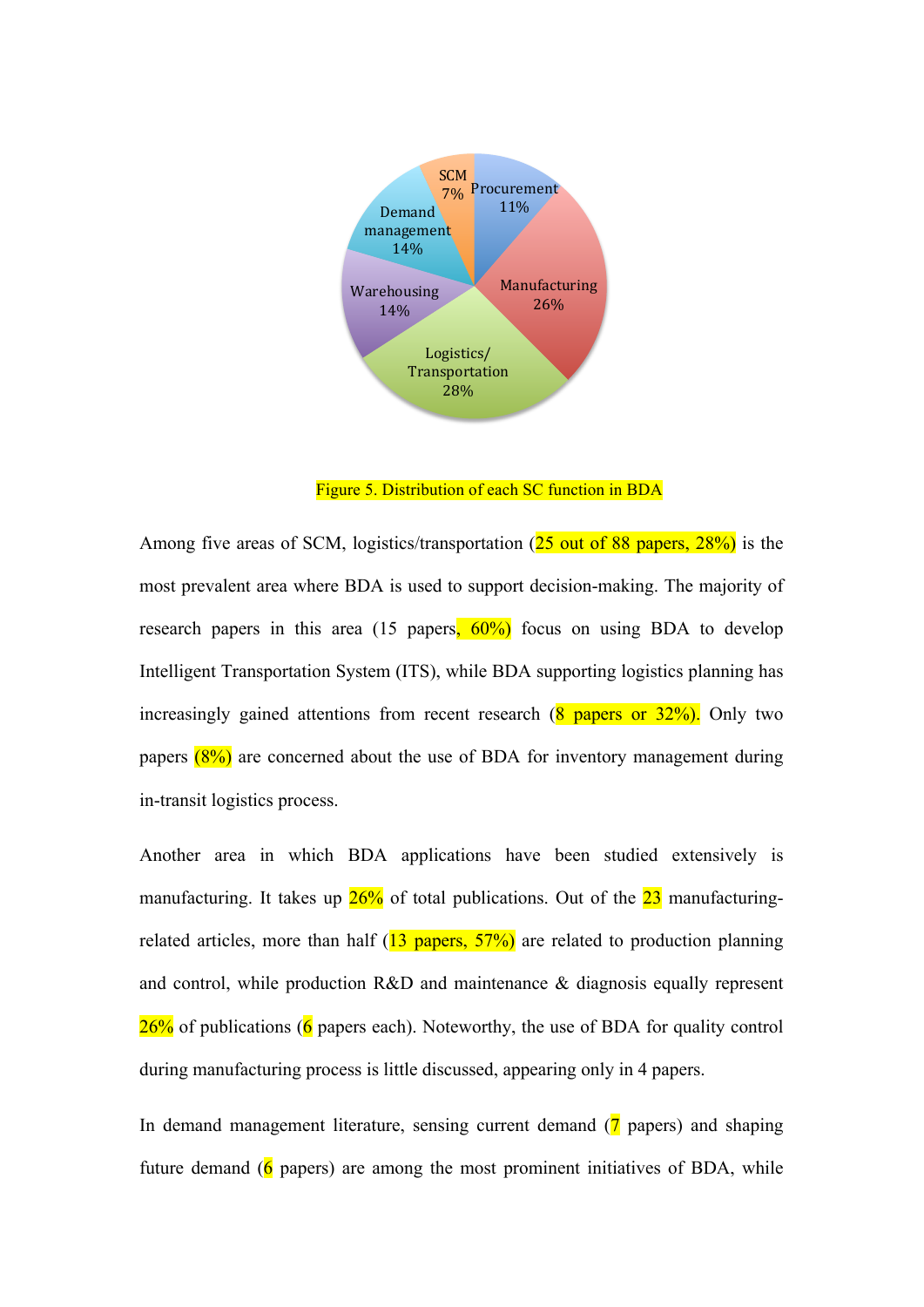surprisingly, demand forecasting is seldom the focus of the study (only 3 papers).

In warehousing, BDA has been widely recognised to improve storage assignment (5 papers) and inventory management (5 papers), whilst the use of BDA to support order picking process is under-examined (3 papers).

BDA research focusing in procurement is well-balanced over three major issues: supplier selection (5 papers), sourcing improvement (4 papers) and sourcing risk management (4 papers).

While most studies in the literature examine the application of BDA to specific SC functions, we found 6 papers (7% of total publications) that analyse BDA applications while considering SCs as multi-level interconnected networks. These papers address different SC issues concerning resilience, sustainability, risk management and agility.

| <b>SC</b><br><b>Function</b> | Key activity                           | Paper                                                                                                                                                                                                                                                                          |
|------------------------------|----------------------------------------|--------------------------------------------------------------------------------------------------------------------------------------------------------------------------------------------------------------------------------------------------------------------------------|
| Procure<br>ment              | <b>Supplier Selection</b>              | Choi et al., 2016; Huang and Handfield, 2015; Jain et al., 2014; Kuo et<br>al., 2015; Mori et al., 2012                                                                                                                                                                        |
|                              | Sourcing cost<br>improvement           | Ahiaga-Dagbui and Smith, 2014; Huang and Handfield, 2015; Kuo et al.,<br>2015; Tan and Lee, 2015                                                                                                                                                                               |
|                              | Sourcing risk<br>management            | Ghedini Ralha and Sarmento Silva, 2012; Huang and Handfield, 2015;<br>Ling Ho and Wen Shih, 2014; Miroslav et al., 2014                                                                                                                                                        |
| Manufac<br>turing            | Product R&D                            | Bae and Kim, 2011; Do, 2014; Lei and Moon, 2015; Opresnik and<br>Taisch, 2015; Tan et al., 2015; Zhang et al., 2017                                                                                                                                                            |
|                              | Production<br>planning $\&$<br>control | Chien et al., 2014; Krumeich et al., 2016; Li et al., 2016; Wang and<br>Zhang, 2016; Zhang et al., 2017; Zhong et al., 2015; Shu et al., 2016;<br>Dai et al., 2012; Zhang et al., 2015; Zhong et al., 2015; Zhong et al.,<br>2016; Zhong; Xu, et al., 2015; Helo and Hao, 2017 |
|                              | Quality<br>management                  | Krumeich et al., 2016; Wang et al., 2016; Zhang et al., 2017; Zhang et<br>al., 2015                                                                                                                                                                                            |
|                              | Maintenance &<br>diagnosis             | Shu et al., 2016; Guo et al., 2016; Kumar et al., 2016; Zhang et al., 2017;<br>Wang et al., 2016; Wang et al., 2015                                                                                                                                                            |

Table 2: Summary of literature by SC functions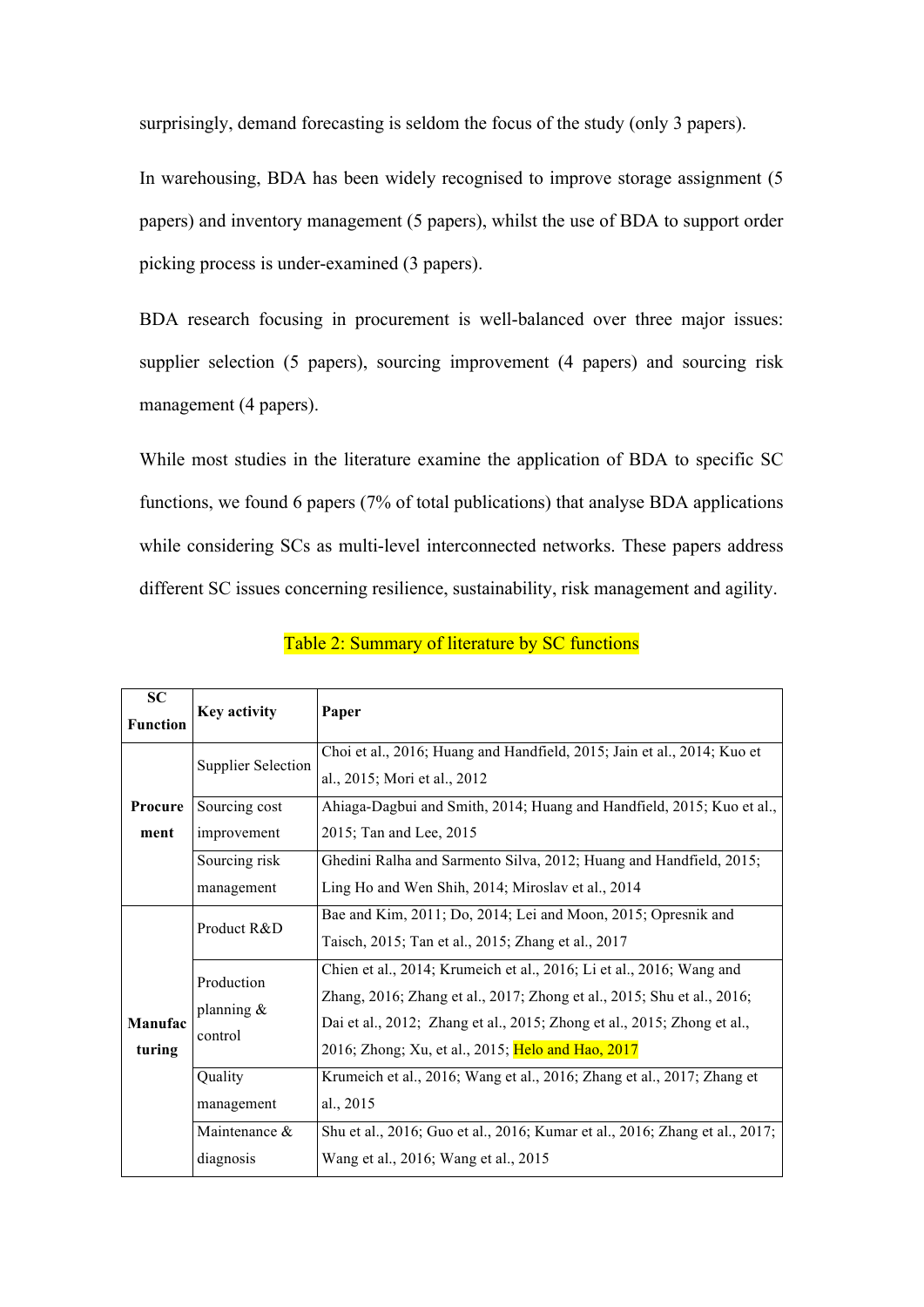|                | Storage                               | Chuang et al., 2014; Li, Moghaddam, et al., 2016; Tsai and Huang, 2015;                        |  |  |  |  |  |  |
|----------------|---------------------------------------|------------------------------------------------------------------------------------------------|--|--|--|--|--|--|
| Wareho         | assignment                            | Chiang et al., 2011; Chiang et al., 2014                                                       |  |  |  |  |  |  |
| using          | Order picking                         | Ballestín et al., 2013; Chuang et al., 2014; Li et al., 2016                                   |  |  |  |  |  |  |
|                | Inventory control                     | Alyahya et al., 2016; Hofmann, 2015; Hsu et al., 2015; Huang and Van                           |  |  |  |  |  |  |
|                |                                       | Mieghem, 2014; Lee et al., 2016; Stefanovic, 2015                                              |  |  |  |  |  |  |
|                |                                       | Cui et al., 2016; Li et al., 2015; Shi and Abdel-Aty, 2015; St-Aubin et                        |  |  |  |  |  |  |
|                | Intelligent                           | al., 2015; Toole et al., 2015; Wang et al., 2016; Xia et al., 2016; Yu and                     |  |  |  |  |  |  |
|                | Transportation                        | Abdel-Aty, 2014; Zangenehpour et al., 2015; Dobre and Xhafa, 2014;                             |  |  |  |  |  |  |
| Logistics      | system (ITS)                          | Ehmke et al., 2016; Sivamani et al., 2014; Toole et al., 2015; Zhang et                        |  |  |  |  |  |  |
| and            |                                       | al., 2016; Hsu et al., 2015                                                                    |  |  |  |  |  |  |
| <b>Transpo</b> |                                       | Lee, 2016; Prasad et al., 2016; Yan-Qiu and Hao, 2016; Zhao et al.,                            |  |  |  |  |  |  |
| rtation        | Logistics planning                    | 2016; Shan and Zhu, 2015; Tu et al., 2015; Li et al., 2014; Mehmood et                         |  |  |  |  |  |  |
|                |                                       | al., 2017                                                                                      |  |  |  |  |  |  |
|                | In-transit<br>inventory<br>management | Ting et al., 2014; Delen et al., 2011                                                          |  |  |  |  |  |  |
|                | Demand                                | Berengueres and Efimov, 2014; Chong et al., 2016; Jun et al., 2014; Li,                        |  |  |  |  |  |  |
|                | forecasting                           | Ch'ng, et al., 2016; Ma et al., 2014                                                           |  |  |  |  |  |  |
| <b>Demand</b>  |                                       | Berengueres and Efimov, 2014; Chong et al., 2016; Fang and Zhan,                               |  |  |  |  |  |  |
| manage         | Demand sensing                        | 2015; He et al., 2015; Li, Ch'ng, et al., 2016; Salehan and Kim, 2016;                         |  |  |  |  |  |  |
| ment           |                                       | Wang et al., 2014                                                                              |  |  |  |  |  |  |
|                | Demand shaping                        | Chong et al., 2016; He et al., 2015; Marine-Roig and Anton Clavé, 2015;                        |  |  |  |  |  |  |
|                |                                       | Salehan and Kim, 2016; Schmidt et al., 2014                                                    |  |  |  |  |  |  |
| General        |                                       | Ong et al., 2015; Papadopoulos et al., 2017; Sheffi, 2015; Ting et al., 2014; Wu et al., 2017; |  |  |  |  |  |  |
| <b>SCM</b>     | Zhao et al., 2016, 2015               |                                                                                                |  |  |  |  |  |  |

## 3.2. Reviewing by level of analytics

The rationale of using this taxonomy is to examine the extent to which BDA is being used to support decision making processes, as well as understanding what types of SC problems being solved.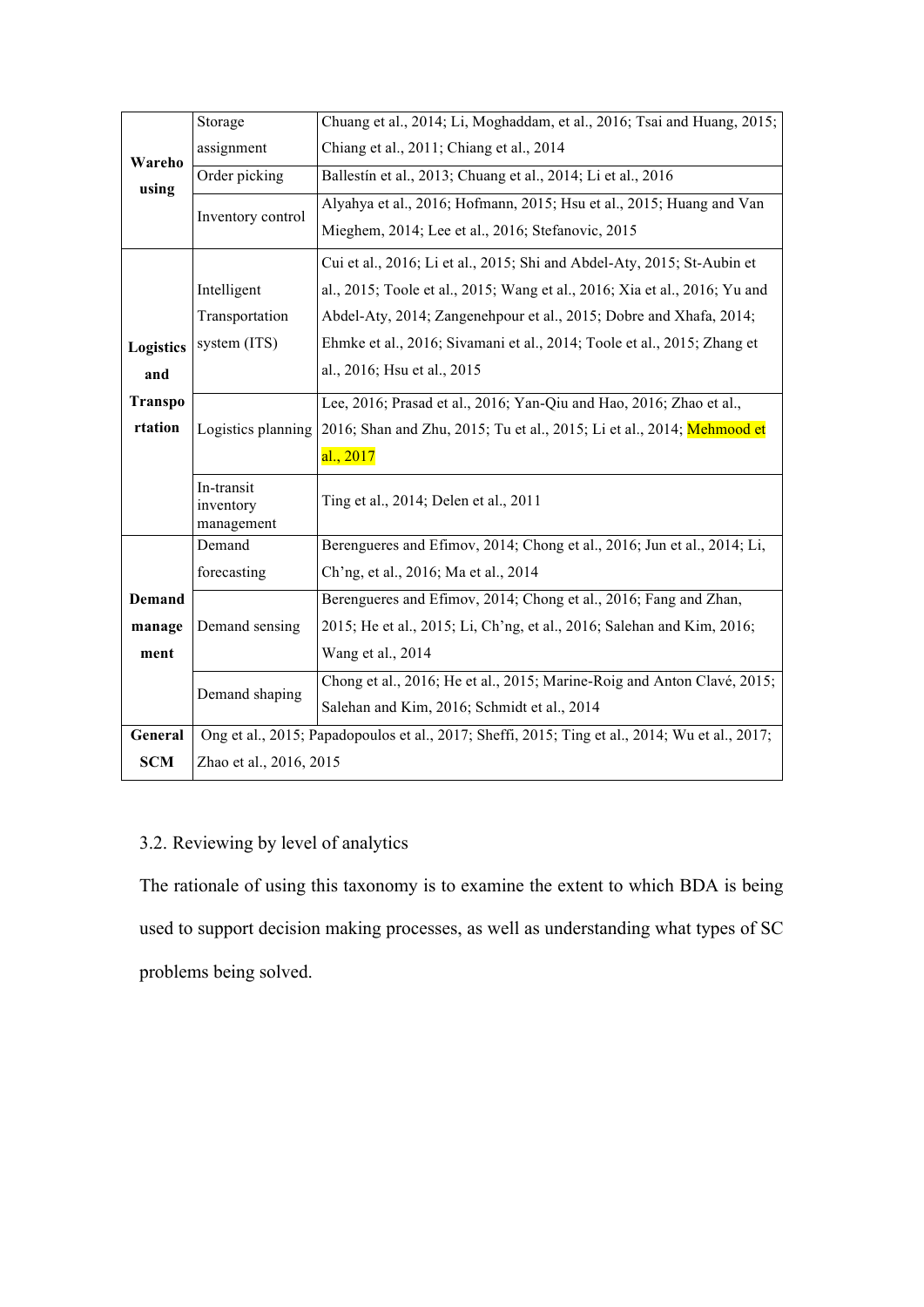

Figure 6: Distribution of analytics level by year

Figure 6 depicts the popularity of each analytics type by year. Although the trend from 2011 to 2013 is underrepresented due to the insufficient number of BDA-SCM studies, we still can see that the majority of studies in this early stage used BDA for descriptive analytics, while predictive and prescriptive analytics had been little discussed. However, these minorities have changed drastically along with the upsurge in the publication level since 2013. Particularly, predictive analytics dominated in 2014, accounted for 55% of publications (10 out of 18 papers). Meanwhile, prescriptive analytics has been the fastest growing since 2014 and has become the most common type in 2015 with 16 out of 36 papers (44.4%). Descriptive analytics have also been align with these upward trends, but not remarkably soared like prescriptive analytics.

Table 3: Level of analytics in each SC function

|               | Descriptive | Predictive | Prescriptive |  |  |
|---------------|-------------|------------|--------------|--|--|
| Procurement   |             |            |              |  |  |
| Manufacturing |             |            |              |  |  |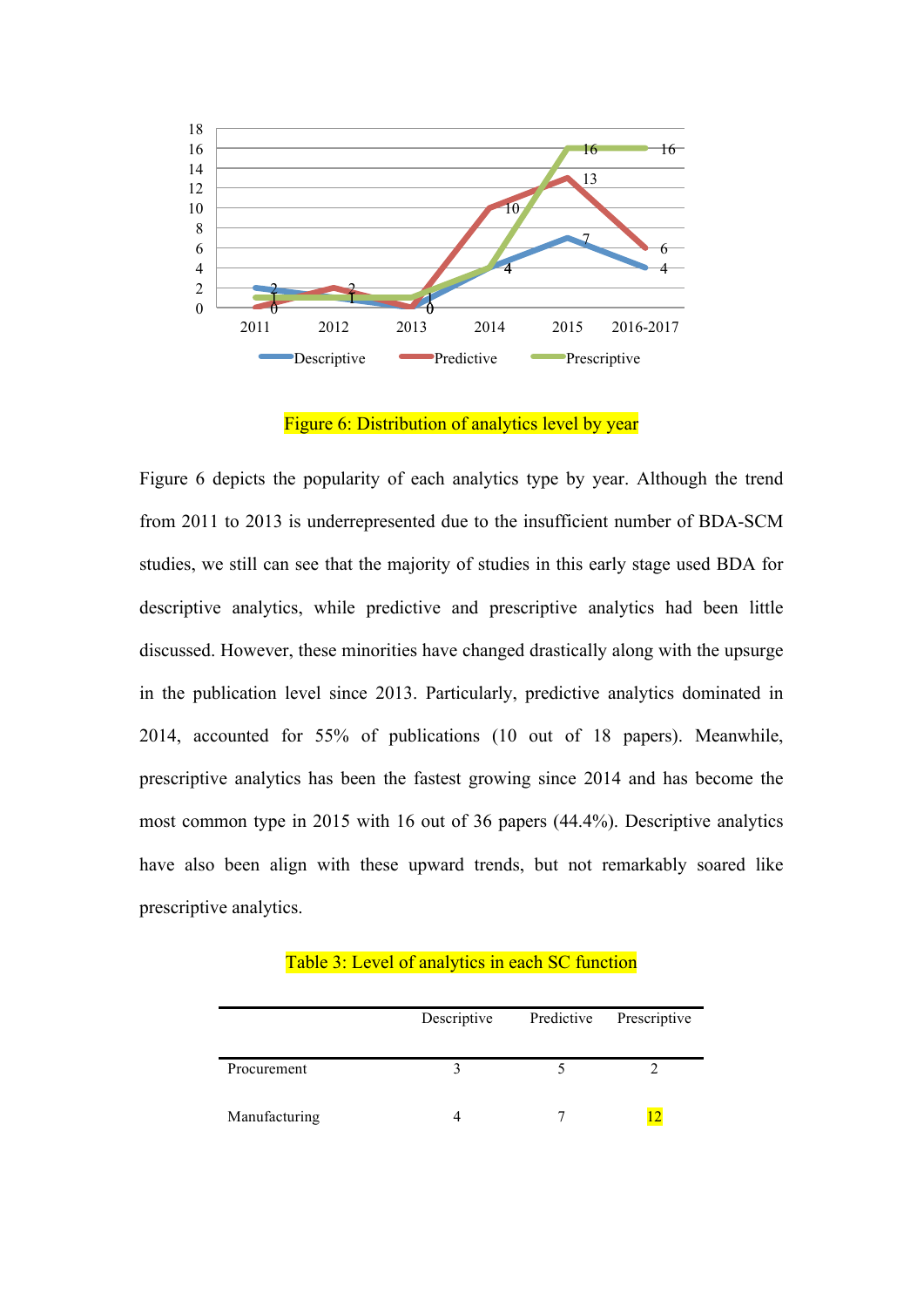| Warehousing              | 3              | 3  | 6              |
|--------------------------|----------------|----|----------------|
| Logistics/Transportation | 4              | 6  | 15             |
| Demand management        | 2              | 10 |                |
| Other SC topics          | $\overline{2}$ | 0  | $\overline{4}$ |
| <b>Total papers</b>      | 18             | 31 | 39             |

To reveal more insights from this taxonomy of BDA, we further investigate how each level of analytics has been studied in each specific SC domain. Table 3 presents the result. Overall, prescriptive analytics is the most discussed type in the examined literature, taking up  $44.3\%$  of publications (39 out of 88 papers), while predictive analytics is just behind with  $31$  papers ( $35.2\%$ ), and finally, descriptive analytics ( $18$ ) papers,  $20.5\%$ ). In particular, the result found that manufacturing ( $12$  papers) and logistics/transportation (15 papers) are those areas which have mainly contributed to the prominence of prescriptive analytics, thanks to the increasing adoption of various state-of-the-art systems such as Cyber Physical System (CPS), and Intelligent Transportation System (ITS). Meanwhile, predictive analytics is the most often used type in demand management (6 out of 12 papers) and procurement area (4 out of 10 papers). Accurate demand forecasting and early detection of various sourcing risks are among foremost applications of BDA-enabled predictive models in these two areas. It should be noted that prescriptive applications of BDA in demand management and procurement are seldom studied.

3.3. Literature review by types BDA models

The result is summarised in Table 4.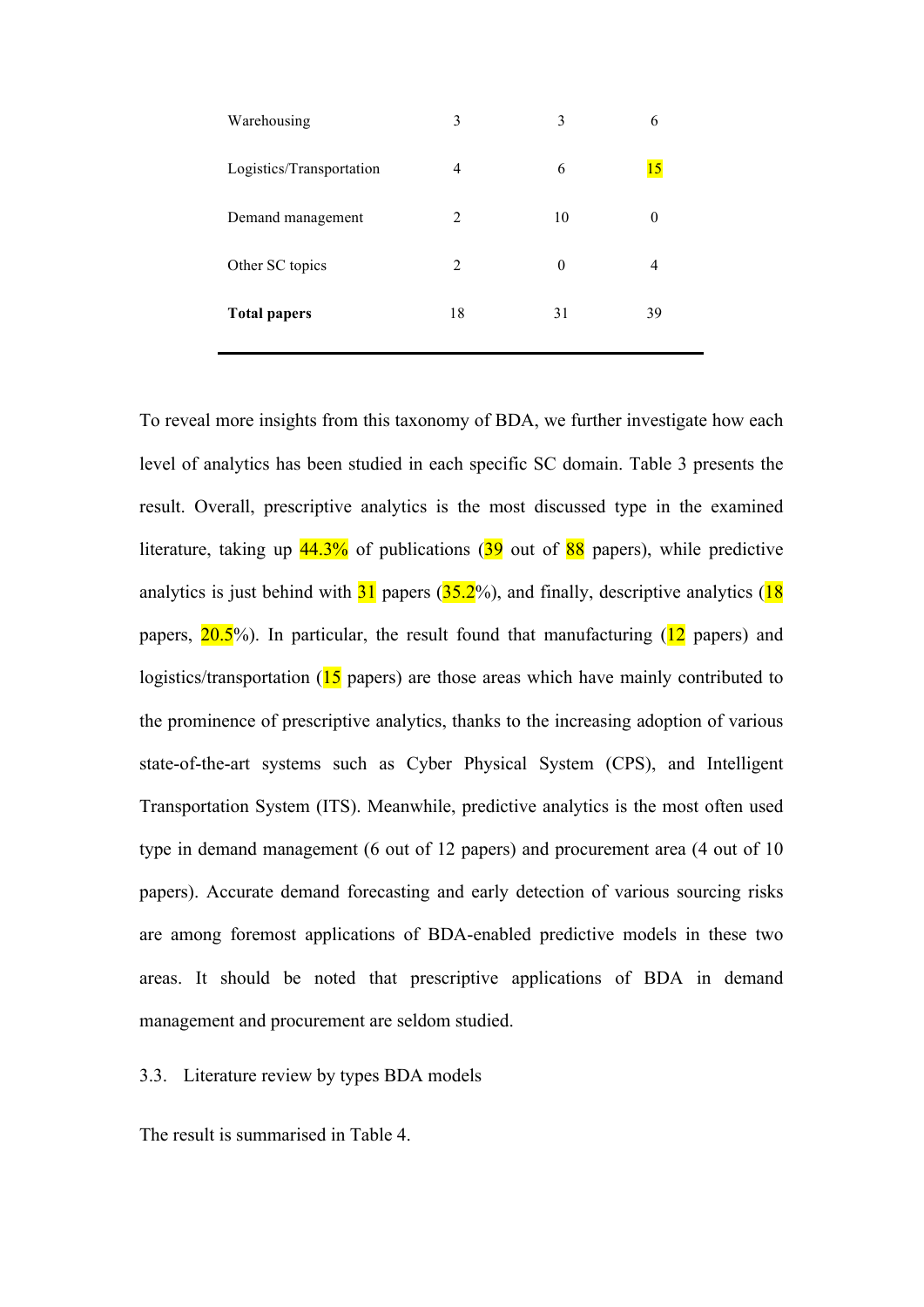|                | Procuremen     | Manufacturin            | Warehousin       | Logistics/                   | Demand         | General                     | Total            |
|----------------|----------------|-------------------------|------------------|------------------------------|----------------|-----------------------------|------------------|
|                | t              | g                       | g                | Transportatio<br>$\mathbf n$ | managemen<br>t | $\mathop{\rm SCM}\nolimits$ | paper<br>$\bf S$ |
| Optimisation   | $\mathbf{1}$   | $\overline{\mathbf{5}}$ | $\overline{4}$   | 11                           | $\mathbf{0}$   | $\mathbf{0}$                | 21               |
| Classification | $\overline{2}$ | 5                       | $\mathbf{0}$     | 3                            | $\mathbf{0}$   | $\mathbf{0}$                | 11               |
| Mixed/Others   | $\mathbf{0}$   | 4                       | $\theta$         | 3                            | $\theta$       | 3                           | 10               |
| Association    | $\overline{c}$ | 1                       | 3                | $\overline{2}$               | $\overline{2}$ | $\mathbf{0}$                | 10               |
| Semantic       | 1              | $\mathbf{1}$            | $\boldsymbol{0}$ | $\mathbf{0}$                 | 6              | 1                           | 9                |
| analysis       |                |                         |                  |                              |                |                             |                  |
| Forecasting    | 1              | $\boldsymbol{0}$        | $\overline{2}$   | $\overline{2}$               | 3              | $\mathbf{0}$                | 8                |
| Simulation     | 1              | 3                       | 2                | 1                            | $\theta$       | $\Omega$                    | 7                |
| Clustering     | 1              | $\mathbf{0}$            | $\mathbf{0}$     | $\overline{2}$               | 1              | 1                           | 5                |
| Regression     | $\mathbf{0}$   | 1                       | 1                | 1                            | $\mathbf{0}$   | $\mathbf{0}$                | 3                |
| Visualisation  | $\mathbf{0}$   | 2                       | $\theta$         | $\Omega$                     | 0              | $\Omega$                    | $\mathbf{2}$     |

#### Table 4: Distribution of articles by BDA models

As discussed in Section 3.2, since the majority of reviewed papers focus on the prescriptive applications of BDA, the adoption of optimisation and simulation modelling to support decision-making seems to be natural. Optimisation is adopted in 21 papers in Table 4, but surprisingly enough, simulation is only applied in 6 papers. Route optimisation and logistics planning in logistics/transportation areas  $(9)$  papers) have mainly attributed to the dominance of optimisation, whereas in contrast, there is no paper found in examined literature that uses simulation in this area.

For the predictive level of analytics, classification is the most used BDA model in SCM context (11 papers). The model aims to classify a huge set of data objects into predefined categories, thereby generating prediction with high accuracy (Mastrogiannis et al., 2009). Classification has been largely employed in manufacturing (5 out of 11 papers, or 45%), logistics/transportation (3 papers, 27%), and procurement (2 papers, 11%). Other popular models for predictive analytics are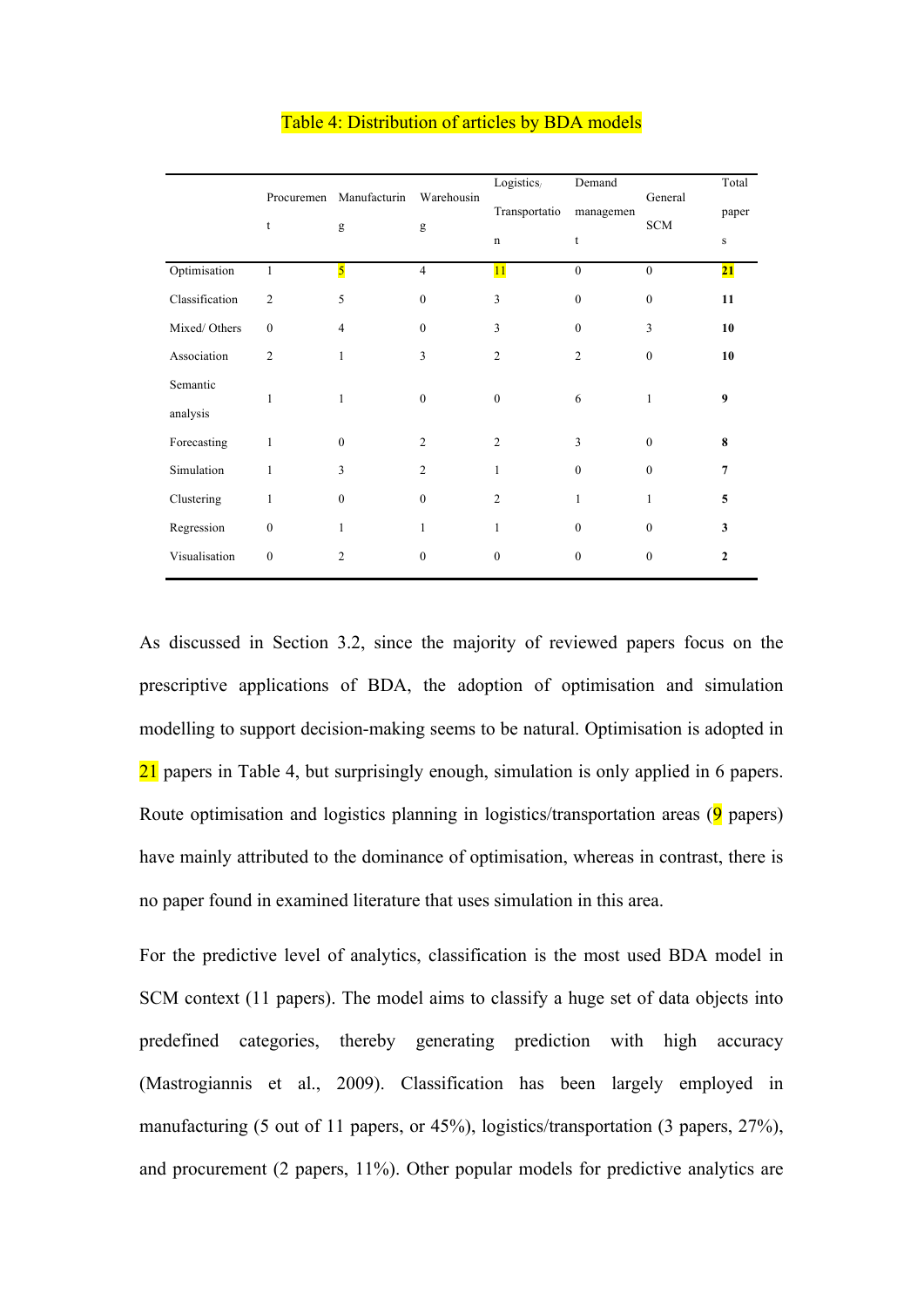semantic analysis (9 papers) and forecasting (8 papers). While the application scope of forecasting models is quite diversified, ranging from demand management, warehousing, and logistics/transportation to procurement, more than half of studies using semantic analysis (6 out of 9 papers or 66,7%) are still limited to demand management area.

At the descriptive level of BDA, association is the most used approach  $(11.36\%$ , 10 out of  $88$  papers), which refers to the discovery of recurring and strong relationships among items in large-scale datasets. It should be noted that association is also the most diversified model in the BDA-SCM field as it can support decision making in every stage of SC process, from procurement, manufacturing, warehousing, logistics/transportation to demand management. Visualisation, surprisingly, is the least used model in descriptive analytics as well as in the BDA-SC literature as a whole. There are only two papers in the examined literature studying this type of model as the main research focus.

Finally, a number of papers are classified into mixed/others models (10 papers, 11.36% of publications). Those papers fall into three SC functions, namely manufacturing (3 papers), logistics/transportation (3 papers), and general SCM (4 papers), as seen in the table.

#### 3.4. Review of articles by BDA techniques

This section focuses on what types of BDA techniques and algorithm have been used to develop BDA models discussed in Section 3.3. The result is summarised in Table 5.

Table 5: Distribution of articles by BDA techniques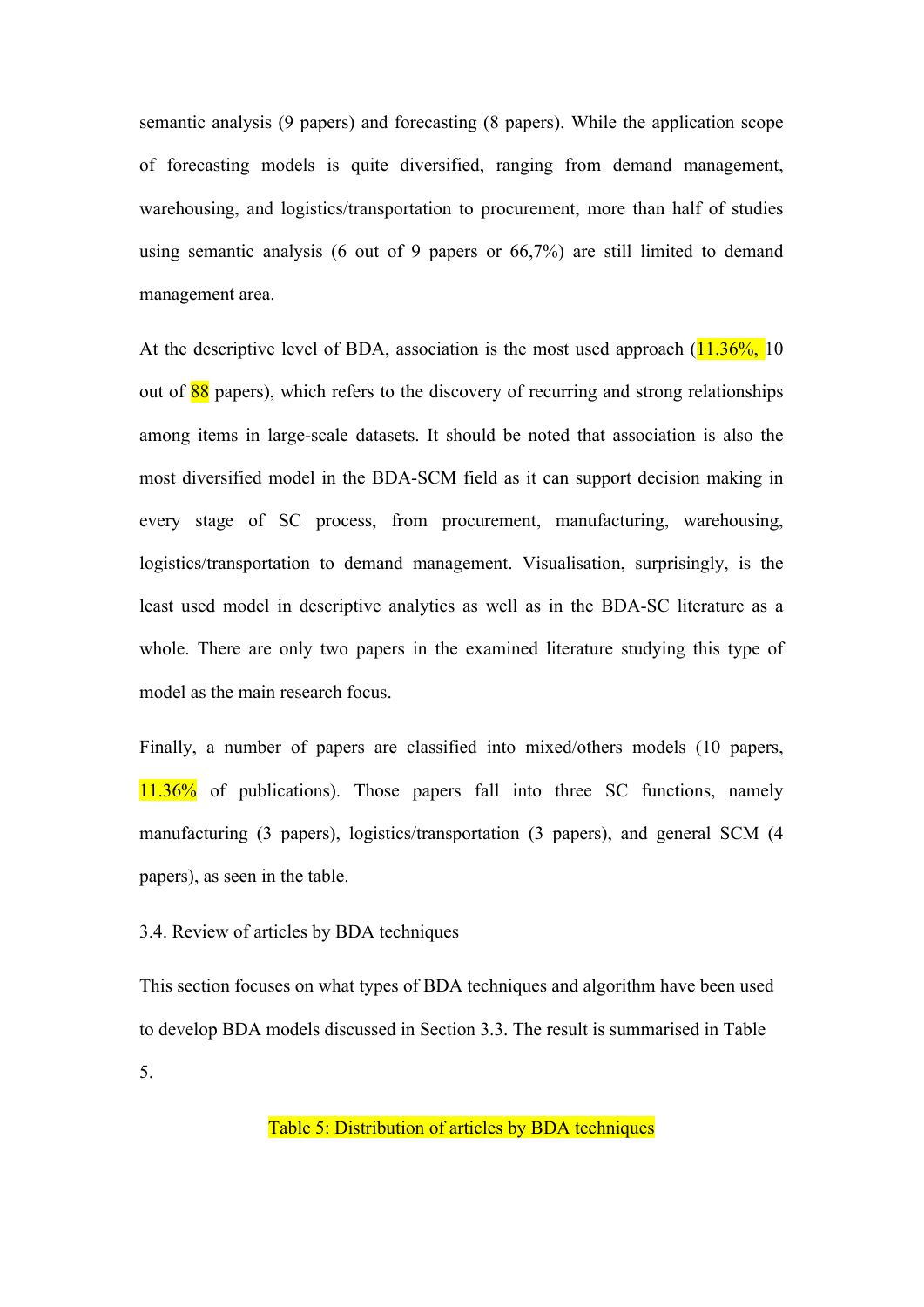|                                     | A            | $\mathcal{C}$ | $\mathcal{C}$  | $\mathbf R$  | $\rm F$             | Se             | $\overline{O}$ | S            | $\ensuremath{\mathbf{V}}$ | M              | $\mathbf T$     |
|-------------------------------------|--------------|---------------|----------------|--------------|---------------------|----------------|----------------|--------------|---------------------------|----------------|-----------------|
|                                     | S            | $\mathbf{l}$  | 1              | $\mathbf e$  | $\Omega$            | ma             | p              | $\mathbf{i}$ | $\mathbf{i}$              | ix             | ot              |
|                                     | S            | u             | a              | g            | $\bf r$             | ntic           | t              | m            | S                         | ed             | al              |
|                                     | $\mathbf 0$  | S             | S              | $\mathbf{r}$ | e                   | anal           | $\mathbf{i}$   | u            | u                         |                | p               |
|                                     | c            | t             | $\bf S$        | e            | $\mathbf c$         | ysis           | m              | 1            | a                         |                | a               |
|                                     | $\mathbf{i}$ | e             | $\rm i$        | S            | a                   |                | i              | a            | $\mathbf{l}$              |                | p               |
|                                     | a            | $\mathbf{r}$  | $\mathbf f$    | S            | S                   |                | S              | t            | $\mathbf{i}$              |                | er              |
|                                     | t            | $\mathbf{i}$  | $\mathbf{i}$   | $\mathbf{i}$ | t                   |                | a              | $\mathbf{i}$ | S                         |                | ${\bf S}$       |
|                                     | $\mathbf{i}$ | $\mathbf n$   | $\mathbf c$    | $\mathbf{O}$ | $\mathbf{i}$        |                | t              | $\mathbf{o}$ | a                         |                |                 |
|                                     | $\mathbf{o}$ | g             | a              | $\mathbf n$  | $\mathbf n$         |                | 1              | $\mathbf n$  | t                         |                |                 |
|                                     | $\mathbf n$  |               | t              |              | g                   |                | $\Omega$       |              | $\mathbf{i}$              |                |                 |
|                                     |              |               | $\rm i$        |              |                     |                | n              |              | $\mathbf 0$               |                |                 |
|                                     |              |               | $\mathbf{o}$   |              |                     |                |                |              | $\mathbf n$               |                |                 |
|                                     |              |               | n              |              |                     |                |                |              |                           |                |                 |
| Association rule                    | 8            |               | 1              |              |                     |                | $\overline{4}$ |              |                           |                | 12              |
| mining                              |              |               |                |              |                     |                |                |              |                           |                |                 |
| Mixed*                              |              | 1             | $\overline{2}$ |              |                     |                | $\frac{3}{7}$  |              |                           | $\overline{7}$ | $\overline{12}$ |
| Heuristic approach                  |              |               |                |              |                     |                |                | 1            |                           |                | 8               |
| Spatial-temporal                    |              |               |                |              |                     |                | 5              | $\mathbf{1}$ | 1                         |                | 7               |
| visualisation                       |              |               |                |              |                     |                |                |              |                           |                |                 |
| Decision tree                       | 1            |               | $\mathfrak{Z}$ |              | 3                   |                |                |              |                           |                | 7               |
| Support vector                      |              |               | 6              |              |                     |                |                |              |                           |                | 6               |
| machine                             |              |               |                |              |                     | 3              |                |              |                           |                |                 |
| Sentiment analysis                  |              |               |                | 3            | 1                   |                |                |              | $\overline{2}$            |                | 5               |
| Logistic regression                 |              |               | $\,1$          |              |                     |                | $\overline{4}$ |              |                           |                | 5               |
| Generic Algorithm<br>Neural network |              |               |                |              | 3                   | $\mathbf{1}$   |                |              |                           |                | 4               |
|                                     |              |               |                |              |                     | $\overline{2}$ |                |              |                           |                | 4               |
| Text mining                         |              | 1<br>1        | 1<br>$\,1$     |              |                     |                |                | 1            |                           |                |                 |
| K-mean clustering<br>Time-series    |              |               |                |              | 1<br>$\overline{3}$ |                | $\mathbf{1}$   |              |                           |                | 4               |
|                                     |              |               |                |              |                     |                |                |              |                           |                |                 |
| forecasting                         |              |               |                |              |                     |                |                |              |                           |                |                 |

Tables 5 highlights the prevalent use of some techniques to particular types of BDA models. For instance, support vector machine (SVM) (6 papers) prevails in classification models, while heuristic approaches (7 papers) along with spatial/temporal-based visual analysis (5 papers) are key methods to develop BDAdriven optimisation models. In addition, there are some techniques that can be used flexibly to different types of BDA modelling. For example, K-means clustering algorithm is among the most adaptable techniques as it can be applied in clustering, classification, forecasting, and simulation model. Another versatile technique, and also the most frequently used technique in the BDA-applied SCM literature is Association rule mining (ARM). This method has been extensively studied in descriptive association model (7 papers) but recently, is increasingly used to facilitate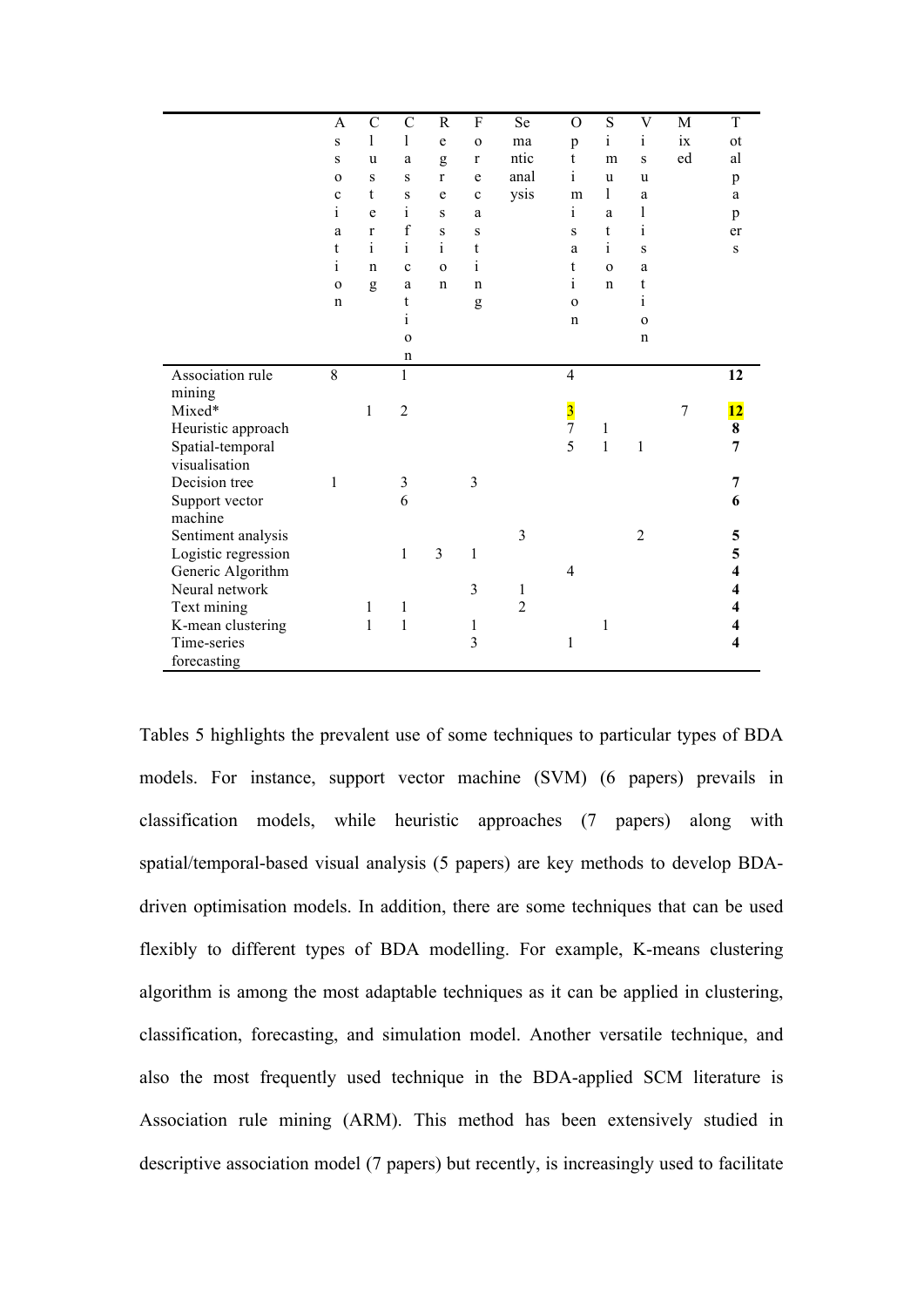more complicated analytics models in predictive and prescriptive level such as classification (1 paper) and optimisation (4 papers).

#### **4. Results and discussion**

(1) What areas in SCM that BDA is being applied?

In logistics, transportation management prevails with particular focus on three fundamental functions of ITS, i.e. routing optimization, real-time traffic operation monitoring and proactive safety management. It is noteworthy that the BDA-driven routing problem is mainly studied in static environment based on historical databases (Ehmke et al., 2016; Zhang et al., 2016), while the use of BDA for dynamic routing optimisation in real-time context is only conceptualised in some theoretical platformbased paper such as (Sivamani et al., 2014; Hsu et al., 2015). Moreover, the application of BDA on logistics network planning has gained rising attentions recently, but is still under-examined in both strategic and operational levels (Zhao et al., 2016; Mehmood et al., 2017). Finally, the monitoring and control of product condition through sensors during in-transit process is seldom addressed (Delen et al., 2011; Ting et al., 2014).

Production planning and control is currently receiving the most research interest, and the application of BDA theories and tools on this topic is in a relatively mature stage (Wang and Zhang, 2016; Zhong et al., 2015). Although BDA adoption in product R&D and equipment diagnosis and maintenance is less often studied, papers in this area make a significant contribution to predictive and prescriptive analytics in manufacturing research (Lei and Moon, 2015; Wang et al., 2015; Wang and Zhang, 2016; Zhang et al., 2017). Noteworthy, research on BDA-enabled quality control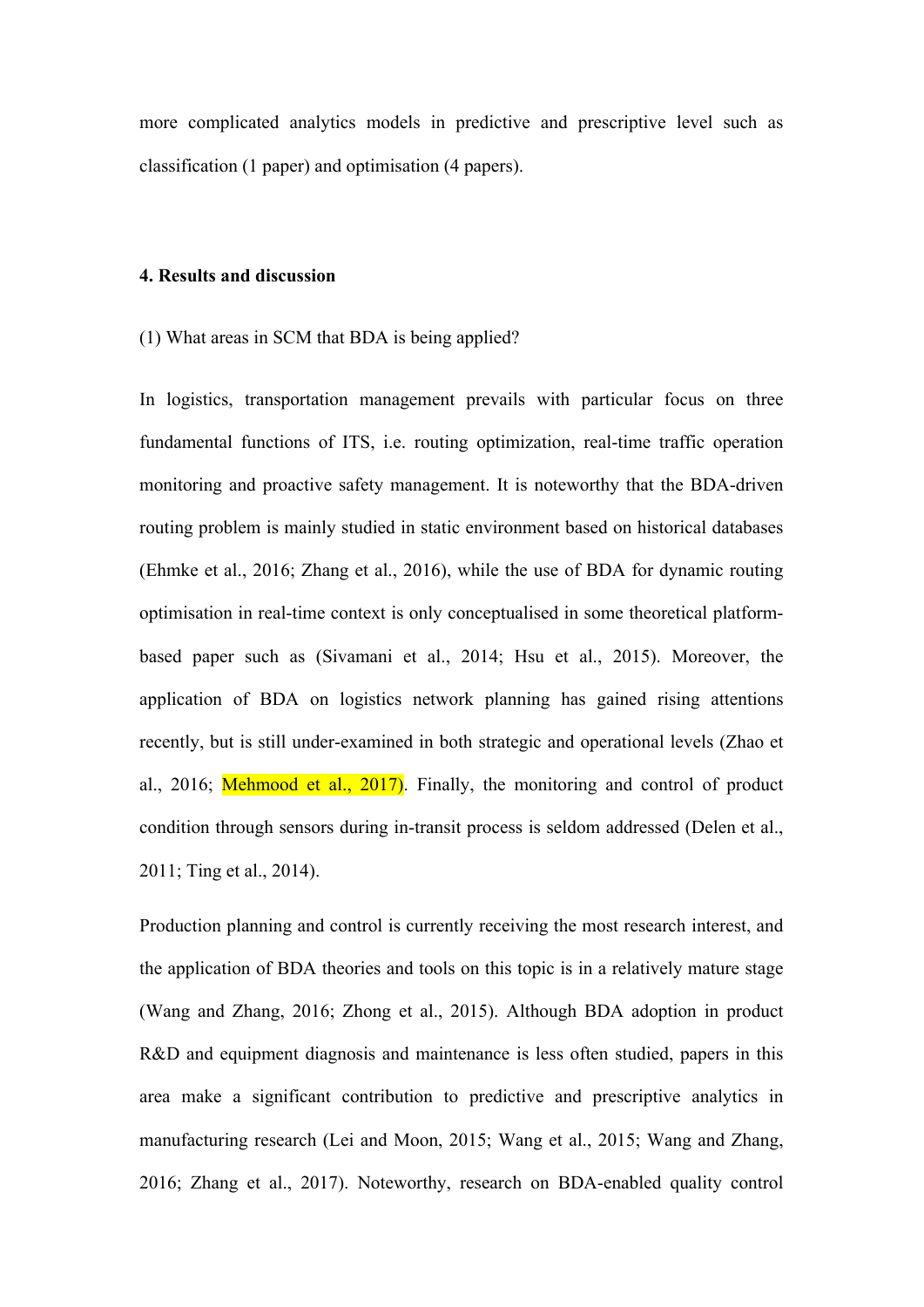during manufacturing processes is rather limited (Krumeich et al., 2016; Zhang et al., 2015).

With regards to warehousing operation, storage assignment and inventory control taking advantage of BDA are well-studied. However, inventory control-related dynamics, such as the Bullwhip effect, have just recently been theoretically discussed (Hofmann, 2015). Furthermore, few studies addressed order-picking problems in BDA-enabled warehousing (Ballestín et al., 2013; Chuang et al., 2014). The study of how BDA can optimise order picking processes, such as order batching, routing, and sorting, is still scare.

Studies of BDA in procurement area is evenly spread over the three major applications, i.e. supplier selection, sourcing cost improvement and sourcing risk analysis. BDA has been well-adopted to facilitate supplier selection process and recent research efforts have been made to integrate this activity with order allocation problems and to reduce sourcing cost (Kuo et al., 2015). In terms of sourcing risk management, most studies have only exploited the benefit of BDA to accurately detect procurement risk based on the massive supplier database, while models and DSS that provides proactive preventing actions are still lacking (Ghedini Ralha and Sarmento Silva, 2012; Miroslav et al., 2014).

The examined literature provides numerous contributions in terms of capturing demand changes in real-time. BDA can help in sensing demand behaviours to increase the agility and accuracy of demand forecasting (Fang and Zhan, 2015; Salehan and Kim, 2016; Wang et al., 2014). Another common application of BDA in demand management is shaping demand to be aligned with production and logistics capacity. However, current studies on this issue have taken a marketing intelligence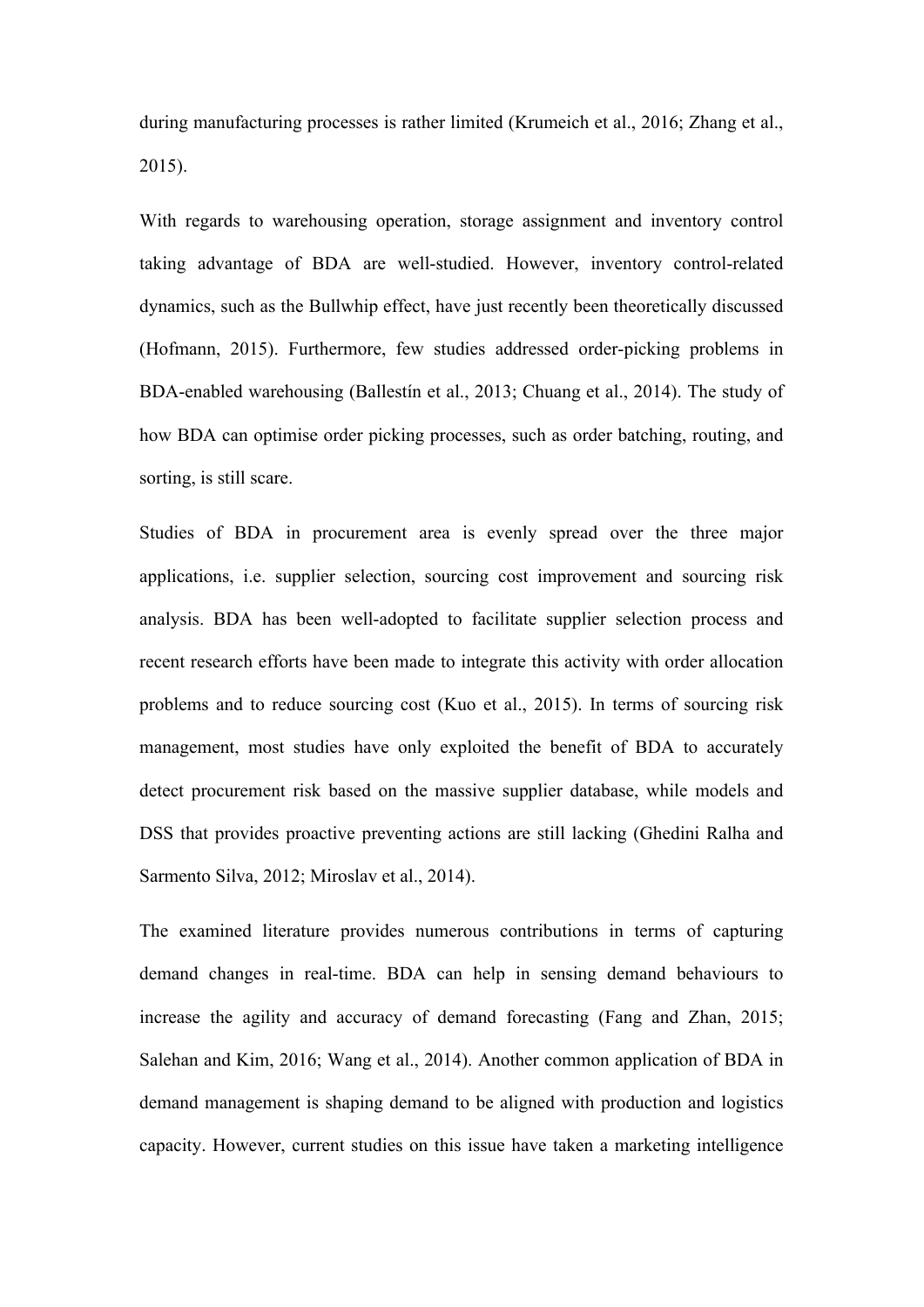perspective rather than an operational supply chain management perspective (Marine-Roig and Anton Clavé, 2015; Schmidt et al., 2015).

Finally, the review shows that recent research has increasingly recognised the importance of studying BDA with a holistic perspective cognisant of SC as a multilevel inextricably interlinked system. Most of those studies examined the SC integration in the context of SC resilience (Papadopoulos et al., 2017; Sheffi, 2015), sustainability (Papadopoulos et al., 2017; Wu et al., 2017), risk management (Ong et al., 2015) and agility (Giannakis and Louis, 2016). However, the research on this issue still strongly emphasises on theoretical development with the limited studies of advanced data mining modelling.

(2) What level of analytics is BDA used in SCM?

The rationale of this research question is to investigate the level of data analytics required in the SC application, as well as indicating the types of problem being solved.

In the trend analysis, the results show that prescriptive analytics is the most common and fastest growing in the BDA-driven SCM, which is closely followed by predictive analytics, while descriptive analytics are receiving less consideration. To be more specific, logistics/transportation, manufacturing, and warehousing domains are the major contributors of prescriptive analytics, thanks to the increasing adoption of various state-of-the-art systems such as Cyber Physical System (CPS) in Industry 4.0 (Wang et al., 2016; Helo and Hao, 2017), and ITS (Wang et al., 2015). On the other hand, predictive analytics are still the primary actors in demand management and procurement, especially for demand forecasting and sourcing risks detection while prescriptive analytics are still rarely discussed (Ghedini Ralha and Sarmento Silva,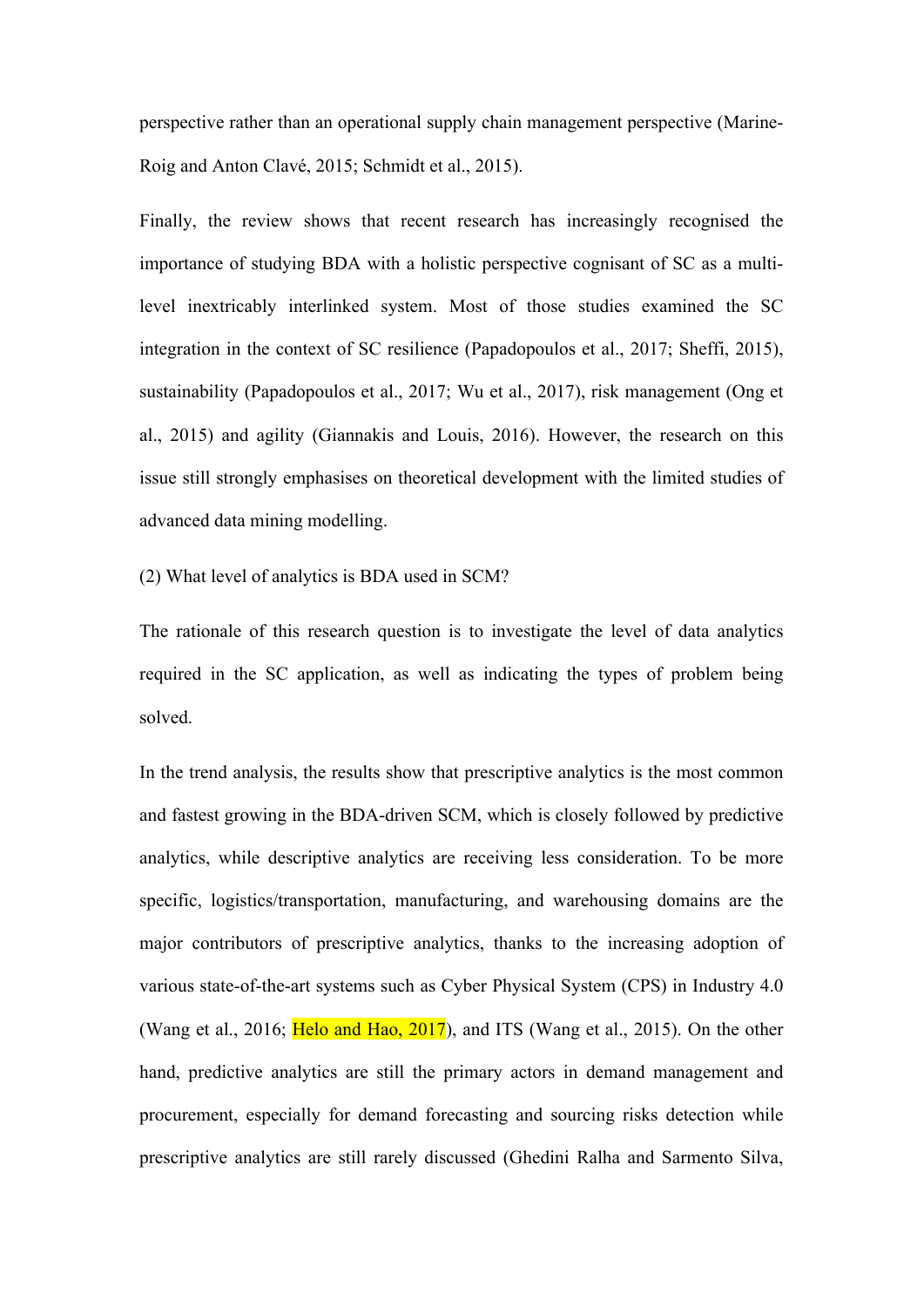2012).

#### (3) What types of BDA models are being employed in SCM?

Optimisation is the most popular approach when it comes to prescriptive analytics, especially in logistics and transportation area. As aforementioned, literature in logistics/transportation has little insights so far on real-time routing optimisation based on streamline data. On the other hand, the study of real-time optimisation appears to be quite mature in the manufacturing domain with the use of modelling  $\&$ simulation to develop real-time production control system based on streamline context-aware data generated from tracking devices such as RFID (Babiceanu and Seker, 2016; Kumar et al., 2016). It is highly possible for transportation controllers and warehouse operators to adapt the similar approach of modelling  $\&$  simulation to optimise routing problem in real-time, as suggested in (Wang et al., 2016).

Classification is the most common approach in predictive analytics level and has been widely applied in manufacturing to support production planning & control (Chien et al., 2014; Wang and Zhang, 2016) and equipment maintenance & diagnosis (Kumar et al., 2016; Shu et al., 2016; Wang et al., 2016). This type of BDA model also plays a key role in logistics/transportation (Li et al., 2014; Yu and Abdel-Aty, 2014; Zangenehpour et al., 2015) and procurement research (Ling Ho and Wen Shih, 2014; Mori et al., 2012) but apparently, current studies in those areas have not been fully exploited the advantages of classification.

Another popular model for predictive analytics is semantic analysis, but its scope of application is still considerably limited to demand sensing. It could be beneficial for future research to extend the application of this approach to more SC and operational management such as fraud detection (Miroslav et al., 2014) and behaviour-based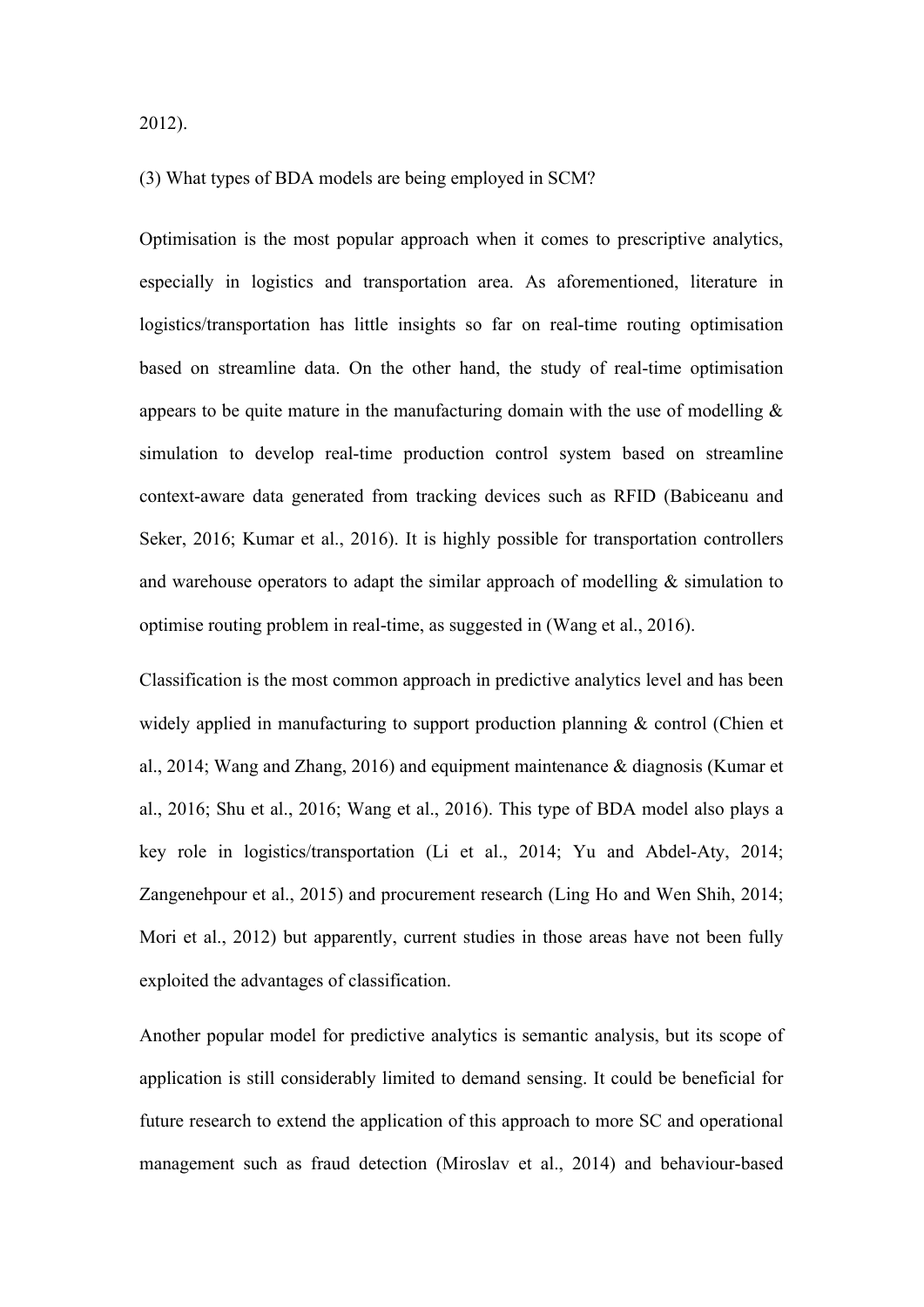safety analysis (Guo et al., 2016).

For descriptive analytics, association is the most widespread as it has been applied for every stage of SC process, from procurement (Ghedini Ralha and Sarmento Silva, 2012; Jain et al., 2014), manufacturing (Bae and Kim, 2011), warehousing (Chiang et al., 2011, 2014; Chuang et al., 2014), logistics/transportation (Cui et al., 2016), to demand management (Jin et al., 2016). Noteworthy, visualisation model is rarely considered as the main focus of a study (Zhong et al., 2016; Zhong et al., 2015), but is commonly used as a complement to other advanced data mining models (Shan and Zhu, 2015; Zhang et al., 2016).

Finally, the review classified 10 papers (11.6% of total papers) under "mixed/others" models. Most of those papers focus on the intelligent DSS that enables real-time control of the entire operational process in manufacturing (Dai et al., 2012; Krumeich et al., 2016; Zhang et al., 2017; Zhong et al., 2016), logistics/transportation (Delen et al., 2011; Dobre and Xhafa, 2014; Hsu, Lin, et al., 2015) and SC agility (Ong et al., 2015; Papadopoulos et al., 2017). Not surprisingly, mathematical models are missing in many of those papers since such state-of-the-art systems normally require a complex mixture of various models and techniques from a number of data mining disciplines.

(4) What types of BDA techniques are being used in SCM context?

There is a wide range of BDA techniques and algorithms that have been used in SCM context. Some of them are prevalent to particular modelling approaches, for example, SVM in classification models, heuristics approach in optimisation models and neural network in forecasting models. The review also identifies some versatile techniques that can be adapted to different types of models. For instance, k-means clustering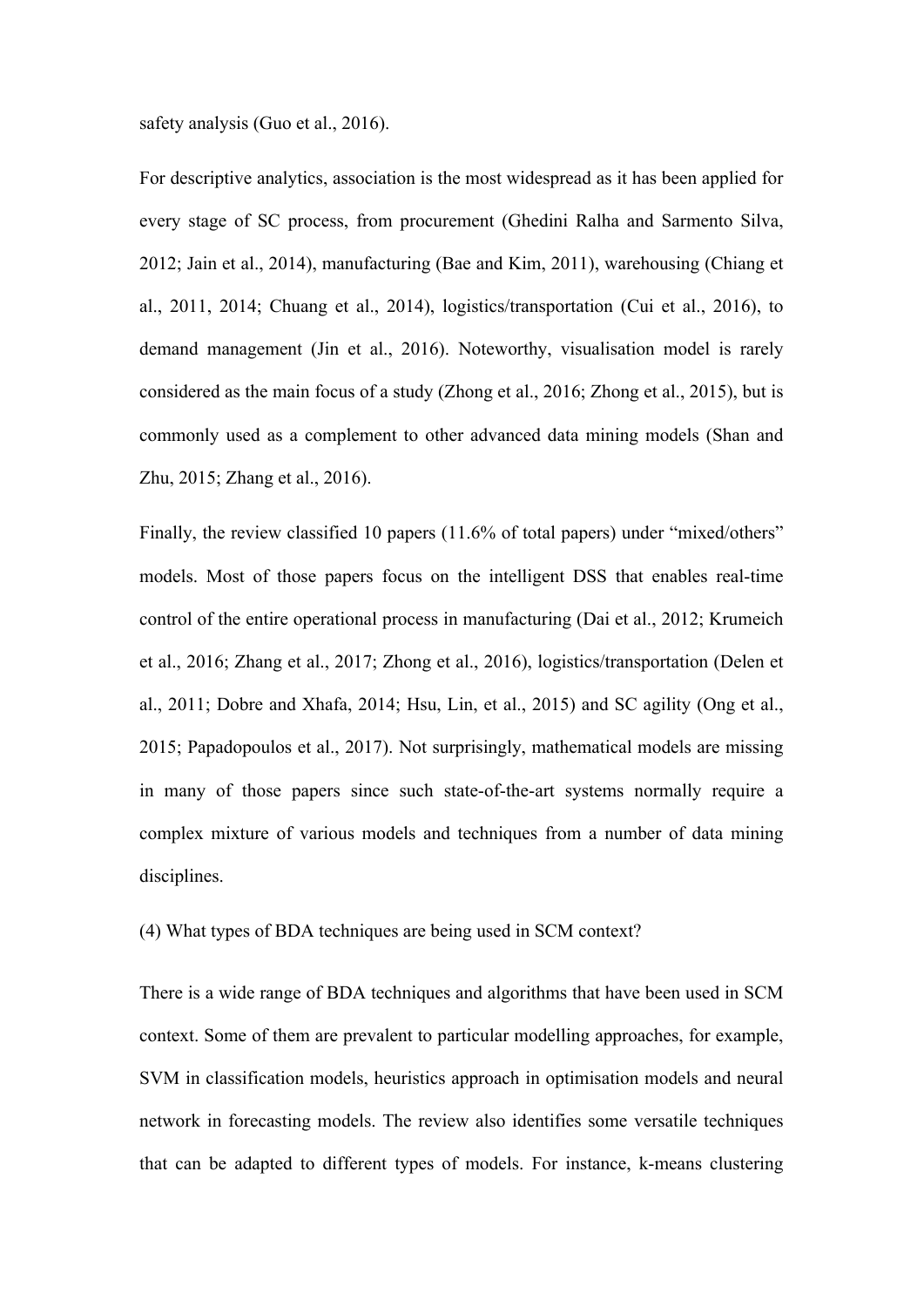algorithm is among the most adaptable techniques as can be adopted in clustering (St-Aubin et al., 2015; Tan and Lee, 2015), classification (Chien et al., 2014), forecasting (Stefanovic, 2015), and modelling & simulation (Lei and Moon, 2015). In those studies, K-means is often performed in the initial phase of data analytics process to partition the raw heterogonous datasets into more homogenous segments. Studies find out that advanced data mining techniques such as decision trees and neural network would develop more accurate predictive models by leveraging the result of cluster analysis (Krumeich et al., 2016; Lei and Moon, 2015; Stefanovic, 2015).

However, other than for descriptive analytics, scholars have increasingly used this method to facilitate more complicated analytics in predictive and prescriptive level. As yet, we only found one paper, (Ling Ho and Wen Shih, 2014), conceptualise the notion of using ARM along with decision tree to develop the highly accurate prediction models for procurement risk. However, the mathematical model and algorithm to put this idea into practise is still missing. Interestingly, although the predictive application of ARM is little discussed in literature, its contribution to prescriptive analytics seems to be more recognised. Indeed, we found 4 papers incorporating ARM with optimisation models to effectively solve allocation problems in various SC areas. For example, Li et al. (2016) use ARM and Generic algorithm (GA) to optimise storage assignments, thus enhancing order-picking processes. Tsai and Huang (2015) optimise shelf space allocation by using ARM, sequential pattern mining and combinatorial optimisation approach. For logistic and transportation planning, Lee (2016) use ARM to extract purchase patterns and perform if-then-else rules to predict customer purchase behaviour, thus proposing GA approach to optimise anticipatory shipping assignment. Finally, ARM can also be used in the hybrid optimisation problems of supplier selection and order allocation (Kuo et al.,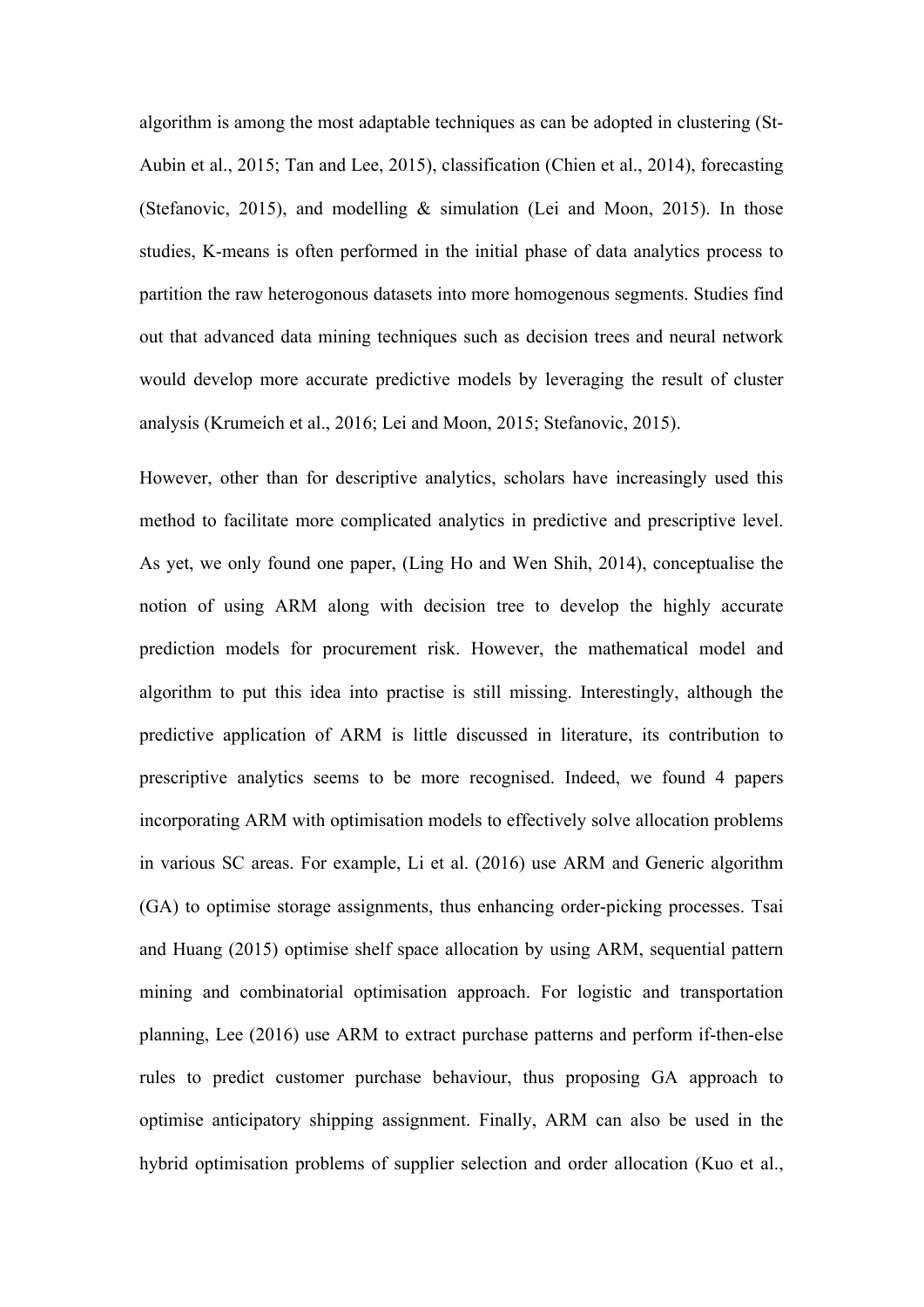2015).

Not surprisingly, there are a large number of papers under the "mixed" category (i.e the combination of more than three different methods) since there is no single technique that is fully capable of managing the complex and diverse nature of BD (Chen and Zhang, 2014).

#### **5. Future direction**

Those findings discussed above suggest some future directions to capitalise the research development of BDA applications in the SCM context.

1. Further investigation of BDA application to SC function level

The review suggests a number of research gaps in each SC function. For example, quality control in manufacturing, dynamic vehicle routing and in-transit inventory management in logistics/transportation, order picking and inventory control system in warehousing, demand shaping in SC and operational research, procurement are some of those areas that are currently much less discussed.

2. Functional alignment strategy for the horizontal integration of BDA-driven SC SCM is the multi-level process of which functions are all interlinked. Hence, fragmental efforts of BDA adoption to only one or two functions will not yield any significant, long-lasting competitive advantage. To avoid such fragmented efforts, the entire SC should be horizontally integrated by aligning BDA applications in different functions effectively. For example, production and logistics planning could incorporate with real-time demand sensing for cost reduction and higher service level. Indeed, alignment dissolves the boundary across functions.

To facilitate the horizontal integration throughout the SC, future BDA research should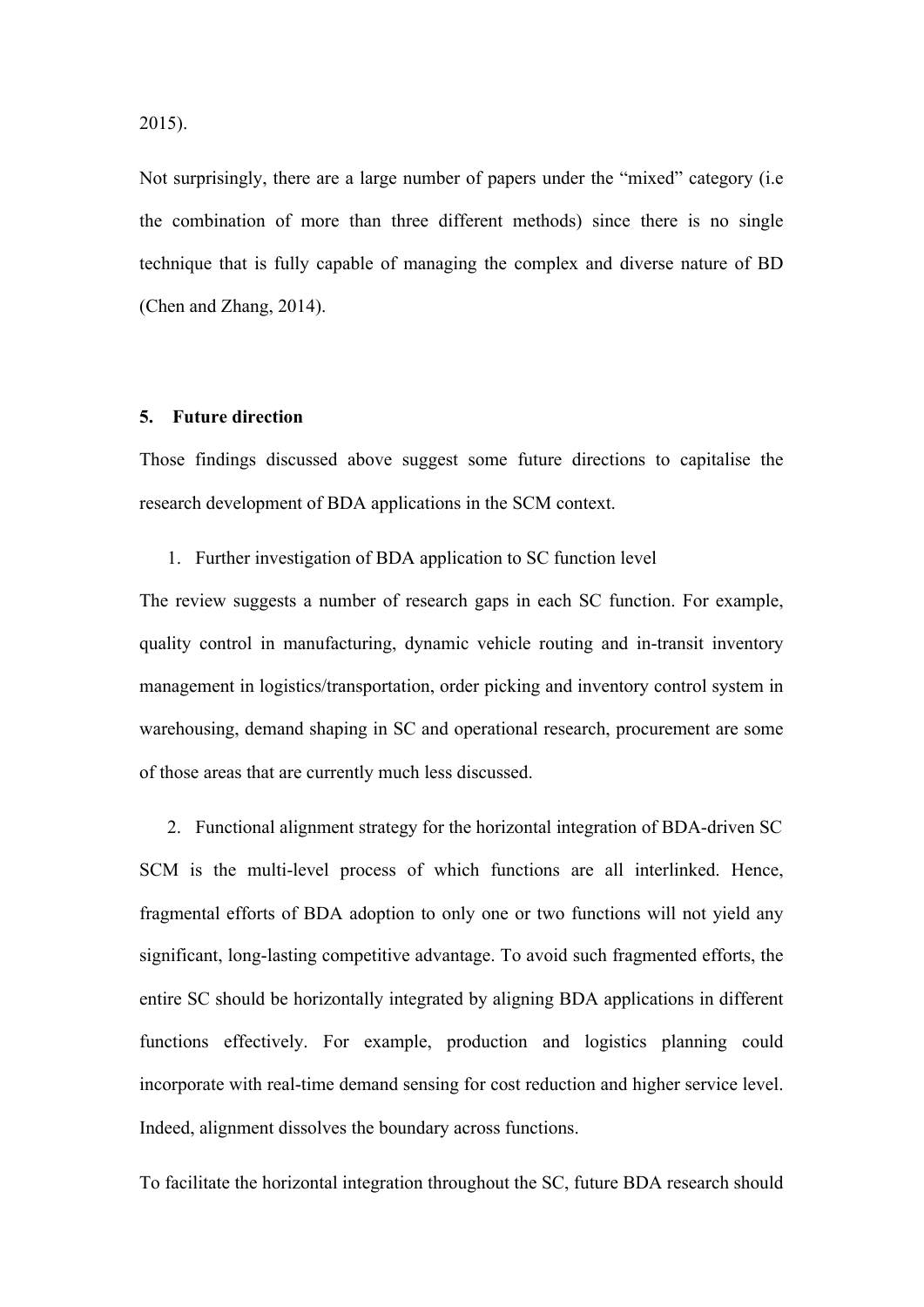focus more on cross-functional problems such as vehicle routing and facility location, supplier selection and order allocation, demand-driven storage assignment and order picking.

#### 3. Three levels of analytics should be equally examined

As aforementioned, current research focuses more on prescriptive analytics than descriptive and predictive analytics. Nonetheless, the application of BDA in any subjects, not just SCM, is always a linear process. In this process, the performance of prescriptive analytics would heavily rely on those of descriptive and predictive analytics as they dictate the value of critical parameters in prescriptive models (Duan and Xiong, 2015). To catalyse the rapid progression of BDA application in SCM, future research should balance the focus to all three levels of analytics.

4. Combining different data analytic techniques to develop more advanced and adaptive BDA models for DSS

Literature review has identified a number of BDA models commonly used in SCM applications as well as popular and versatile BDA techniques to build those models. Dynamic optimisation and simulation modelling should be further investigated in the context of BDA as they are baseline approaches for prescriptive analytics and DSS.

Moreover, although literature has extensively adopted visualisation techniques as supplement techniques to predictive and prescriptive models, little attention has been paid on improving data visualisation techniques. Future research should call for this gap because visualising of complex BD would expedite decision making.

5. Application of BDA on closed-loop supply chain management

It is rather surprising that research on applying BDA on reverse logistics and closedloop supply chain (CLSC) is scarce. This might be due to the fact that collecting data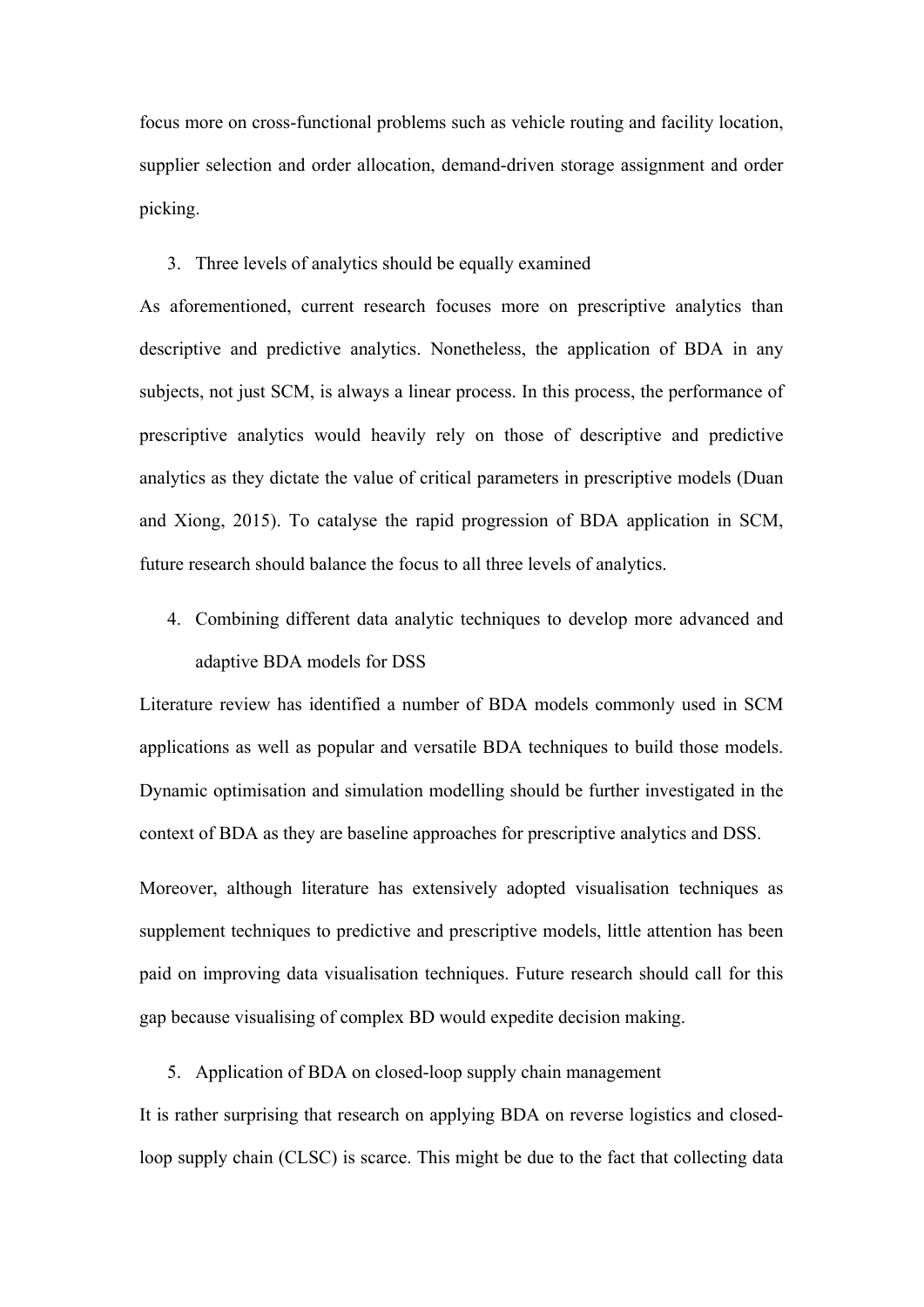for used products is extremely hard, which hinders introducing BDA into CLSC management. Nevertheless, the development of new technologies such as Internet of Things, machine-to-machine, would be able to overcome this barrier. The BDA that has already been applied in product life cycle design and assessment (Ma et al., 2014; Song et al., 2016) would be useful for predicting product returns and estimating the return quality. This is important for capacity planning and remanufacturing scheduling in a reverse logistics system.

Managing a CLSC has always been challenging due to the uncertainties and possible conflicting goals, i.e. profit vs. environment vs. social wellbeing. In this sense, big data would be useful in understanding people perception, devising multi-KPIs, monitoring operational process, and then taking corresponding actions. To achieve this, developing knowledge database, tools and techniques of BDA must be on the research agenda.

#### 6. BD-driven business models in SC

Big data revolutionises SC business models. On the one hand, it shorten the supply chain layers; On the other hand, it expands revenue streams from exiting products to servitization, and creates new revenue streams from entirely new (data) products (Opresnik and Taisch, 2015). Nevertheless, the ecosystem that supports new business model is underdeveloped, the enablers and obstacles of the new business models remain unclear.

This leads to the research questions that we propose here: (1) what are the big data strategies in SCM; (2) how to increase the VALUE of big data, the most important five Vs; (3) how various stakeholders contribute to adding value of big data and what is the revenue sharing mechanism among the stakeholders in SC; (4) what is the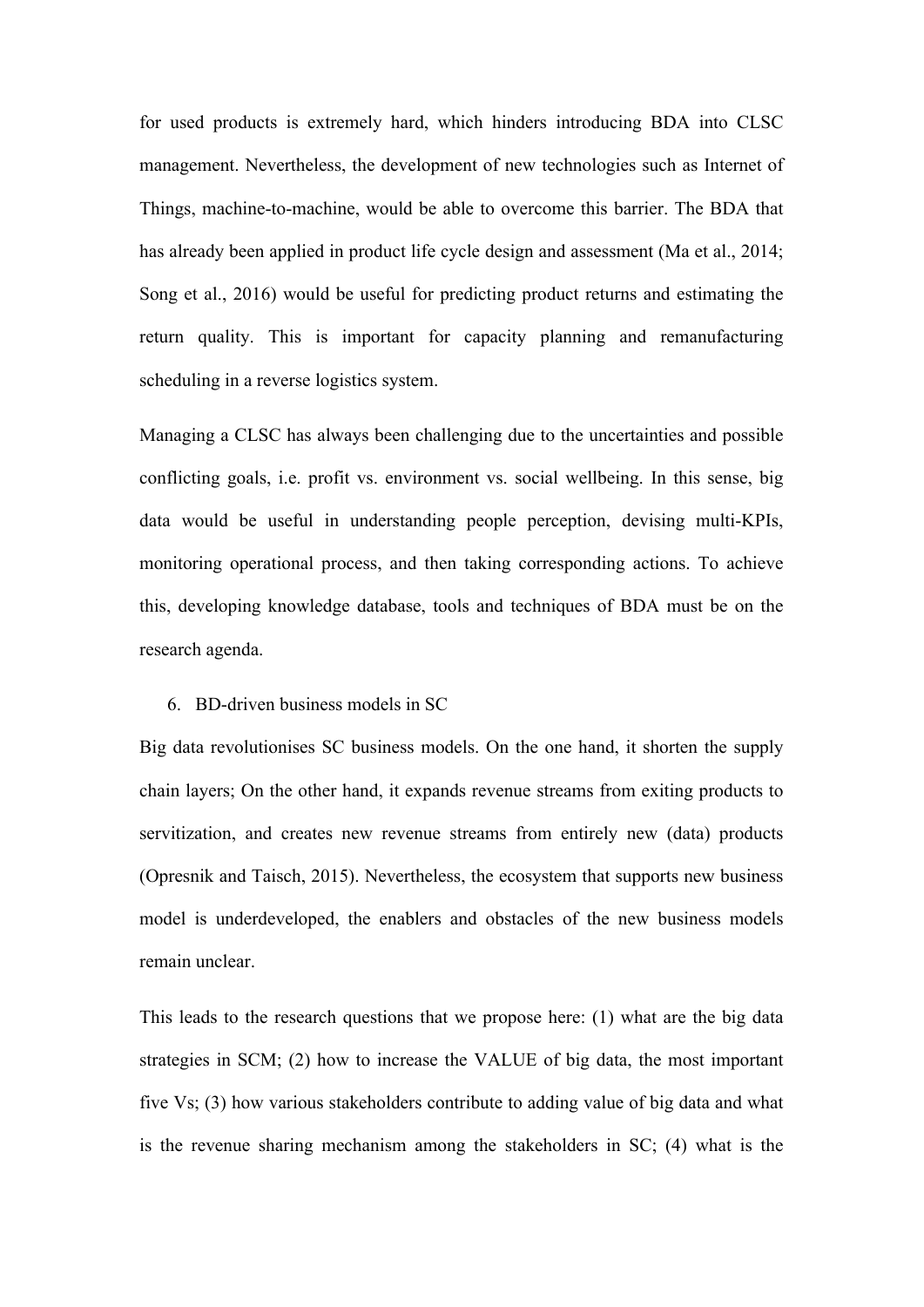dynamic impact of new business model on SC performance as whole; (5) what are the tipping points that transfer a conventional business model to a big data-driven business model.

7. New tools and BDA techniques for distributed SC and distributed computation Cloud computing, countless sensors around us, distributed service resources, and distributed operational processes generate voluminous amounts of data. Coordinating a *distributed* SC and managing the complex procedures of different BDA are challenging (Li et al., 2016).

The review suggests that majority of current research have been focusing on onelocation one-computer scenario. This doesn't reflect the reality of *distributed* systems. We call for research on developing SC system-wide feedback and coordination based on BDA to optimise system performance (Wang et al., 2016). It is anticipated that the framework and operational mechanism of nowadays smart factory would be scalable to entire SC. This SC system should be self-organised reconfiguration and big-databased feedback and coordination without or with very limited human intervention. To achieve this, apart from hardware and infrastructure, future research should develop more efficient data-intensive techniques and technologies (Chen and Zhang, 2014).

#### **6. Conclusion**

Based on the content analysis methodology of Mayring (2008), this literature review examined 88 journal papers to provide a full picture of where and how BDA has been applied within the SCM context. In particularly, we developed a classification framework based on four research questions: (1) what areas in SCM that BDA is being applied, (2) what level of analytics is BDA used in these application areas, (3) what types of BDA models are used, and finally (4) what BDA techniques are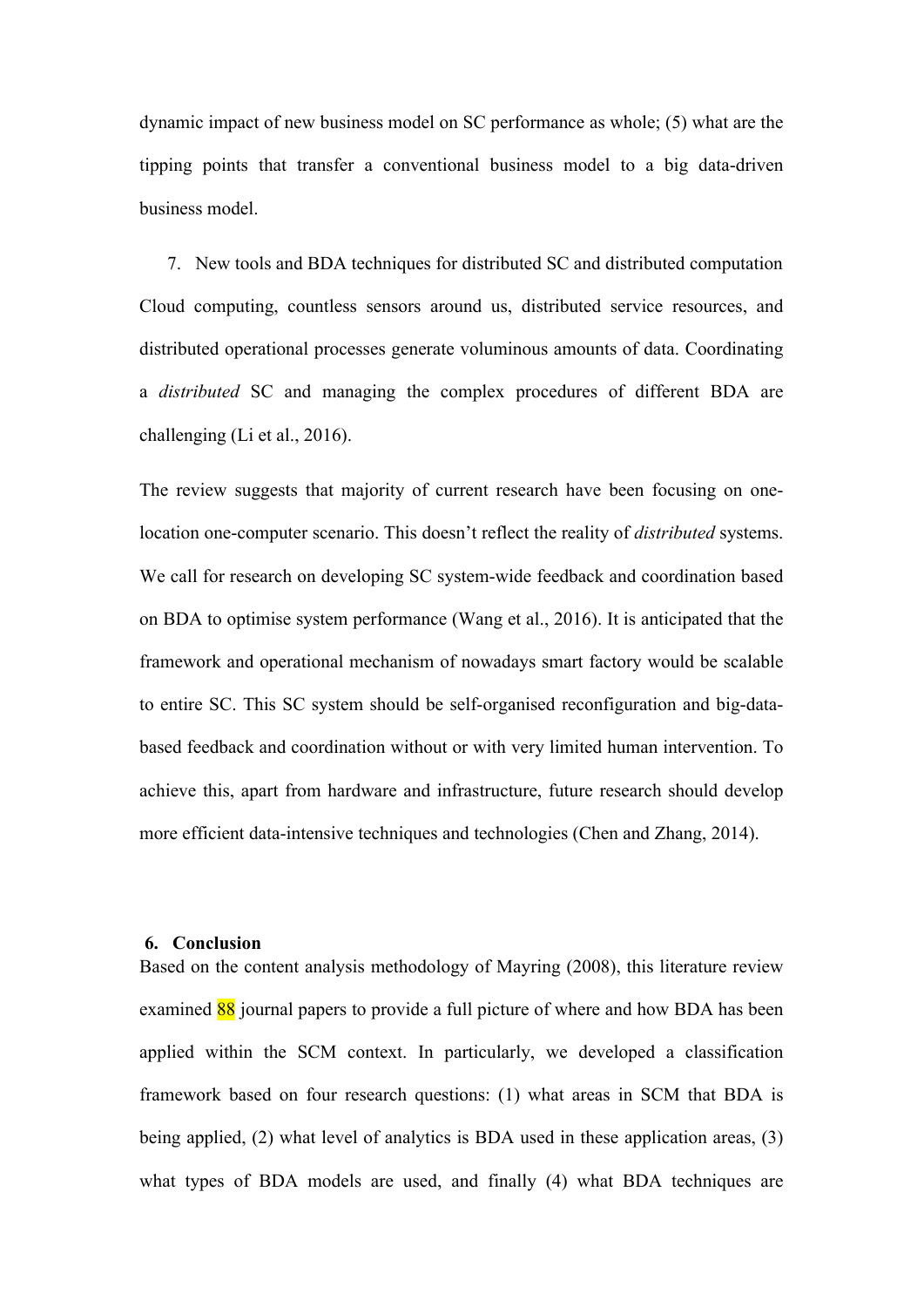employed to develop these models. Addressing these questions, the discussion has highlighted a number of research gaps and future directions for BDA applications to catalyse the research development of the topic.

One of the limitations of this paper is the categorisation in classification framework remaining interpretative, which could lead to the concern on subjective bias. This is also one of the well-established issues of the content analysis method despite a number of validations being done (Seuring, 2013). Another concern could be on the period time selected in this review, from 2011 to 2016. Although Figure 1 and Figure 2 indicate the fact that BDA literature has made major contributions since 2013, the topic of data-driven SCM and data analytics have been long studied over a decade.

#### **Reference**

- Addo-Tenkorang, R. and Helo, P.T. (2016), "Big data applications in operations/supply-chain management: A literature review", *Computers & Industrial Engineering*, Elsevier Ltd, Vol. Accepted, p. .
- Ahiaga-Dagbui, D.D. and Smith, S.D. (2014), "Dealing with construction cost overruns using data mining", *Construction Management and Economics*, Vol. 32 No. 7–8, pp. 682–694.
- Alyahya, S., Wang, Q. and Bennett, N. (2016), "Application and integration of an RFIDenabled warehousing management system – a feasibility study", *Journal of Industrial Information Integration*, Elsevier Inc., Vol. Accepted, doi:10.1016/j.jii.2016.08.001.
- Assunção, M.D., Calheiros, R.N., Bianchi, S., Netto, M. a. S. and Buyya, R. (2015), "Big Data computing and clouds: Trends and future directions", *Journal of Parallel and Distributed Computing*, Elsevier Inc., Vol. 79–80, pp. 3–15.
- Babiceanu, R.F. and Seker, R. (2016), "Big Data and virtualization for manufacturing cyberphysical systems: A survey of the current status and future outlook", *Computers in*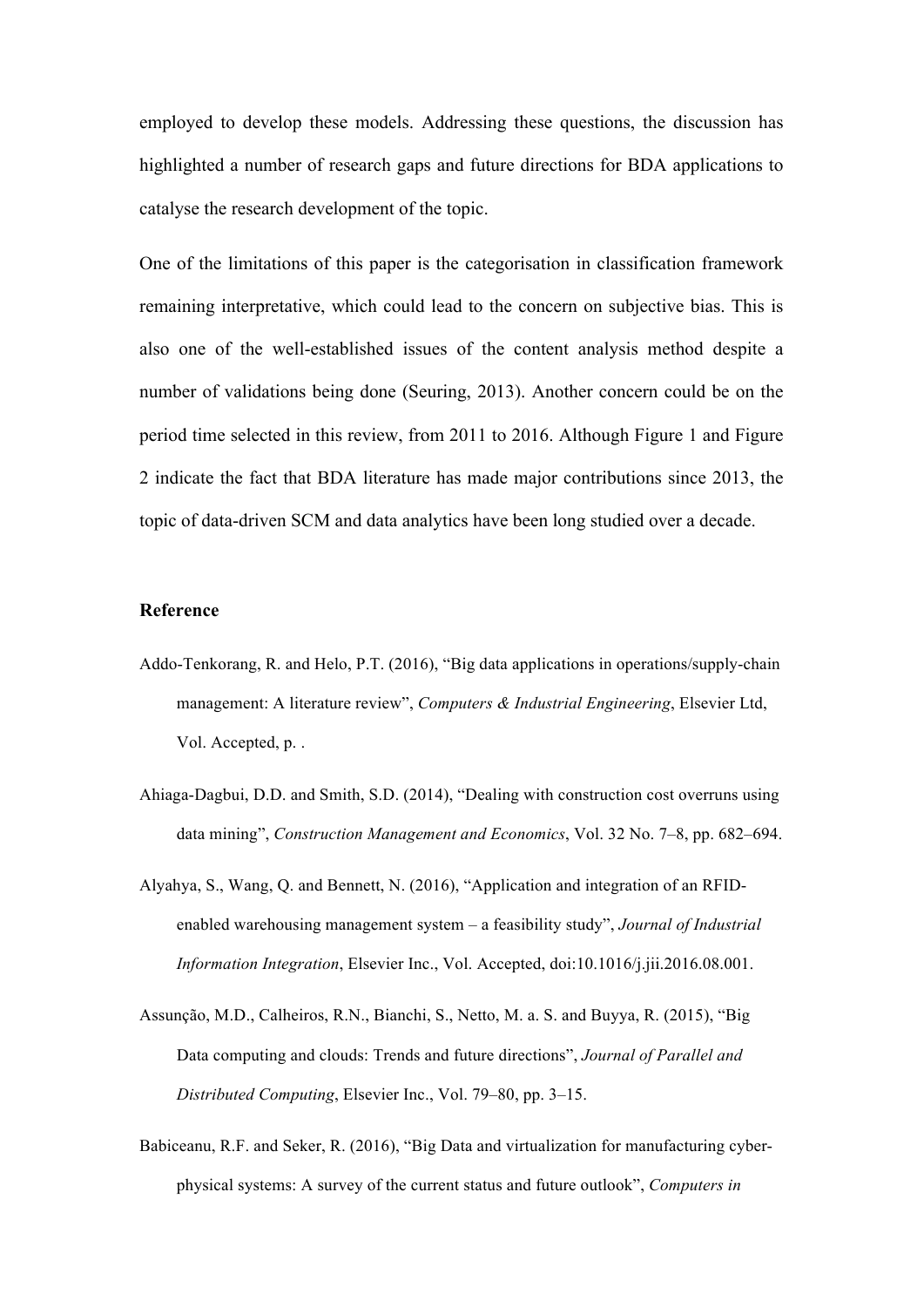*Industry*, Elsevier B.V., Vol. 81, pp. 128–137.

- Bae, J.K. and Kim, J. (2011), "Product development with data mining techniques: A case on design of digital camera", *Expert Systems with Applications*, Elsevier Ltd, Vol. 38 No. 8, pp. 9274–9280.
- Ballestín, F., Pérez, Á., Lino, P., Quintanilla, S. and Valls, V. (2013), "Static and dynamic policies with RFID for the scheduling of retrieval and storage warehouse operations", *Computers & Industrial Engineering*, Vol. 66 No. 4, pp. 696–709.
- Berengueres, J. and Efimov, D. (2014), "Airline new customer tier level forecasting for realtime resource allocation of a miles program", *Journal Of Big Data*, Vol. 1 No. 1, p. 3.

Chase, C.W. (2016), *Next Generation Demand Management: People, Process, Analytics, and Technology*, Wiley Online Library, available at: 4. https://books.google.co.uk/books?id=CkbhCgAAQBAJ&printsec=frontcover#v=one page&q=demand shaping&f=false.

- Chen, C.L.P. and Zhang, C.Y. (2014a), "Data-intensive applications, challenges, techniques and technologies: A survey on Big Data", *Information Sciences*, Elsevier Inc., Vol. 275, pp. 314–347.
- Chen, C.L.P. and Zhang, C.-Y. (2014b), "Data-intensive applications, challenges, techniques and technologies: A survey on Big Data", *Information Sciences*, Elsevier Inc., Vol. 275, pp. 314–347.
- Chiang, D.M.-H., Lin, C.-P. and Chen, M.-C. (2011), "The adaptive approach for storage assignment by mining data of warehouse management system for distribution centres", *Enterprise Information Systems*, Vol. 5 No. 2, pp. 219–234.
- Chiang, D.M.-H., Lin, C.-P. and Chen, M.-C. (2014), "Data mining based storage assignment heuristics for travel distance reduction", *Expert Systems*, Vol. 31 No. 1, pp. 81–90.

Chien, C., Diaz, A.C. and Lan, Y. (2014), "A data mining approach for analyzing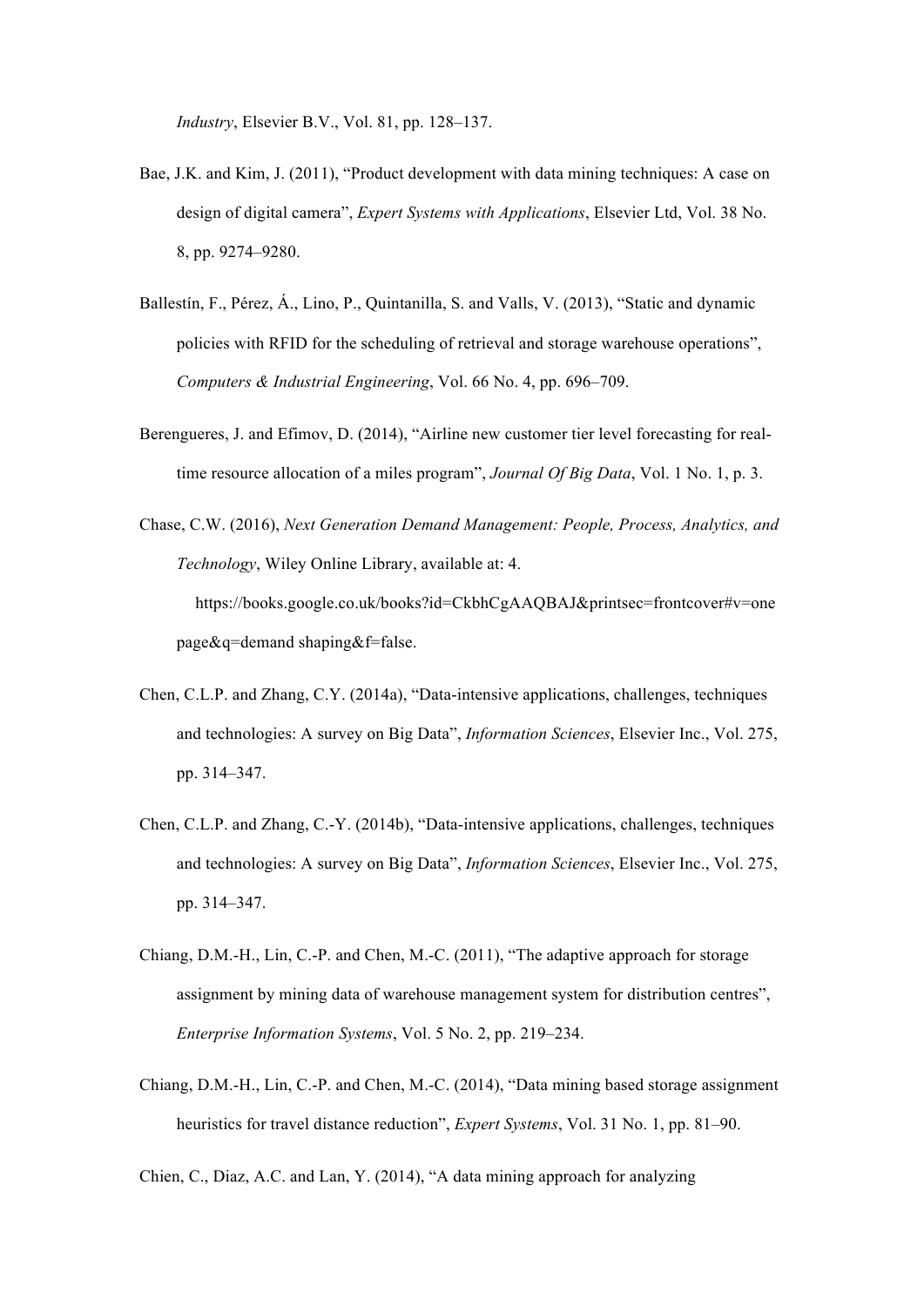semiconductor MES and FDC data to enhance overall usage effectiveness (OUE)", *International Journal of Computational Intelligence Systems*, Vol. 7 No. sup2, pp. 52– 65.

- Choi, Y., Lee, H. and Irani, Z. (2016), "Big data-driven fuzzy cognitive map for prioritising IT service procurement in the public sector", *Annals of Operations Research*, Springer US, Vol. 243 No. 1–2, pp. 1–30.
- Chong, A.Y.L., Li, B., Ngai, E.W.T., Ch'ng, E. and Lee, F. (2016), "Predicting online product sales via online reviews, sentiments, and promotion strategies", *International Journal of Operations & Production Management*, Vol. 36 No. 4, pp. 358–383.
- Chuang, Y.F., Chia, S.H. and Wong, J.Y. (2014), "Enhancing order-picking efficiency through data mining and assignment approaches", *WSEAS Transactions on Business and Economics*, Vol. 11 No. 1, pp. 52–64.
- Cui, J., Liu, F., Hu, J., Janssens, D., Wets, G. and Cools, M. (2016), "Identifying mismatch between urban travel demand and transport network services using GPS data: A case study in the fast growing Chinese city of Harbin", *Neurocomputing*, Elsevier, Vol. 181, pp. 4–18.
- Dai, Q., Zhong, R., Huang, G.Q., Qu, T., Zhang, T. and Luo, T.Y. (2012), "Radio frequency identification-enabled real-time manufacturing execution system: a case study in an automotive part manufacturer", *International Journal of Computer Integrated Manufacturing*, Vol. 25 No. 1, pp. 51–65.
- Delen, D. and Demirkan, H. (2013), "Data, information and analytics as services", *Decision Support Systems*, Elsevier B.V., Vol. 55 No. 1, pp. 359–363.
- Delen, D., Erraguntla, M., Mayer, R.J. and Wu, C.-N. (2011), "Better management of blood supply-chain with GIS-based analytics", *Annals of Operations Research*, Vol. 185 No. 1, pp. 181–193.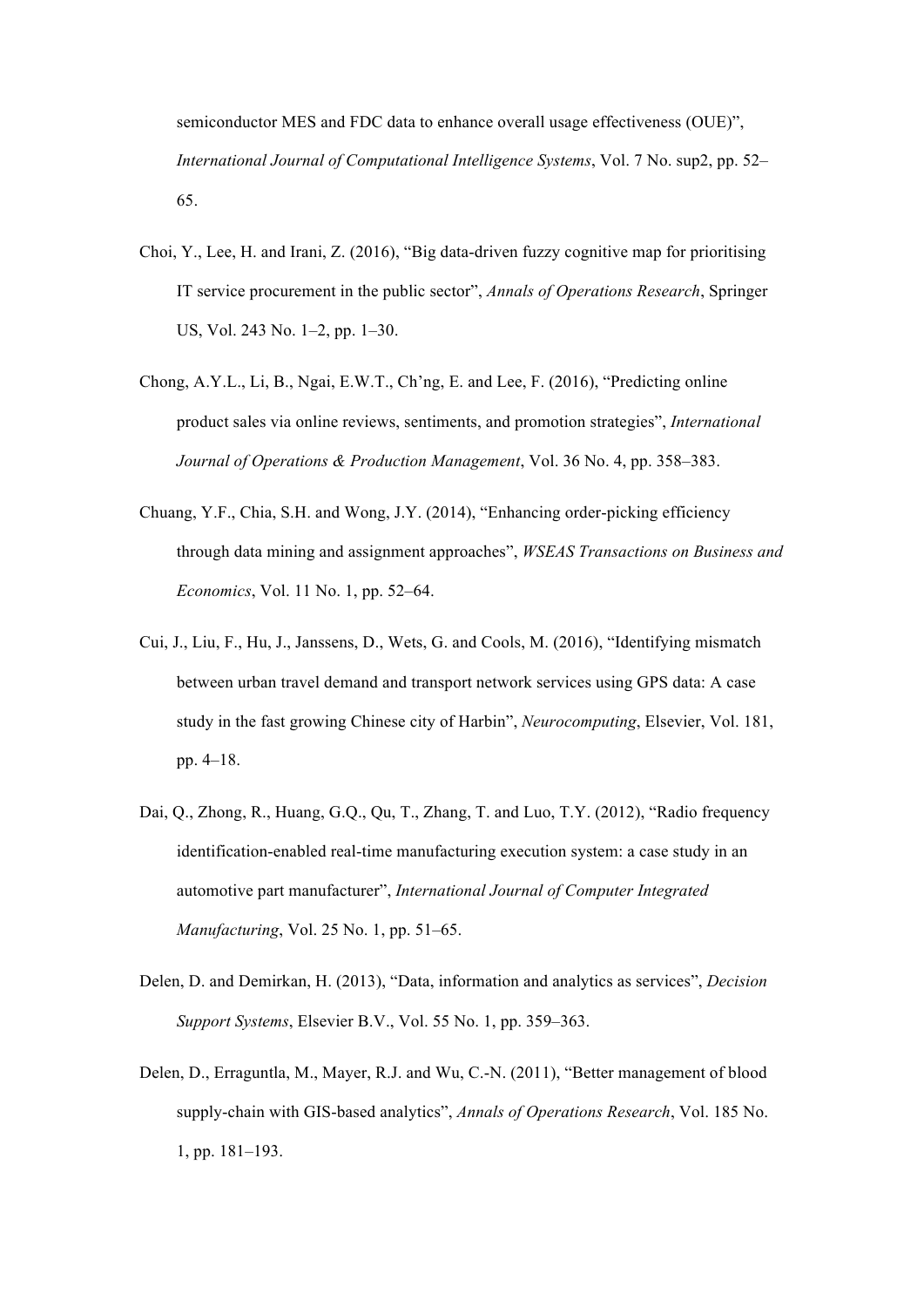- Do, N. (2014), "Application of OLAP to a PDM database for interactive performance evaluation of in-progress product development", *Computers in Industry*, Elsevier B.V., Vol. 65 No. 4, pp. 636–645.
- Dobre, C. and Xhafa, F. (2014), "Intelligent services for Big Data science", *Future Generation Computer Systems*, Elsevier B.V., Vol. 37, pp. 267–281.
- Duan, L. and Xiong, Y. (2015), "Big data analytics and business analytics", *Journal of Management Analytics*, Taylor & Francis, Vol. 2 No. 1, pp. 1–21.
- Dubey, R., Gunasekaran, A., Childe, S. J., Wamba, S. F., & Papadopoulos, T. (2016). "The impact of big data on world-class sustainable manufacturing". *The International Journal of Advanced Manufacturing Technology*, 84(1-4), 631-645.
- Dutta, D. and Bose, I. (2015), "Managing a Big Data project: The case of Ramco Cements Limited", *International Journal of Production Economics*, Elsevier, Vol. 165, pp. 293– 306.
- Ehmke, J.F., Campbell, A.M. and Thomas, B.W. (2016), "Data-driven approaches for emissions-minimized paths in urban areas", *Computers & Operations Research*, Elsevier, Vol. 67, pp. 34–47.
- Emani, C.K., Cullot, N. and Nicolle, C. (2015), "Understandable Big Data: A survey", *Computer Science Review*, Elsevier Inc., Vol. 17, pp. 70–81.
- Erl, T., Khattak, W. and Buhler, P. (2016), *Big Data Fundamentals*, PRENTICE HALL, available at: file:///C:/2016-2017/Research/Paper/COR\_Jimmy and Vir/References/Referencing for Li/37.pdf.
- Fang, X. and Zhan, J. (2015), "Sentiment analysis using product review data", *Journal of Big Data*, Journal of Big Data, Vol. 2 No. 1, p. 5.
- Gandomi, A. and Haider, M. (2015), "Beyond the hype: Big data concepts, methods, and analytics", *International Journal of Information Management*, Elsevier Ltd, Vol. 35 No.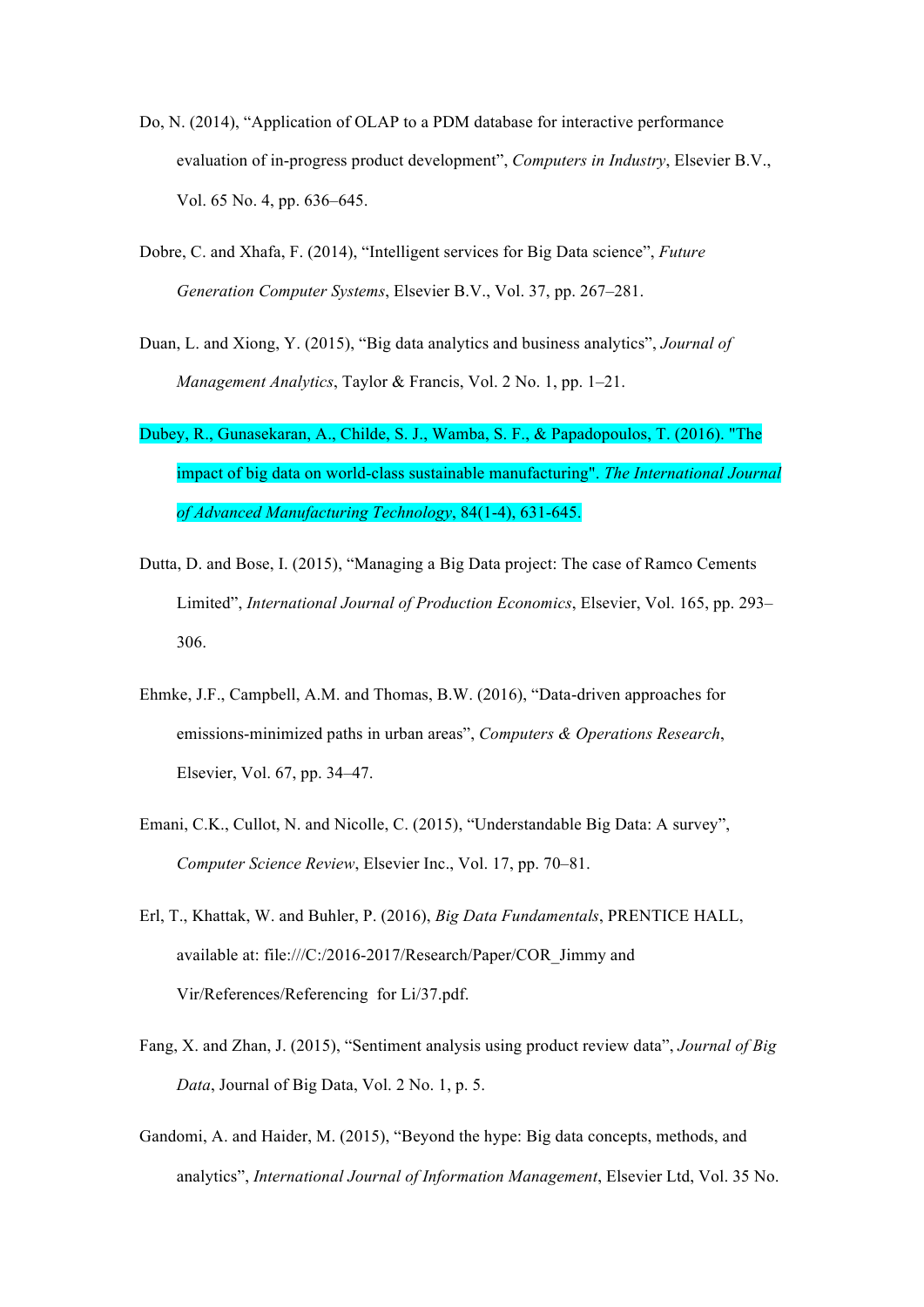2, pp. 137–144.

- Ghedini Ralha, C. and Sarmento Silva, C.V. (2012), "A multi-agent data mining system for cartel detection in Brazilian government procurement", *Expert Systems with Applications*, Vol. 39 No. 14, pp. 11642–11656.
- Giannakis, M. and Louis, M. (2016), "A multi-agent based system with big data processing for enhanced supply chain agility", *Journal of Enterprise Information Management*, Vol. 29 No. 5, pp. 706–727.
- Govindan, K., Soleimani, H. and Kannan, D. (2014), "Reverse logistics and closed-loop supply chain: A comprehensive review to explore the future", *European Journal of Operational Research*, Vol. 240 No. 3, pp. 603–626.
- Gunasekaran, A., Papadopoulos, T., Dubey, R., Wamba, S. F., Childe, S. J., Hazen, B., & Akter, S. (2017). "Big data and predictive analytics for supply chain and organizational performance". *Journal of Business Research*, 70, 308-317.
- Gunasekaran, A., Kumar Tiwari, M., Dubey, R., & Fosso Wamba, S. (2016). "Big data and predictive analytics applications in supply chain management". *Computers and Industrial Engineering*, 101(C), 525-527.
- Guo, S.Y., Ding, L.Y., Luo, H.B. and Jiang, X.Y. (2016), "A Big-Data-based platform of workers' behavior: Observations from the field", *Accident Analysis & Prevention*, Elsevier Ltd, Vol. 93, pp. 299–309.
- Hazen, B.T., Skipper, J.B., Boone, C.A. and Hill, R.R. (2016), "Back in business: operations research in support of big data analytics for operations and supply chain management", *Annals of Operations Research*, Springer US, Vol. May, pp. 1–11.
- He, W., Wu, H., Yan, G., Akula, V. and Shen, J. (2015), "A novel social media competitive analytics framework with sentiment benchmarks", *Information & Management*, Vol. 52 No. 7, pp. 801–812.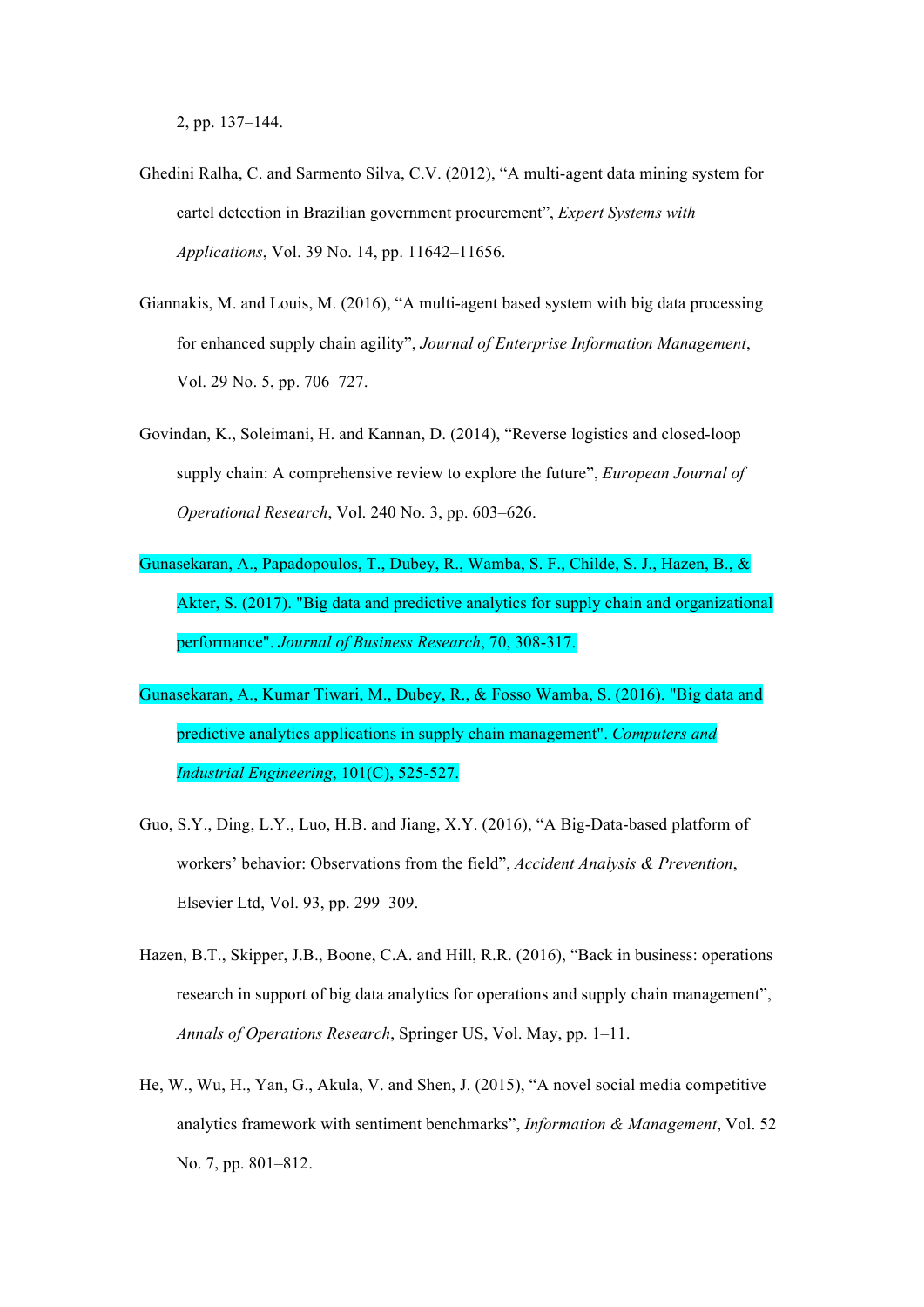Helo, P. and Hao, Y. (2017), 'Cloud manufacturing system for sheet metal processing', *Production Planning & Control*, Taylor & Francis, Vol. 28 No. May, pp. 524–537.

- Hofmann, E. (2015), "Big data and supply chain decisions: the impact of volume, variety and velocity properties on the bullwhip effect", *International Journal of Production Research*, Vol. 7543 No. December 2015, pp. 1–19.
- Hsu, C.-Y., Lin, S.-C. and Chien, C.-F. (2015), "A back-propagation neural network with a distributed lag model for semiconductor vendor-managed inventory", *Journal of Industrial and Production Engineering*, Vol. 32 No. 3, pp. 149–161.
- Hsu, C.-Y., Yang, C.-S., Yu, L.-C., Lin, C.-F., Yao, H.-H., Chen, D.-Y., Robert Lai, K., et al. (2015), "Development of a cloud-based service framework for energy conservation in a sustainable intelligent transportation system", *International Journal of Production Economics*, Elsevier, Vol. 164, pp. 454–461.
- Huang, T., Lan, L., Fang, X., An, P., Min, J. and Wang, F. (2015), "Promises and Challenges of Big Data Computing in Health Sciences", *Big Data Research*, Elsevier Inc., Vol. 2 No. 1, pp. 2–11.
- Huang, T. and Van Mieghem, J.A. (2014), "Clickstream Data and Inventory Management: Model and Empirical Analysis", *Production and Operations Management*, Vol. 23 No. 3, pp. 333–347.
- Huang, Y.-Y. and Handfield, R.B. (2015), "Measuring the benefits of ERP on supply management maturity model: a 'big data' method", *International Journal of Operations & Production Management*, Vol. 35 No. 1, pp. 2–25.
- IBM. (2012), "What is Big Data?.", *IBM Corporation*.
- IDC. (2012), *The Digital Universe in 2020: Big Data, Bigger Digital Shadows, and Biggest Growth in the Far East.*
- Jain, R., Singh, A.R., Yadav, H.C. and Mishra, P.K. (2014), "Using data mining synergies for evaluating criteria at pre-qualification stage of supplier selection", *Journal of Intelligent*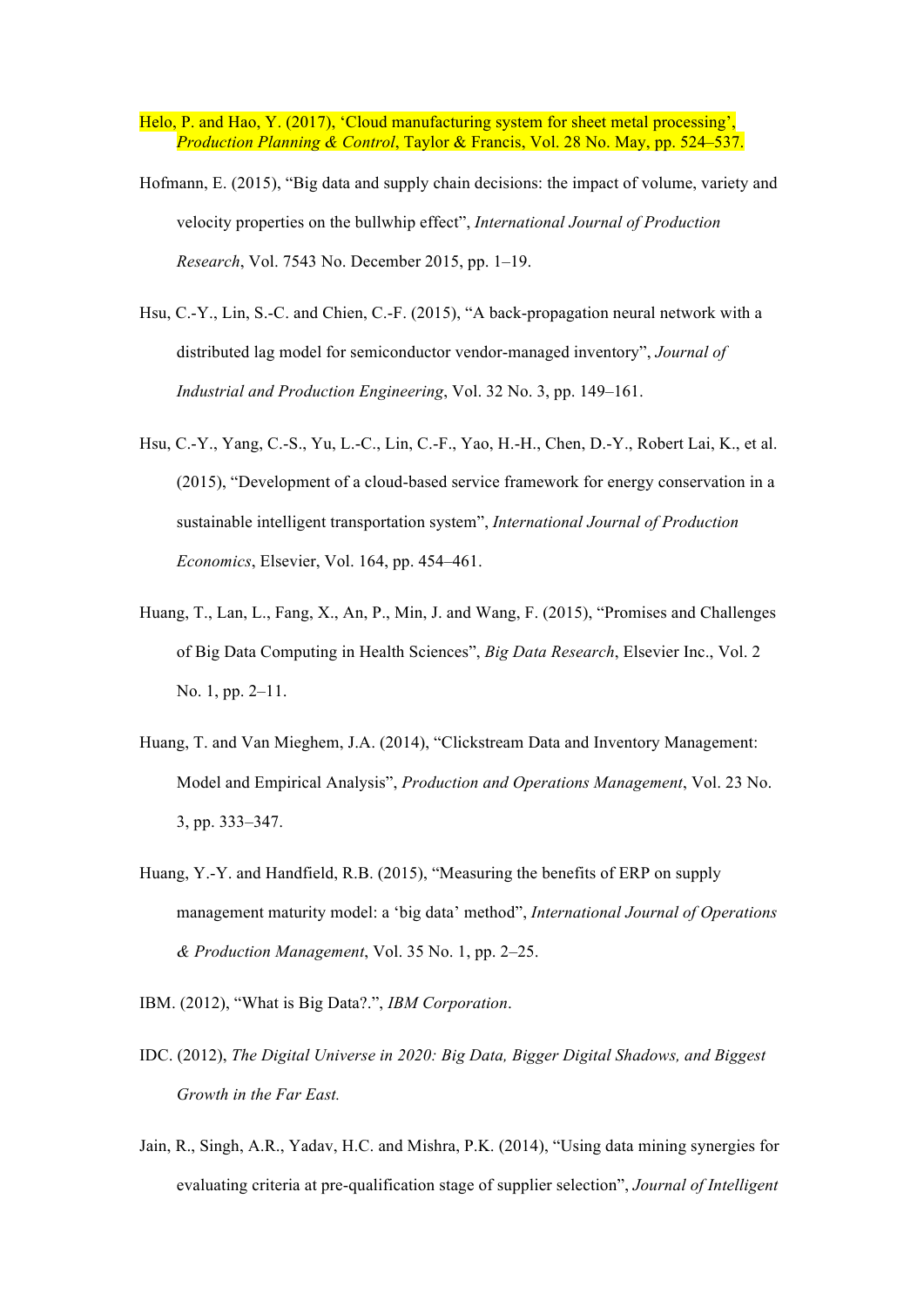*Manufacturing*, Vol. 25 No. 1, pp. 165–175.

- Jin, J., Liu, Y., Ji, P. and Liu, H. (2016), "Understanding big consumer opinion data for market-driven product design", *International Journal of Production Research*, Vol. 54 No. 10, pp. 3019–3041.
- Jun, S., Park, D. and Yeom, J. (2014), "The possibility of using search traffic information to explore consumer product attitudes and forecast consumer preference", *Technological Forecasting and Social Change*, Elsevier Inc., Vol. 86, pp. 237–253.
- Krumeich, J., Werth, D. and Loos, P. (2016), "Prescriptive Control of Business Processes", *Business & Information Systems Engineering*, Springer Fachmedien Wiesbaden, Vol. 58 No. 4, pp. 261–280.
- Kumar, A., Shankar, R., Choudhary, A. and Thakur, L.S. (2016), "A big data MapReduce framework for fault diagnosis in cloud-based manufacturing", *International Journal of Production Research*, Vol. 54 No. 23, pp. 7060–7073.
- Kuo, R.J., Pai, C.M., Lin, R.H. and Chu, H.C. (2015), "The integration of association rule mining and artificial immune network for supplier selection and order quantity allocation", *Applied Mathematics and Computation*, Elsevier Inc., Vol. 250, pp. 958– 972.
- Lee, C.K.H. (2016), "A GA-based optimisation model for big data analytics supporting anticipatory shipping in Retail 4.0", *International Journal of Production Research*, Vol. 54 No. August, pp. 1–13.
- Lee, C.K.H., Choy, K.L., Ho, G.T.S. and Lin, C. (2016), "A cloud-based responsive replenishment system in a franchise business model using a fuzzy logic approach", *Expert Systems*, Vol. 33 No. 1, pp. 14–29.
- Lei, N. and Moon, S.K. (2015), "A Decision Support System for market-driven product positioning and design", *Decision Support Systems*, Elsevier B.V., Vol. 69, pp. 82–91.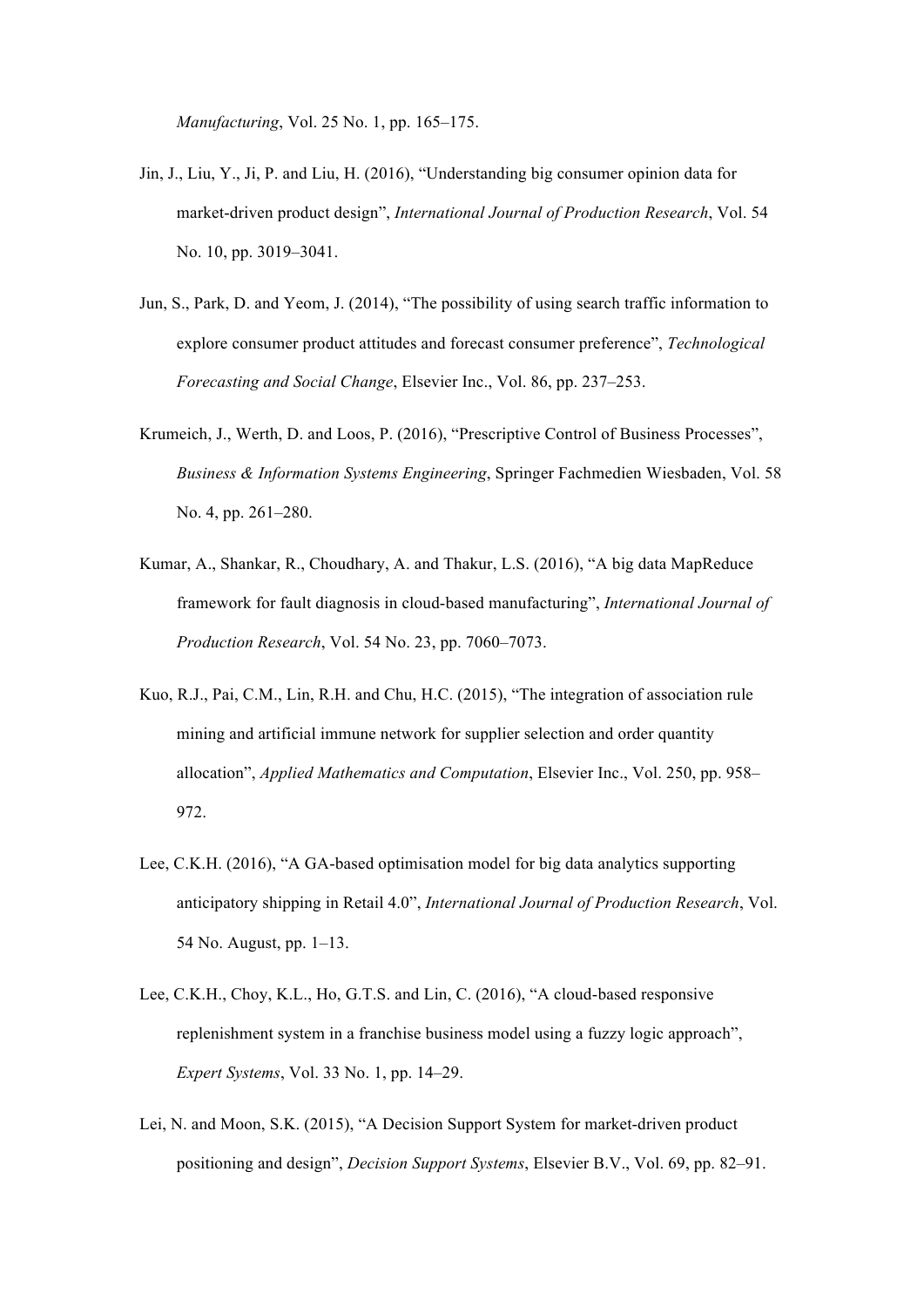- Li, B., Ch'ng, E., Chong, A.Y. and Bao, H. (2016), "Predicting online e-marketplace sales performances: A big data approach", *Computers & Industrial Engineering*, Elsevier Ltd, Vol. Accepted, doi:10.1016/j.cie.2016.08.009.
- Li, H., Parikh, D., He, Q., Qian, B., Li, Z., Fang, D. and Hampapur, A. (2014), "Improving rail network velocity: A machine learning approach to predictive maintenance", *Transportation Research Part C: Emerging Technologies*, Elsevier Ltd, Vol. 45, pp. 17– 26.
- Li, J., Moghaddam, M. and Nof, S.Y. (2016), "Dynamic storage assignment with product affinity and ABC classification—a case study", *The International Journal of Advanced Manufacturing Technology*, The International Journal of Advanced Manufacturing Technology, Vol. 84 No. 9–12, pp. 2179–2194.
- Li, L., Su, X., Wang, Y., Lin, Y., Li, Z. and Li, Y. (2015), "Robust causal dependence mining in big data network and its application to traffic flow predictions", *Transportation Research Part C: Emerging Technologies*, Vol. 58, pp. 292–307.
- Li, X., Song, J. and Huang, B. (2016), "A scientific workflow management system architecture and its scheduling based on cloud service platform for manufacturing big data analytics", *The International Journal of Advanced Manufacturing Technology*, Vol. 84 No. 1–4, pp. 119–131.
- Ling Ho, C. and Wen Shih, H. (2014), "Applying Data Ming to Develop a Warning System of Procurement in Construction", *International Journal of Future Computer and Communication*, Vol. 3 No. 3, pp. 168–171.
- Ma, J., Kwak, M. and Kim, H.M. (2014), "Demand Trend Mining for Predictive Life Cycle Design", *Journal of Cleaner Production*, Elsevier Ltd, Vol. 68, pp. 189–199.
- Manyika, J., Chui, M., Brown, B., Bughin, J., Dobbs, R., Roxburgh, C. and Byers, A.H. (2011), *Big data: The next frontier for innovation, competition, and productivity*,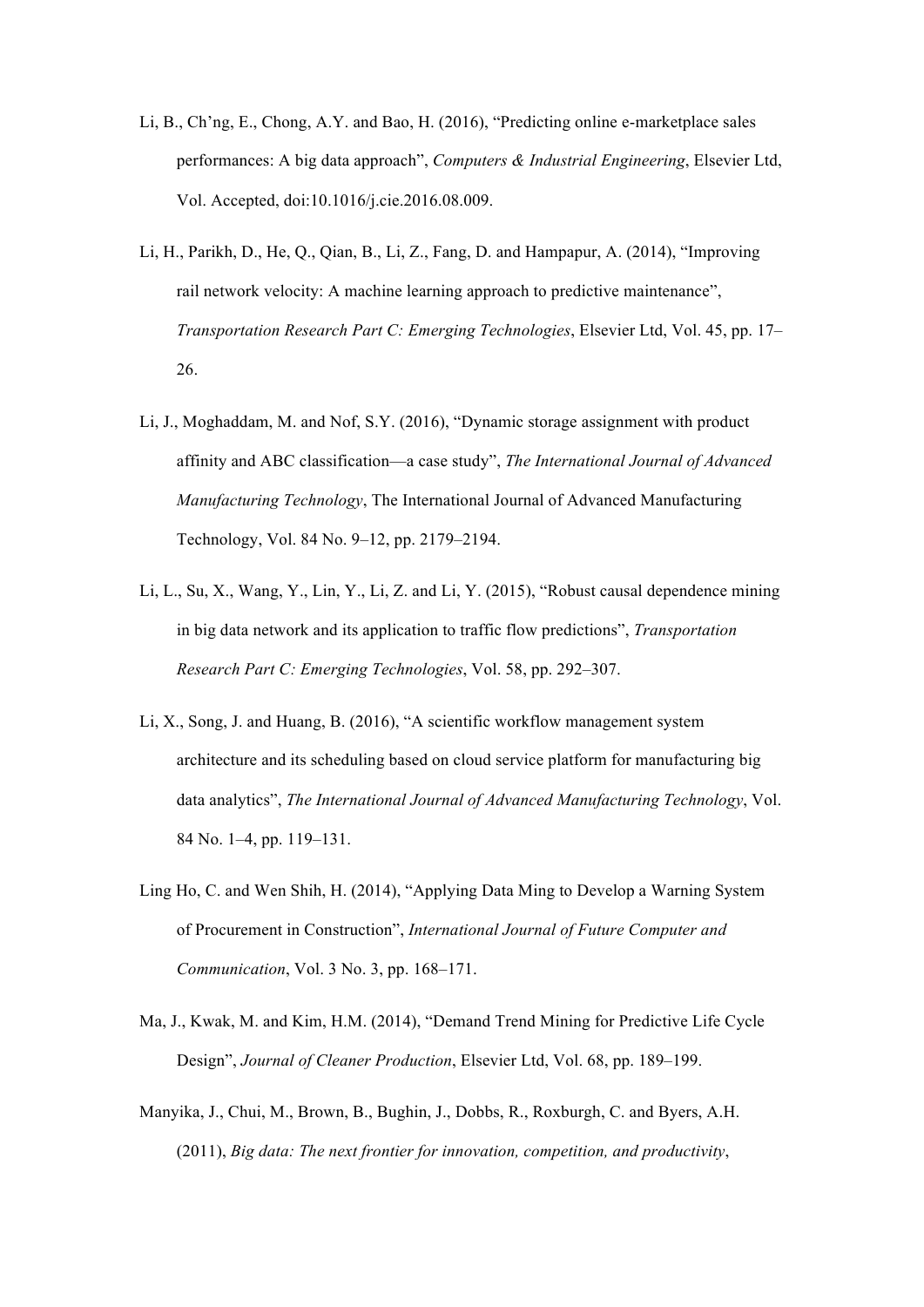*McKinsey Global Institute*, doi:10.1080/01443610903114527.

- Marine-Roig, E. and Anton Clavé, S. (2015), "Tourism analytics with massive user-generated content: A case study of Barcelona", *Journal of Destination Marketing & Management*, Elsevier, Vol. 4 No. 3, pp. 162–172.
- Mayring, P. (2008), *Qualitative Inhaltsanalyse (Qualitative content analysis)*, Weinheim, Beltz, 10thed.
- Mehmood, R., Meriton, R., Graham, G., Hennelly, P., Kumar, M., Mehmood, R., Meriton, R., et al. (2017), 'Exploring the influence of big data on city transport operations : a Markovian approach', *Journal of Operations & Production Management*, Vol. 37 No. 1, pp. 75–104.
- Meziane, F. and Proudlove, N. (2000), "Intelligent systems in manufacturing : current developments and future prospects", *Integrated Manufacturing Systems*, Vol. 11 No. 4, pp. 218–238.
- Miroslav, M., Miloš, M., Velimir, Š., Božo, D. and Đorđe, L. (2014), "Semantic technologies on the mission: Preventing corruption in public procurement", *Computers in Industry*, Vol. 65 No. 5, pp. 878–890.
- Mishra, D., Gunasekaran, A., Papadopoulos, T., & Childe, S. J. (2016). "Big Data and supply chain management: a review and bibliometric analysis". *Annals of Operations Research*, 1-24.
- Mori, J., Kajikawa, Y., Kashima, H. and Sakata, I. (2012), "Machine learning approach for finding business partners and building reciprocal relationships", *Expert Systems with Applications*, Elsevier Ltd, Vol. 39 No. 12, pp. 10402–10407.
- O'Donovan, P., Leahy, K., Bruton, K. and O'Sullivan, D.T.J. (2015), "Big data in manufacturing: a systematic mapping study", *Journal of Big Data*, Journal of Big Data, Vol. 2 No. 1, p. 20.

Olson, D.L. (2015), "A Review of Supply Chain Data Mining Publications", *Journal of*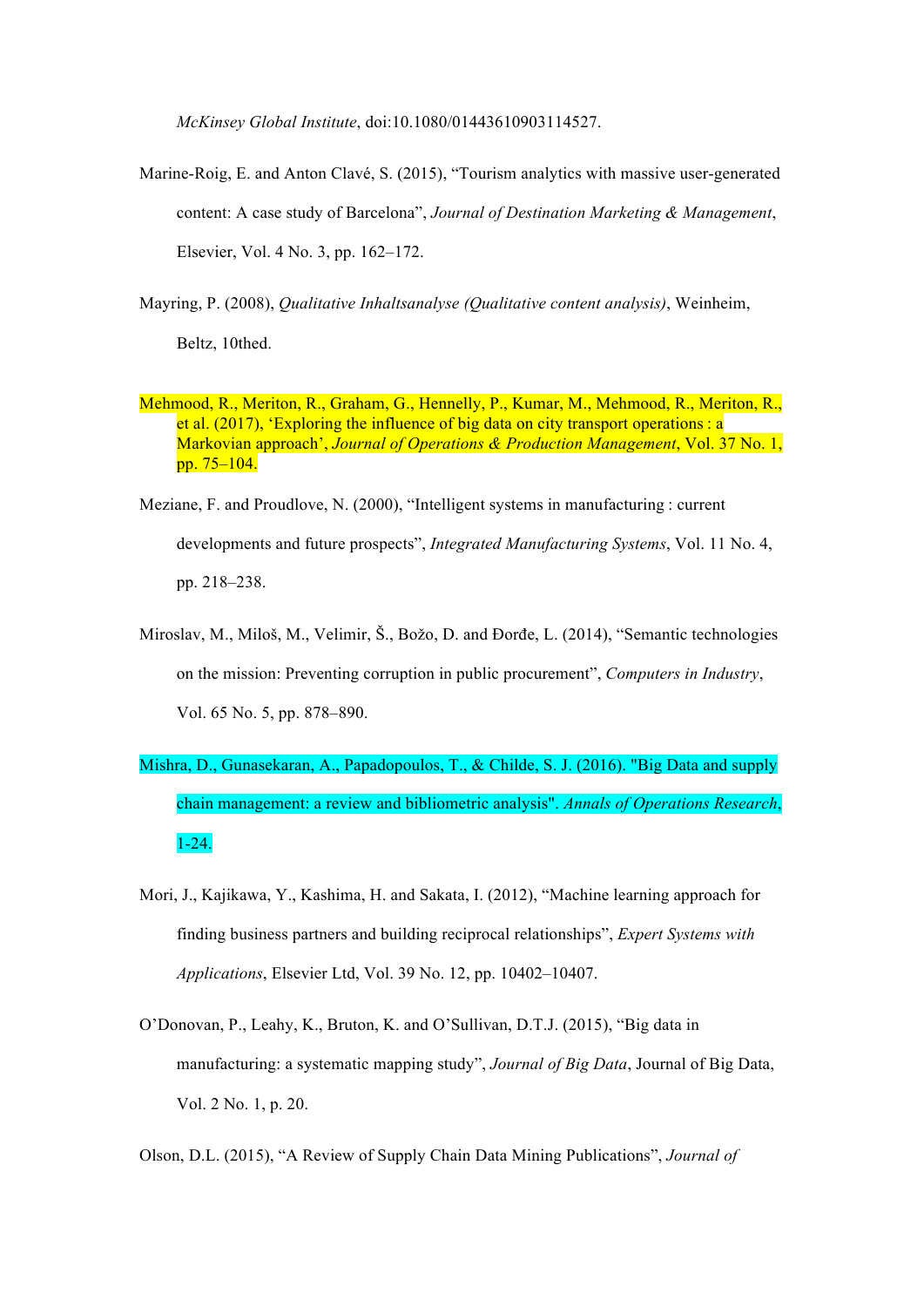*Supply Chain Management Science*, Vol. 9, pp. 1–13.

- Ong, J.B.S., Wang, Z., Goh, R.S.M., Yin, X.F., Xin, X. and Fu, X. (2015), "Understanding Natural Disasters as Risks in Supply Chain Management through Web Data Analysis", *International Journal of Computer and Communication Engineering*, Vol. 4 No. 2, pp. 126–133.
- Opresnik, D. and Taisch, M. (2015), "The value of Big Data in servitization", *International Journal of Production Economics*, Elsevier, Vol. 165, pp. 174–184.
- Oracle. (2012), *Big Data for the Enterprise*.
- Papadopoulos, T., Gunasekaran, A., Dubey, R., Altay, N., Childe, S.J. and Fosso-Wamba, S. (2017), "The role of Big Data in explaining disaster resilience in supply chains for sustainability", *Journal of Cleaner Production*, Elsevier Ltd, Vol. 142, pp. 1108–1118.
- Prasad, S., Zakaria, R. and Altay, N. (2016), "Big data in humanitarian supply chain networks: a resource dependence perspective", *Annals of Operations Research*, Springer US, Vol. August, pp. 1–31.
- Rehman, M.H. ur, Chang, V., Batool, A. and Wah, T.Y. (2016), "Big data reduction framework for value creation in sustainable enterprises", *International Journal of Information Management*, Elsevier Ltd, Vol. 36 No. 6, pp. 917–928.
- Ramanathan, U., Subramanian, N., Parrott, G. (2017) "Role of social media in retail network operations and marketing to enhance customer satisfaction", International Journal of Operations & Production Management, Vol. 37 Issue: 1, pp.105-123.
- Rozados, I.V. and Tjahjono, B. (2014), "Big Data Analytics in Supply Chain Management: Trends and Related Research", *6th International Conference on Operations and Supply Chain Management*, Bali.
- Salehan, M. and Kim, D.J. (2016), "Predicting the performance of online consumer reviews: A sentiment mining approach to big data analytics", *Decision Support Systems*, Elsevier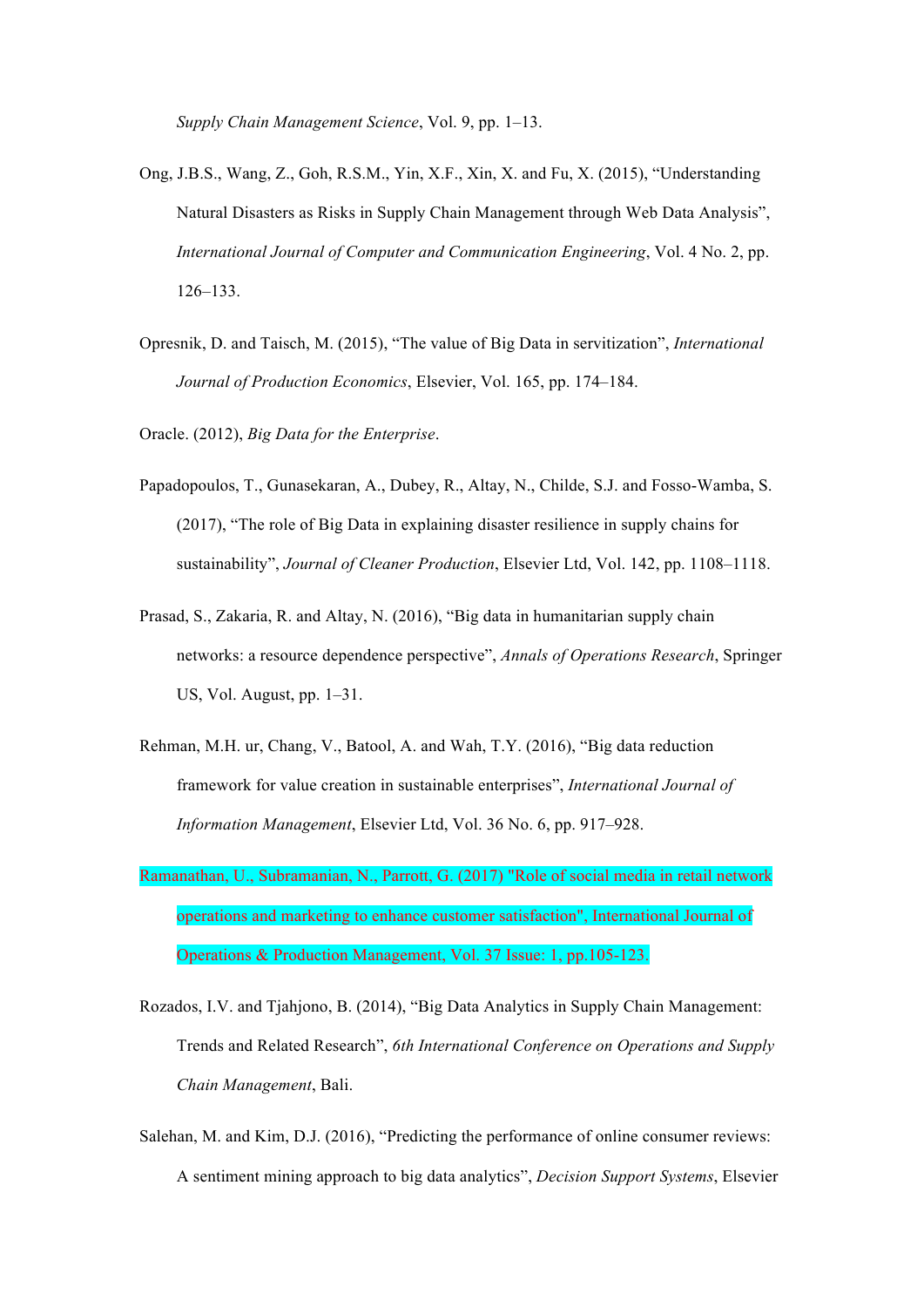B.V., Vol. 81, pp. 30–40.

.

Sanders, N.R. (2014), *Big Data Driven Supply Chain Management*, Pearson Education, Inc., available at:

http://ptgmedia.pearsoncmg.com/images/9780133801286/samplepages/0133801284.pdf

Saumyadipta, B.L.S.P., Rao, P. and Rao, S.B. (2016), *Big Data Analytics: Methods and Applications*, Springer, available at: 5.

https://books.google.co.uk/books?id=\_xhADQAAQBAJ&printsec=frontcover#v=one page&q=prescriptive&f=false.

- Schmidt, B., Flannery, P. and DeSantis, M. (2015), "Real-Time Predictive Analytics, Big Data & amp; amp; Energy Market Efficiency: Key to Efficient Markets and Lower Prices for Consumers", *Applied Mechanics and Materials*, Vol. 704, pp. 453–458.
- Schoenherr, T., & Speier Pero, C. (2015). "Data science, predictive analytics, and big data in supply chain management: Current state and future potential". *Journal of Business Logistics,* 36(1), 120-132.
- Seuring, S. (2013), "A review of modeling approaches for sustainable supply chain management", *Decision Support Systems*, Elsevier B.V., Vol. 54 No. 4, pp. 1513–1520.
- Seuring, S. and Müller, M. (2008), "From a literature review to a conceptual framework for sustainable supply chain management", *Journal of Cleaner Production*, Vol. 16 No. 15, pp. 1699–1710.
- Shan, Z. and Zhu, Q. (2015), "Camera location for real-time traffic state estimation in urban road network using big GPS data", *Neurocomputing*, Elsevier, Vol. 169, pp. 134–143.
- Sheffi, Y. (2015), "Preparing for Disruptions Through Early Detection Preparing for Disruptions Through Early Detection", *MIT Sloan Management Review*, Vol. 57 No. 1, pp. 31–42.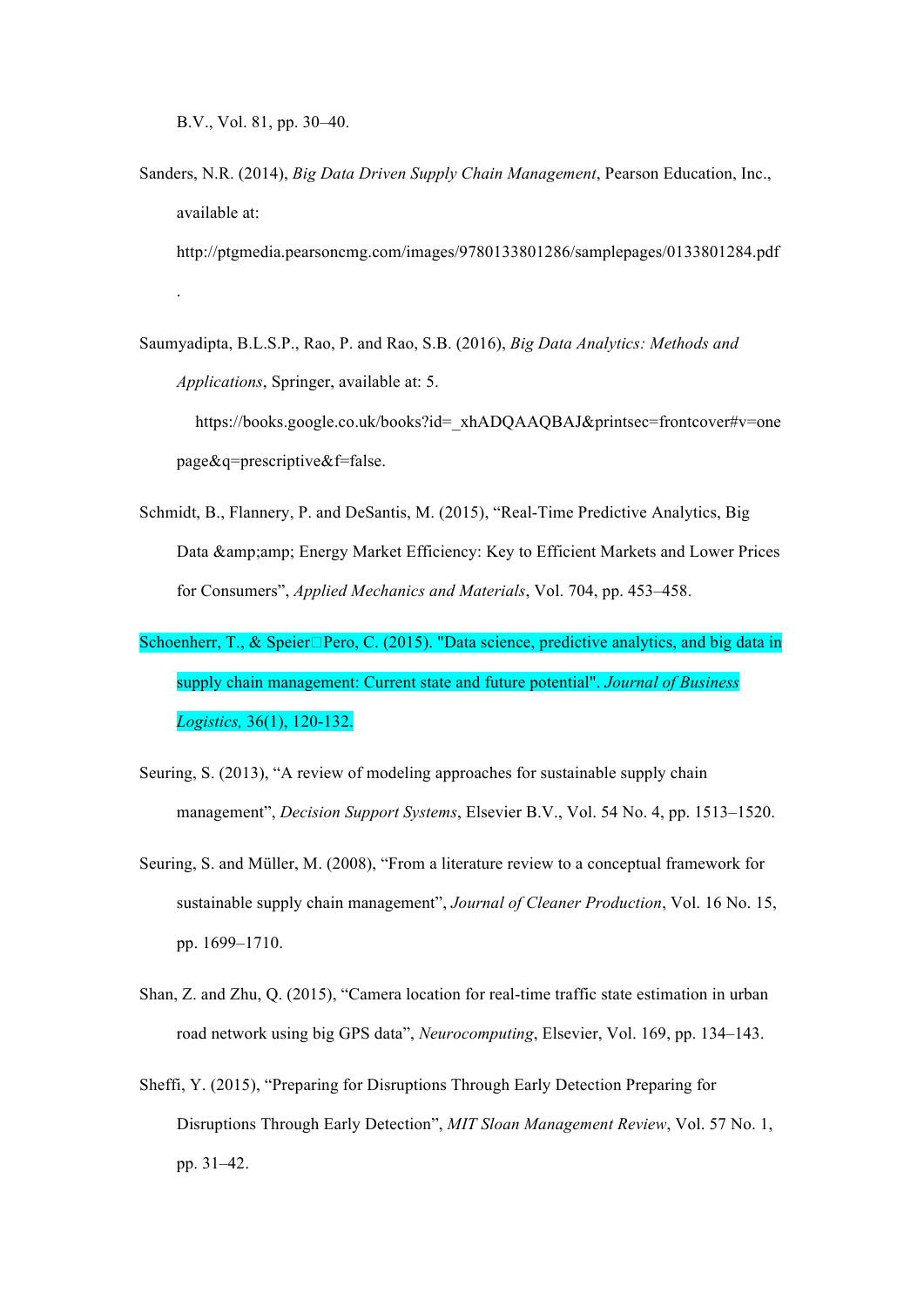- Shi, Q. and Abdel-Aty, M. (2015), "Big Data applications in real-time traffic operation and safety monitoring and improvement on urban expressways", *Transportation Research Part C: Emerging Technologies*, Elsevier Ltd, Vol. 58, pp. 380–394.
- Shu, Y., Ming, L., Cheng, F., Zhang, Z. and Zhao, J. (2016), "Abnormal situation management: Challenges and opportunities in the big data era", *Computers & Chemical Engineering*, Elsevier Ltd, Vol. 91, pp. 104–113.
- Sivamani, S., Kwak, K. and Cho, Y. (2014), "A Study on Intelligent User-Centric Logistics Service Model Using Ontology", *Journal of Applied Mathematics*, Vol. 2014 No. 162838, pp. 1–10.
- Song, M.-L., Fisher, R., Wang, J.-L. and Cui, L.-B. (2016), "Environmental performance evaluation with big data: theories and methods", *Annals of Operations Research*, Springer US, Vol. March, pp. 1–14.
- St-Aubin, P., Saunier, N. and Miranda-Moreno, L. (2015), "Large-scale automated proactive road safety analysis using video data", *Transportation Research Part C: Emerging Technologies*, Elsevier Ltd, Vol. 58, pp. 363–379.
- Stefanovic, N. (2015), "Collaborative predictive business intelligence model for spare parts inventory replenishment", *Computer Science and Information Systems*, Vol. 12 No. 3, pp. 911–930.
- Tan, K.H., Zhan, Y., Ji, G., Ye, F. and Chang, C. (2015), "Harvesting big data to enhance supply chain innovation capabilities: An analytic infrastructure based on deduction graph", *International Journal of Production Economics*, Elsevier, Vol. 165, pp. 223– 233.
- Tan, M. and Lee, W. (2015), "Evaluation and Improvement of Procurement Process with Data Analytics", *International Journal of Advanced Computer Science and Applications*, Vol. 6 No. 8, pp. 70–80.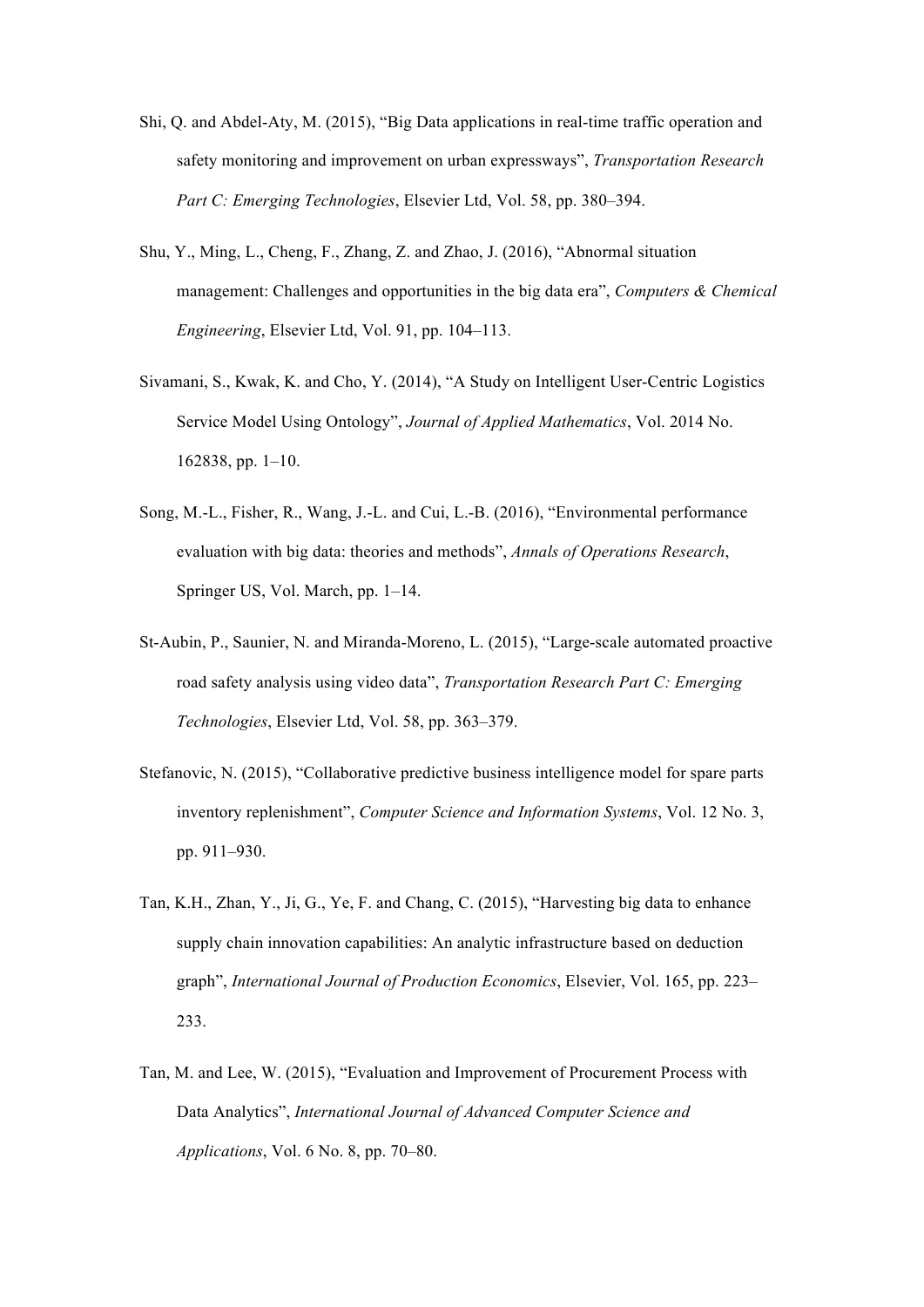- Ting, S.L.L., Tse, Y.K.K., Ho, G.T.S.T.S., Chung, S.H.H. and Pang, G. (2014), "Mining logistics data to assure the quality in a sustainable food supply chain: A case in the red wine industry", *International Journal of Production Economics*, Vol. 152, pp. 200–209.
- Toole, J.L., Colak, S., Sturt, B., Alexander, L.P., Evsukoff, A. and González, M.C. (2015), "The path most traveled: Travel demand estimation using big data resources", *Transportation Research Part C: Emerging Technologies*, Elsevier Ltd, Vol. 58, pp. 162–177.
- Tranfield, D., Denyer, D. and Smart, P. (2003), "Towards a methodology for developing evidence-informed management knowledge by means of systematic review"", *British Journal of Management*, Vol. 14 No. 3, pp. 207–222.
- Tsai, C.-W., Lai, C.-F., Chao, H.-C. and Vasilakos, A. V. (2015), "Big data analytics: a survey", *Journal of Big Data*, Springer International Publishing, Vol. 2 No. 1, p. 21.
- Tsai, C.-Y. and Huang, S.-H. (2015), "A data mining approach to optimise shelf space allocation in consideration of customer purchase and moving behaviours", *International Journal of Production Research*, Vol. 53 No. 3, pp. 850–866.
- Tu, W., Li, Q., Fang, Z., Shaw, S., Zhou, B. and Chang, X. (2016), "Optimizing the locations of electric taxi charging stations: A spatial–temporal demand coverage approach", *Transportation Research Part C: Emerging Technologies*, Elsevier Ltd, Vol. 65 No. 3688, pp. 172–189.
- Waller, M. A., & Fawcett, S. E. (2013). "Data science, predictive analytics, and big data: a revolution that will transform supply chain design and management". *Journal of Business Logistics*, 34(2), 77-84.
- Walker, G. and Strathie, A. (2016), "Big data and ergonomics methods: A new paradigm for tackling strategic transport safety risks", *Applied Ergonomics*, Elsevier Ltd, Vol. 53, pp. 298–311.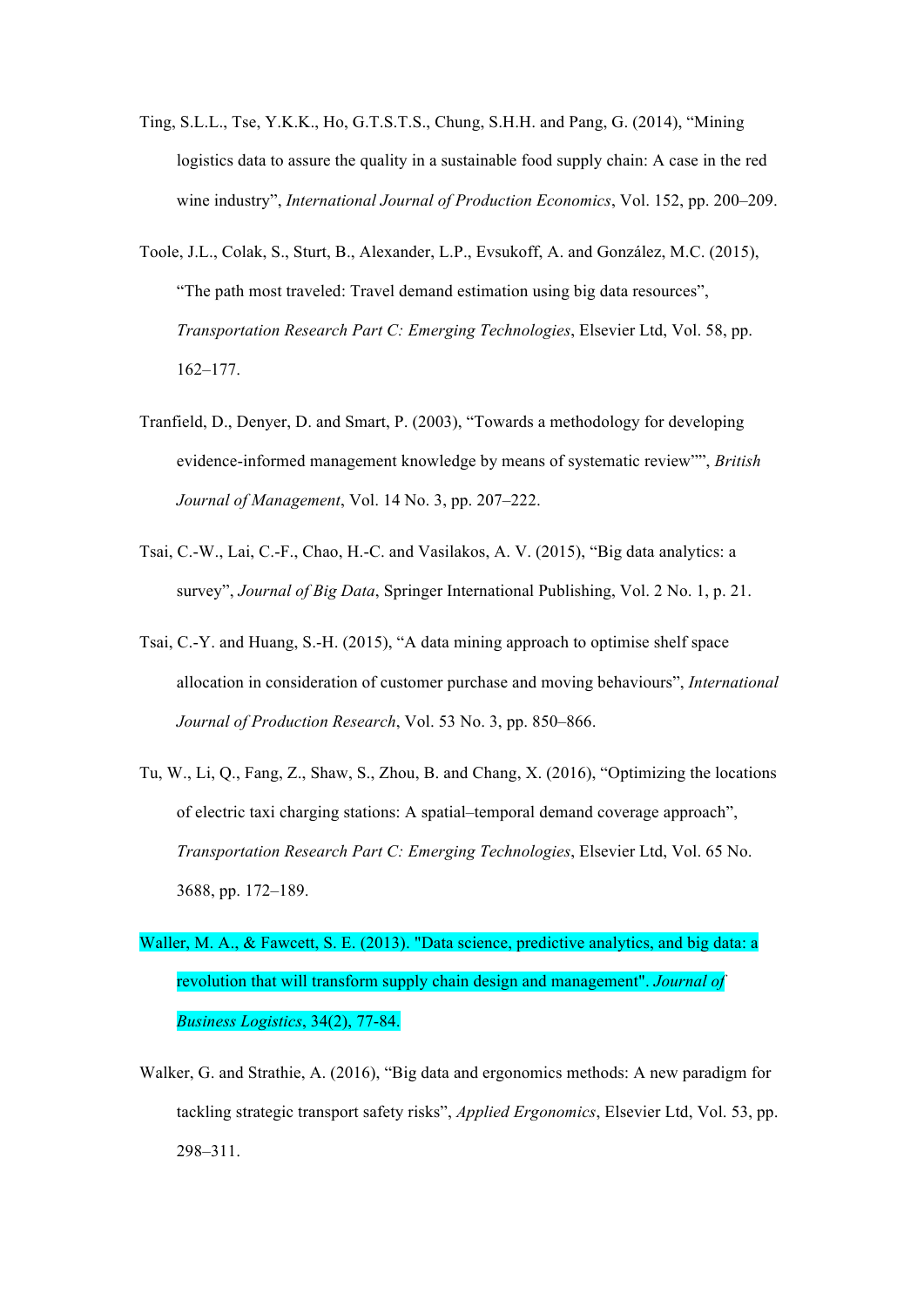Wamba, S.F., Akter, S., Coltman, T. and Ngai, E.W.T. (2015), "Information technology-enabled supply chain management", Production Planning & Control, 26(12), pp. 933–944.

- Wamba, S.F., Akter, S., Edwards, A., Chopin, G. and Gnanzou, D. (2015), "How 'big data' can make big impact: Findings from a systematic review and a longitudinal case study", *International Journal of Production Economics*, Elsevier, Vol. 165 No. July, pp. 234– 246.
- Wamba, S. F., Ngai, E.W.T., Riggins, F. and Akter, S. (2017), " Transforming operations and production management using big data and business analytics: future research directions", International Journal of Operations & Production Management, 37(1), pp. 2- 9.
- Wang, C., Li, X., Zhou, X., Wang, A. and Nedjah, N. (2016), "Soft computing in big data intelligent transportation systems", *Applied Soft Computing*, Vol. 38, pp. 1099–1108.
- Wang, G., Gunasekaran, A., Ngai, E.W.T. and Papadopoulos, T. (2016), "Big data analytics in logistics and supply chain management: Certain investigations for research and applications", *International Journal of Production Economics*, Elsevier, Vol. 176, pp. 98–110.
- Wang, J. and Zhang, J. (2016), "Big data analytics for forecasting cycle time in semiconductor wafer fabrication system", *International Journal of Production Research*, Vol. 54 No. 23, pp. 7231–7244.
- Wang, J., Zhang, L., Duan, L. and Gao, R.X. (2015), "A new paradigm of cloud-based predictive maintenance for intelligent manufacturing", *Journal of Intelligent Manufacturing*, Vol. March, pp. 1–13.
- Wang, S., Wan, J., Zhang, D., Li, D. and Zhang, C. (2016), "Towards smart factory for industry 4.0: a self-organized multi-agent system with big data based feedback and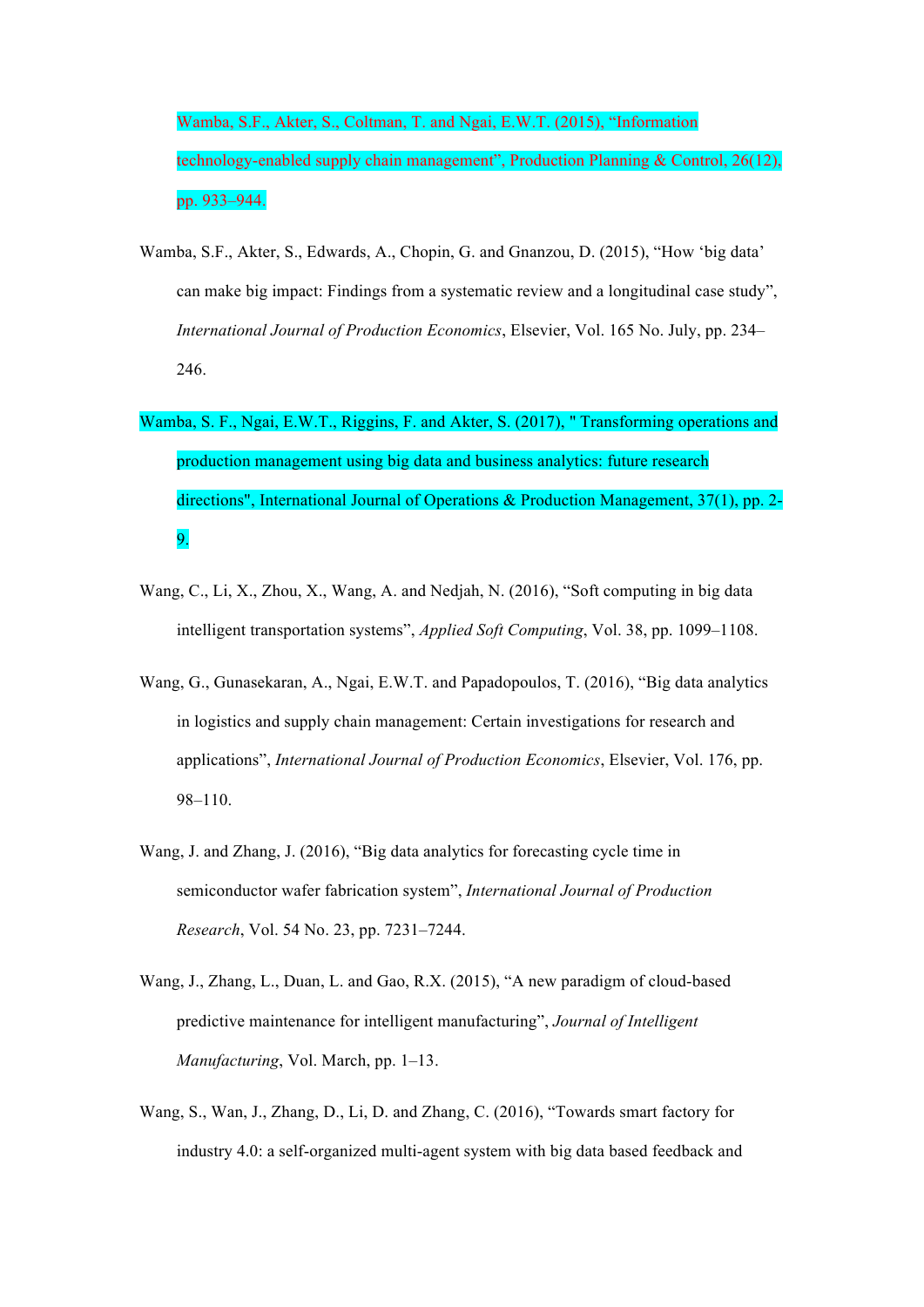coordination", *Computer Networks*, Vol. 101, pp. 158–168.

- Wang, Z., Tu, L., Guo, Z., Yang, L.T. and Huang, B. (2014), "Analysis of user behaviors by mining large network data sets", *Future Generation Computer Systems*, Elsevier B.V., Vol. 37, pp. 429–437.
- Wegner, M. and Küchelhaus, M. (2013), *Big Data in Logistics*, *DHL Customer Solutions & Innovation*.
- White, M. (2012), "Digital workplaces: vision and reality", *Business Information Review*, Vol. 29 No. 4, pp. 205–214.
- Wu, K., Liao, C., Tseng, M., Lim, M.K., Hu, J. and Tan, K. (2017), "Toward sustainability: using big data to explore the decisive attributes of supply chain risks and uncertainties", *Journal of Cleaner Production*, Elsevier Ltd, Vol. 142, pp. 663–676.
- Xia, D., Wang, B., Li, H., Li, Y. and Zhang, Z. (2016), "A distributed spatial–temporal weighted model on MapReduce for short-term traffic flow forecasting", *Neurocomputing*, Elsevier, Vol. 179 No. ii, pp. 246–263.
- Yan-Qiu, L. and Hao, W. (2016), "Optimization for service supply network base on the user's delivery time under the background of big data", *2016 Chinese Control and Decision Conference (CCDC)*, IEEE, Vol. 13, pp. 4564–4569.
- Yu, R. and Abdel-Aty, M. (2014), "Analyzing crash injury severity for a mountainous freeway incorporating real-time traffic and weather data", *Safety Science*, Elsevier Ltd, Vol. 63, pp. 50–56.
- Zangenehpour, S., Miranda-Moreno, L.F. and Saunier, N. (2015), "Automated classification based on video data at intersections with heavy pedestrian and bicycle traffic: Methodology and application", *Transportation Research Part C: Emerging Technologies*, Elsevier Ltd, Vol. 56, pp. 161–176.

Zhang, C., Yao, X. and Zhang, J. (2015), "Abnormal Condition Monitoring of Workpieces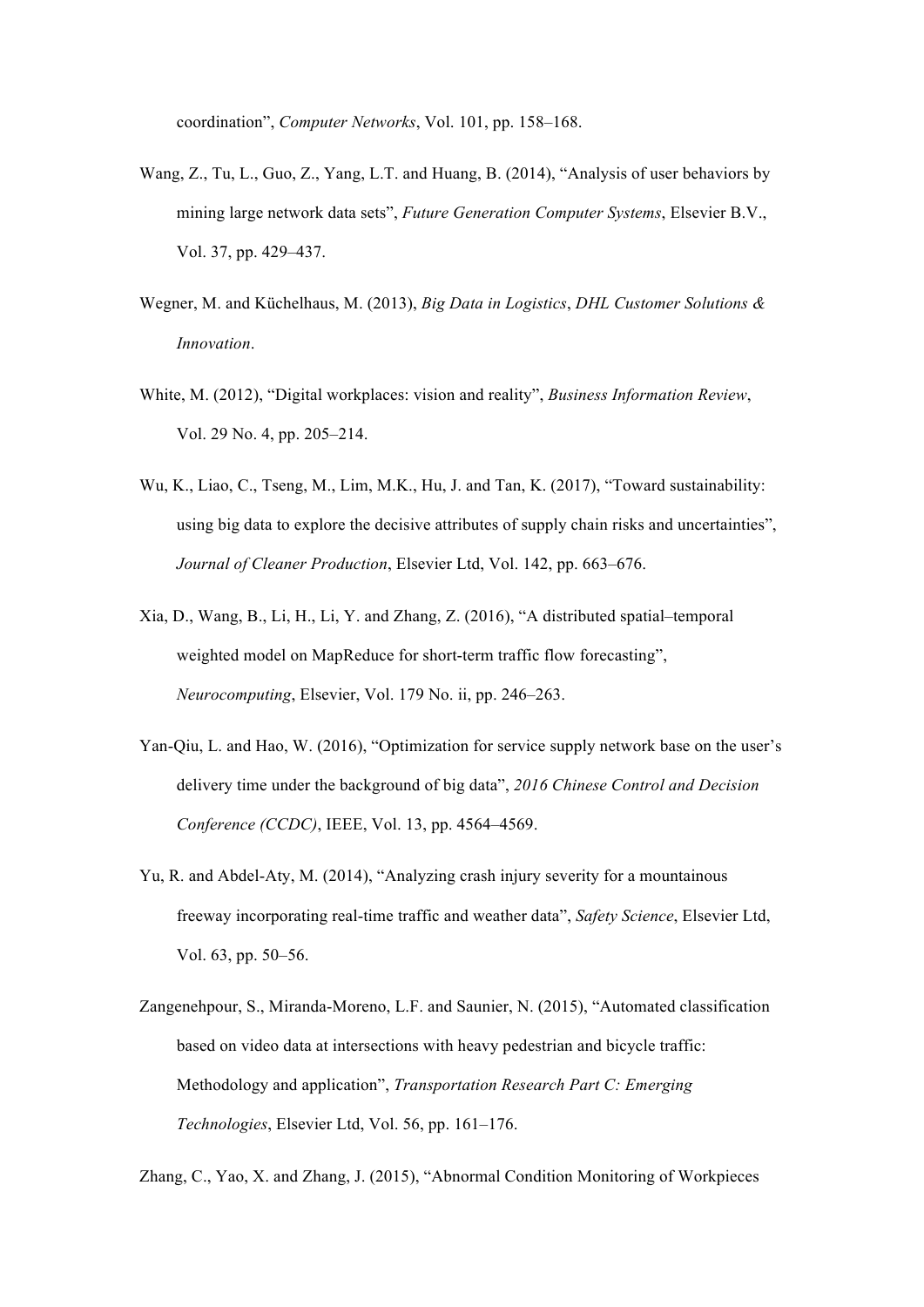Based on RFID for Wisdom Manufacturing Workshops", *Sensors*, Vol. 15 No. 12, pp. 30165–30186.

- Zhang, J., Meng, W., Liu, Q., Jiang, H., Feng, Y. and Wang, G. (2016), "Efficient vehicles path planning algorithm based on taxi GPS big data", *Optik - International Journal for Light and Electron Optics*, Elsevier GmbH., Vol. 127 No. 5, pp. 2579–2585.
- Zhang, Y., Ren, S., Liu, Y. and Si, S. (2017), "A big data analytics architecture for cleaner manufacturing and maintenance processes of complex products", *Journal of Cleaner Production*, Elsevier Ltd, Vol. 142, pp. 626–641.
- Zhang, Y., Zhang, G., Du, W., Wang, J., Ali, E. and Sun, S. (2015), "An optimization method for shopfloor material handling based on real-time and multi-source manufacturing data", *International Journal of Production Economics*, Elsevier, Vol. 165, pp. 282–292.
- Zhao, R., Liu, Y., Zhang, N. and Huang, T. (2016), "An optimization model for green supply chain management by using a big data analytic approach", *Journal of Cleaner Production*, Elsevier Ltd, Vol. 142, pp. 1085–1097.
- Zhao, X., Yeung, K., Huang, Q. and Song, X. (2015), "Improving the predictability of business failure of supply chain finance clients by using external big dataset", (Xiaojun Wang, Professor Leroy White, D.,Ed.)*Industrial Management & Data Systems*, Vol. 115 No. 9, pp. 1683–1703.
- Zhong, R.Y., Huang, G.Q., Lan, S., Dai, Q.Y., Chen, X. and Zhang, T. (2015), "A big data approach for logistics trajectory discovery from RFID-enabled production data", *International Journal of Production Economics*, Vol. 165, pp. 260–272.
- Zhong, R.Y., Huang, G.Q., Lan, S., Dai, Q.Y., Zhang, T. and Xu, C. (2015), "A two-level advanced production planning and scheduling model for RFID-enabled ubiquitous manufacturing", *Advanced Engineering Informatics*, Elsevier Ltd, Vol. 29 No. 4, pp. 799–812.